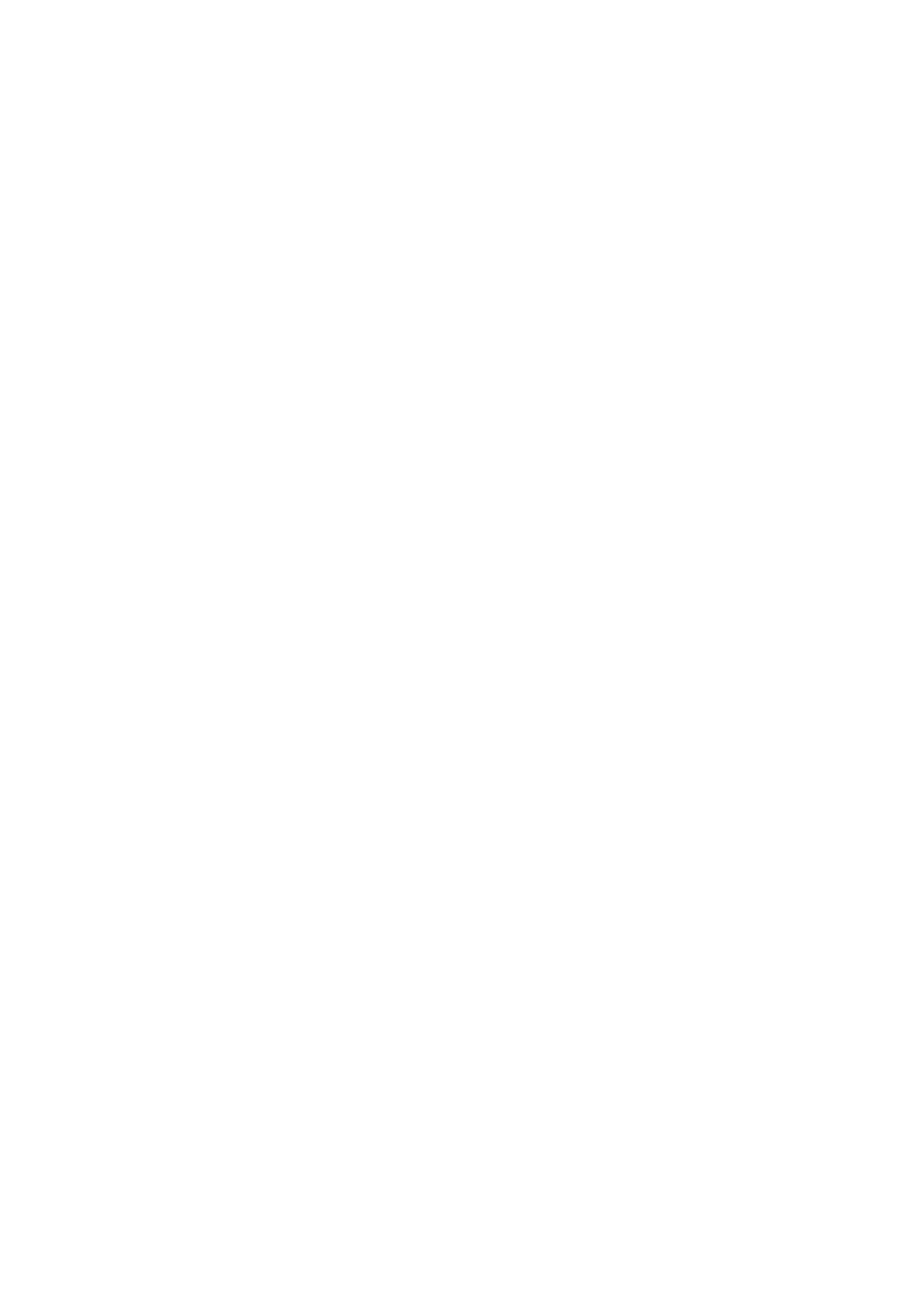Research Department Paper No. 1

## **An Accuracy Assessment of the** *Global Employment Trends'* **Unemployment Rate Forecasts**

*Evangelia Bourmpoula and Christina Wieser*\*

January 2014 International Labour Office

\_\_\_\_\_\_\_\_\_\_\_\_\_\_\_\_

<sup>\*</sup> Economists in the Employment Trends Unit of the International Labour Office until November 2013. For further enquiries on this paper please contact the authors (ebourboula@gmail.com or christina\_wieser@yahoo.com).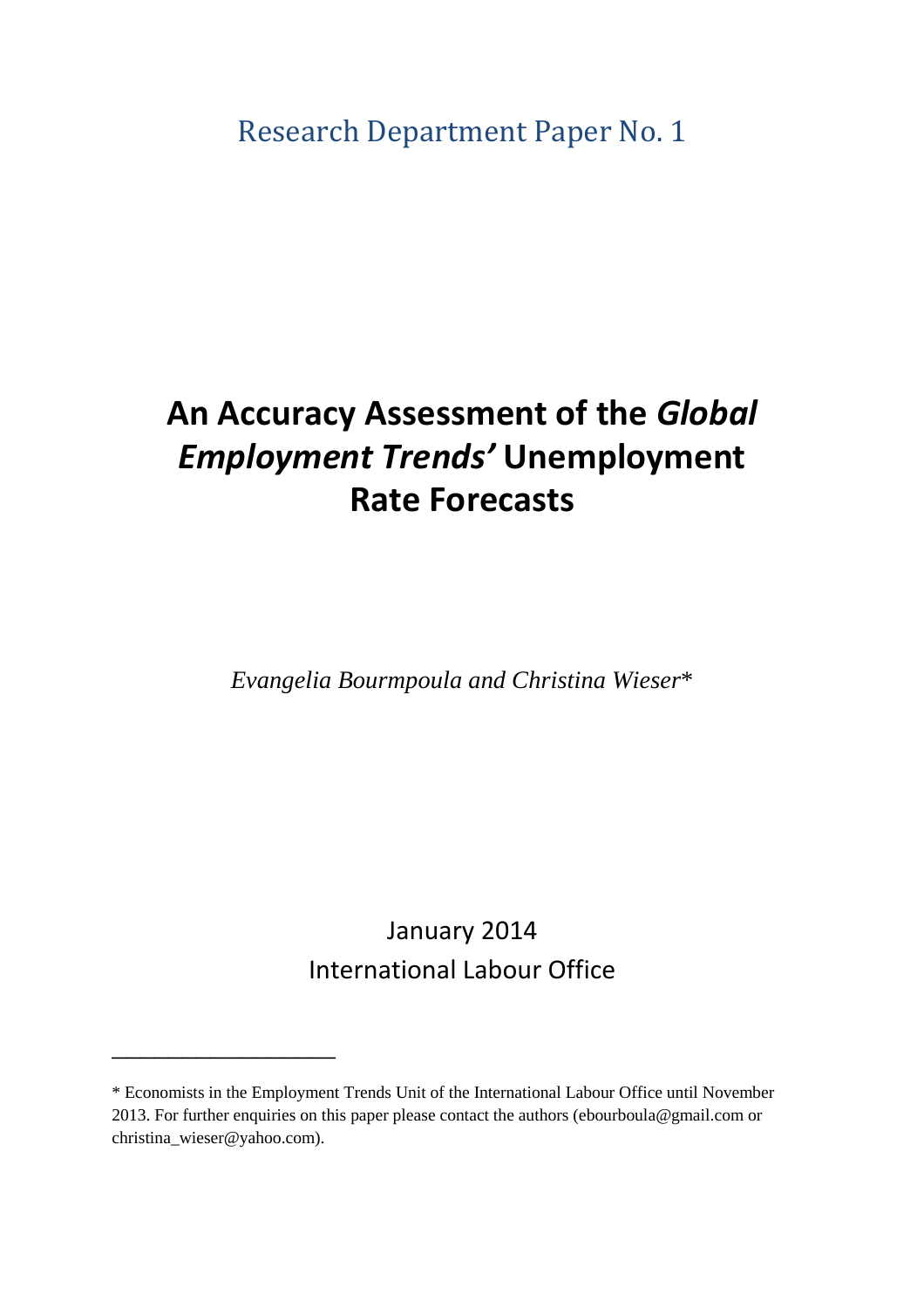Copyright © International Labour Office 2014 First published 2014

Publications of the International Labour Office enjoy copyright under Protocol 2 of the Universal Copyright Convention. Nevertheless, short excerpts from them may be reproduced without authorization, on condition that the source is indicated. For rights of reproduction or translation, application should be made to ILO Publications (Rights and Permissions), International Labour Office, CH - 1211 Geneva 22 (Switzerland) or by email:pubdroit@ilo.org. The International Labour Office welcomes such applications.

Libraries, institutions and other users registered with reproduction rights organisations may make copies in accordance with the licences issued to them for this purpose. Visit http:/ifrro.org to find the reproduction rights organisation in your country.

ILO publication and electronic products can be obtained through major booksellers or ILO local offices in many countries, or direct from ILO Publications, International Labour Office, P.O. Box 6, CH-1211 Geneva 22 (Switzerland). Catalogues or lists of new publications are available free of charge from the above address, or by email:pubvente@ilo.org. Visit our site: http://www.ilo.org/pubins

The designations employed in ILO publications, which are in conformity with United Nations practice, and the presentation of material therein do not imply the expression of any opinion whatsoever on the part of the International Labour Office concerning the legal status of any country, area or territory or of its authorities, or concerning the delimitation of its frontiers.

The responsibility for opinions expressed in signed articles, studies and other contributions rests solely with their authors, and publication does not constitute an endorsement by the International Labour Office of the opinions expressed in them. Reference to names of firms and commercial products and processes does not imply their endorsement by the International Labour Office, and any failure to mention a particular firm, commercial product or process is not a sign of disapproval.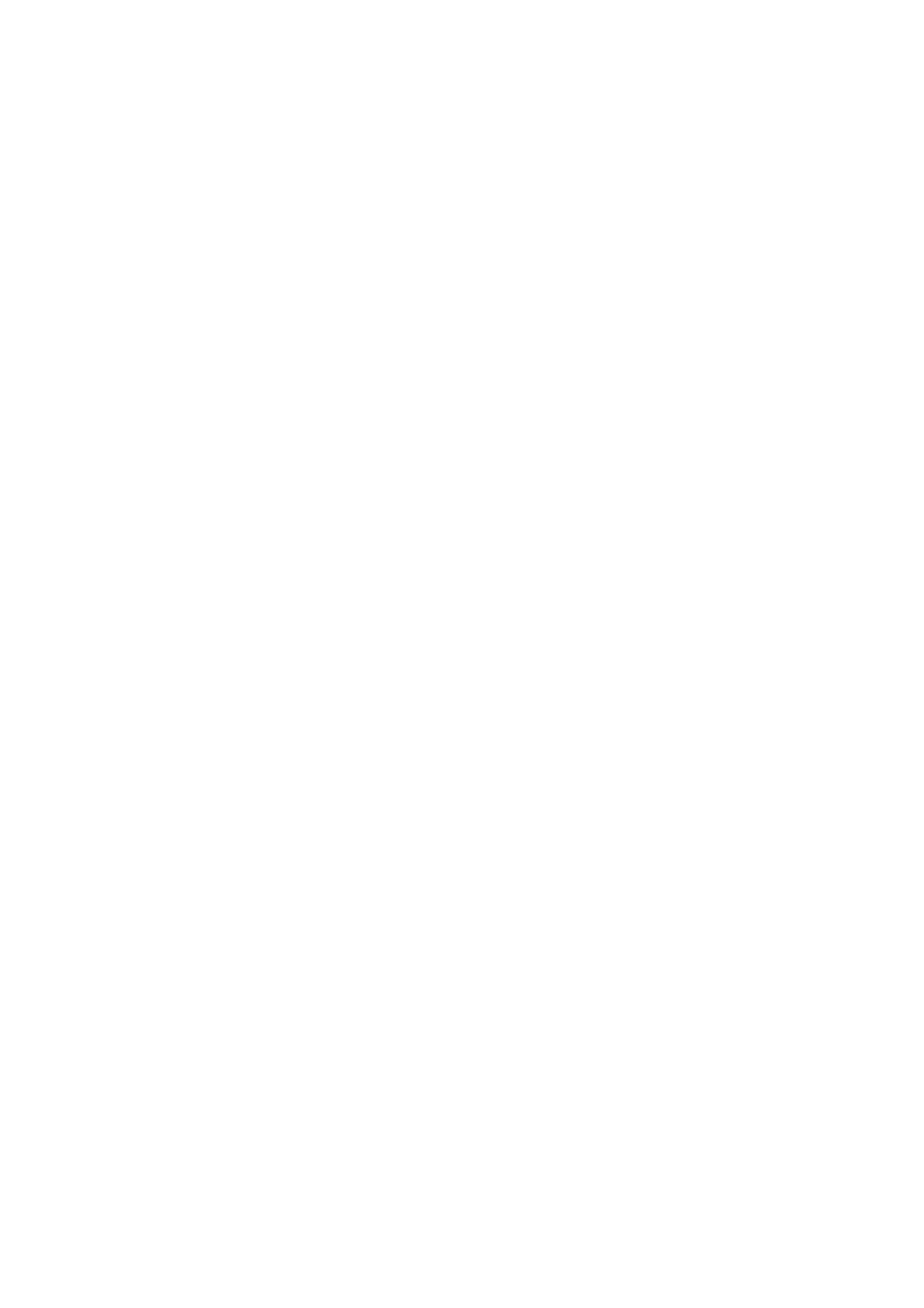## **Acknowledgements**

The authors are grateful to Ekkehard Ernst, Steven Kapsos, Jean Michel Pasteels, Isabelle Salle and Christian Viegelahn, for their invaluable comments and helpful suggestions at different stages of the drafting process of this paper. Any remaining omission or errors are the authors' sole responsibility.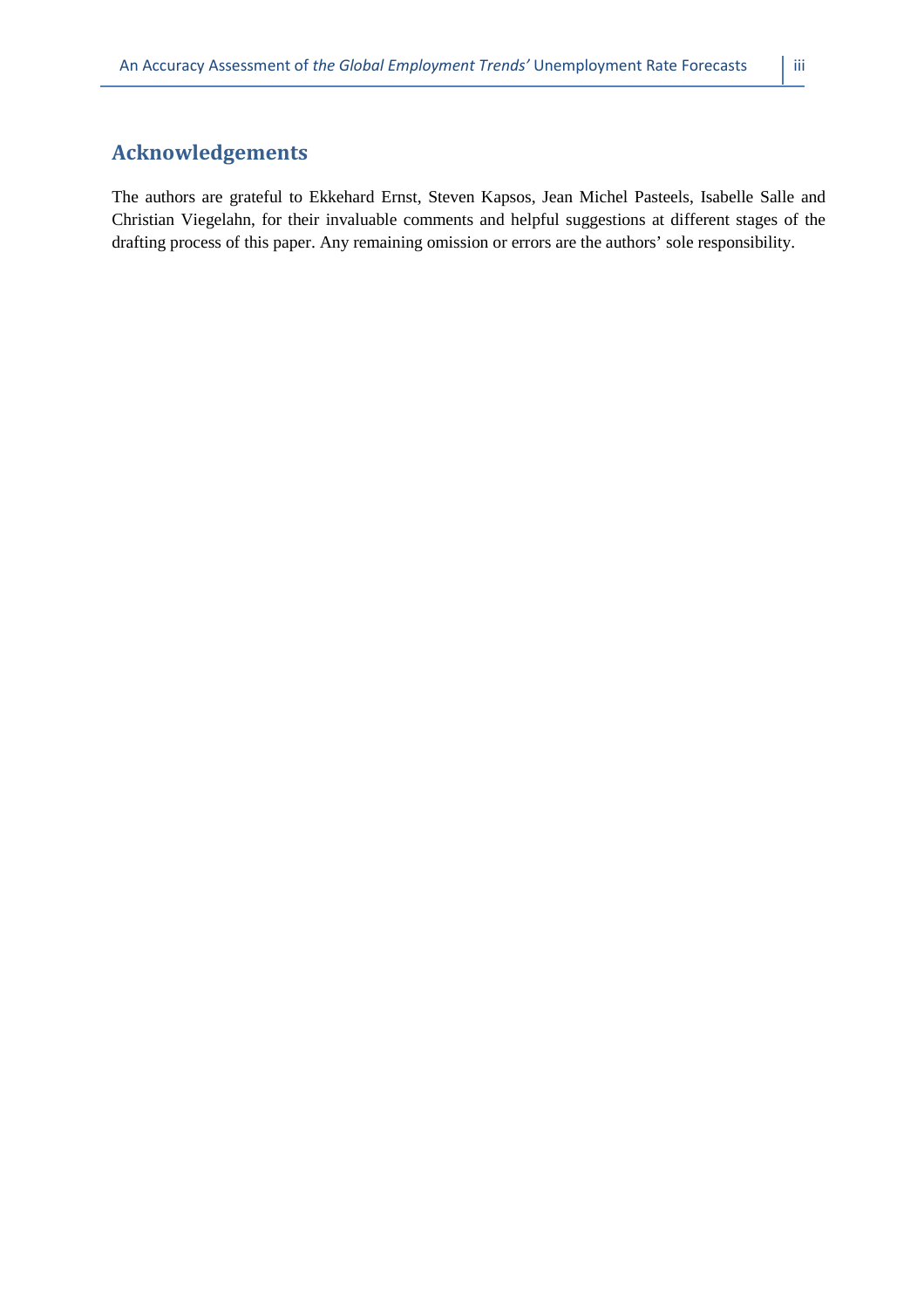## **Abstract**

This study provides a quantitative assessment of the bias, accuracy, and efficiency of the Global Employment Trends (GET) global and regional unemployment rate forecasts made in three recent annual GET reports. After conducting a series of statistical tests, the results suggest that, on average across all countries with data availability, the GET unemployment rate forecasts are slightly biased; we over-predict one and two years ahead and under-predict three and four years ahead. However, this bias is not significant for one to three years ahead. Moreover, our tests for accuracy show that the shorter the prediction period, the more accurate our forecasts indicated by smaller forecast errors for shorter prediction periods and larger forecast errors for longer periods.

Keywords: forecasts, unemployment rate, bias, accuracy, efficiency

JEL classification: E24, E27, J11, J60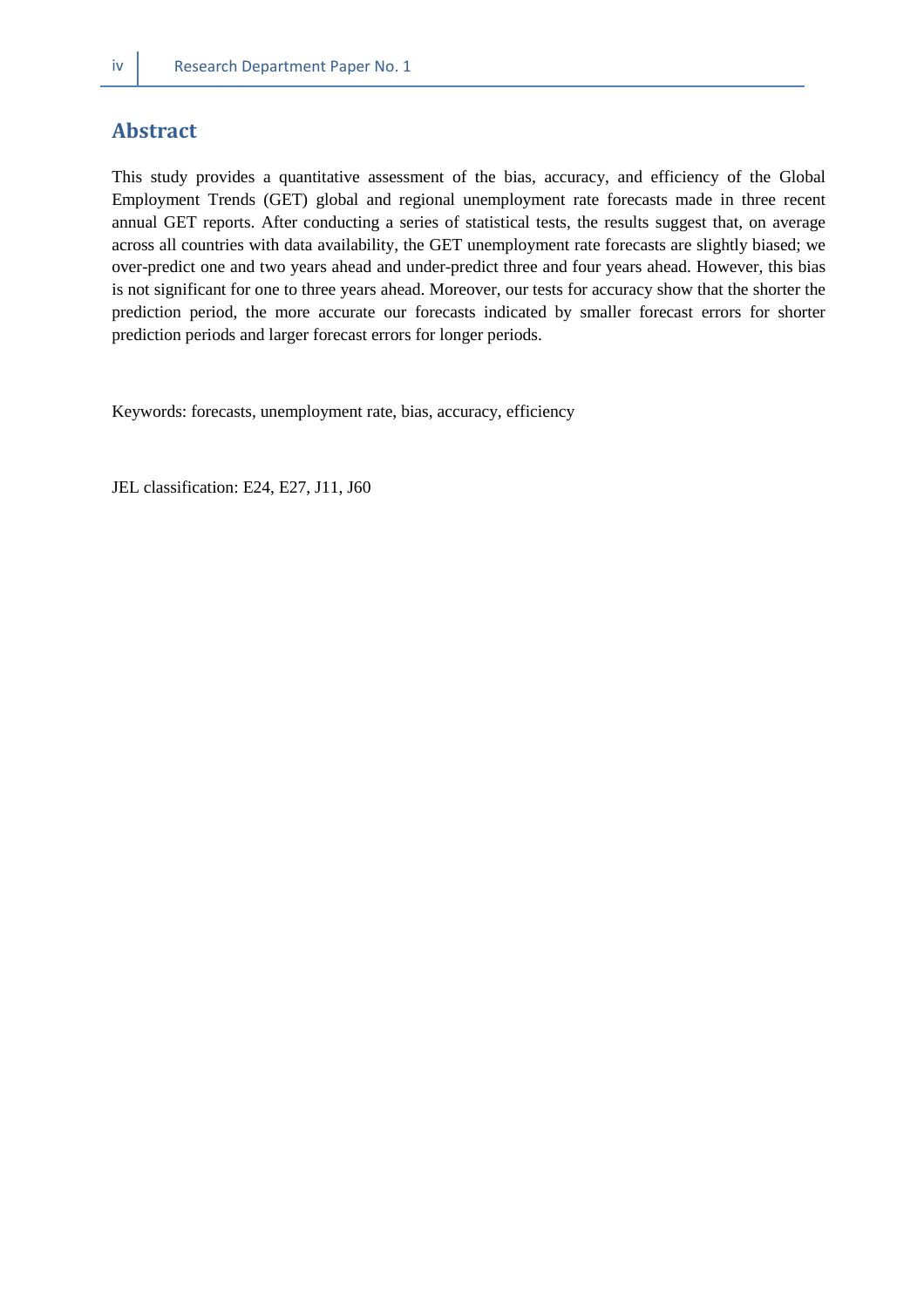## **Abbreviations**

| <b>AFE</b>  | Average forecast error             |
|-------------|------------------------------------|
| EU          | European Union                     |
| <b>GDP</b>  | <b>Gross Domestic Product</b>      |
| <b>GET</b>  | <b>Global Employment Trends</b>    |
| ILO         | International Labour Organization  |
| <b>IMF</b>  | <b>International Monetary Fund</b> |
| <b>MAE</b>  | Mean absolute forecast error       |
| MedAE       | Median absolute forecast error     |
| MedSE       | Median squared forecast error      |
| <b>MSE</b>  | Mean squared forecast error        |
| <b>RMSE</b> | Root mean squared forecast error   |
| UB          | Bias proportion of MSE             |
| UC          | Covariance proportion of MSE       |
| UV          | Variance proportion of MSE         |
| <b>WEO</b>  | <b>World Economic Outlook</b>      |
|             |                                    |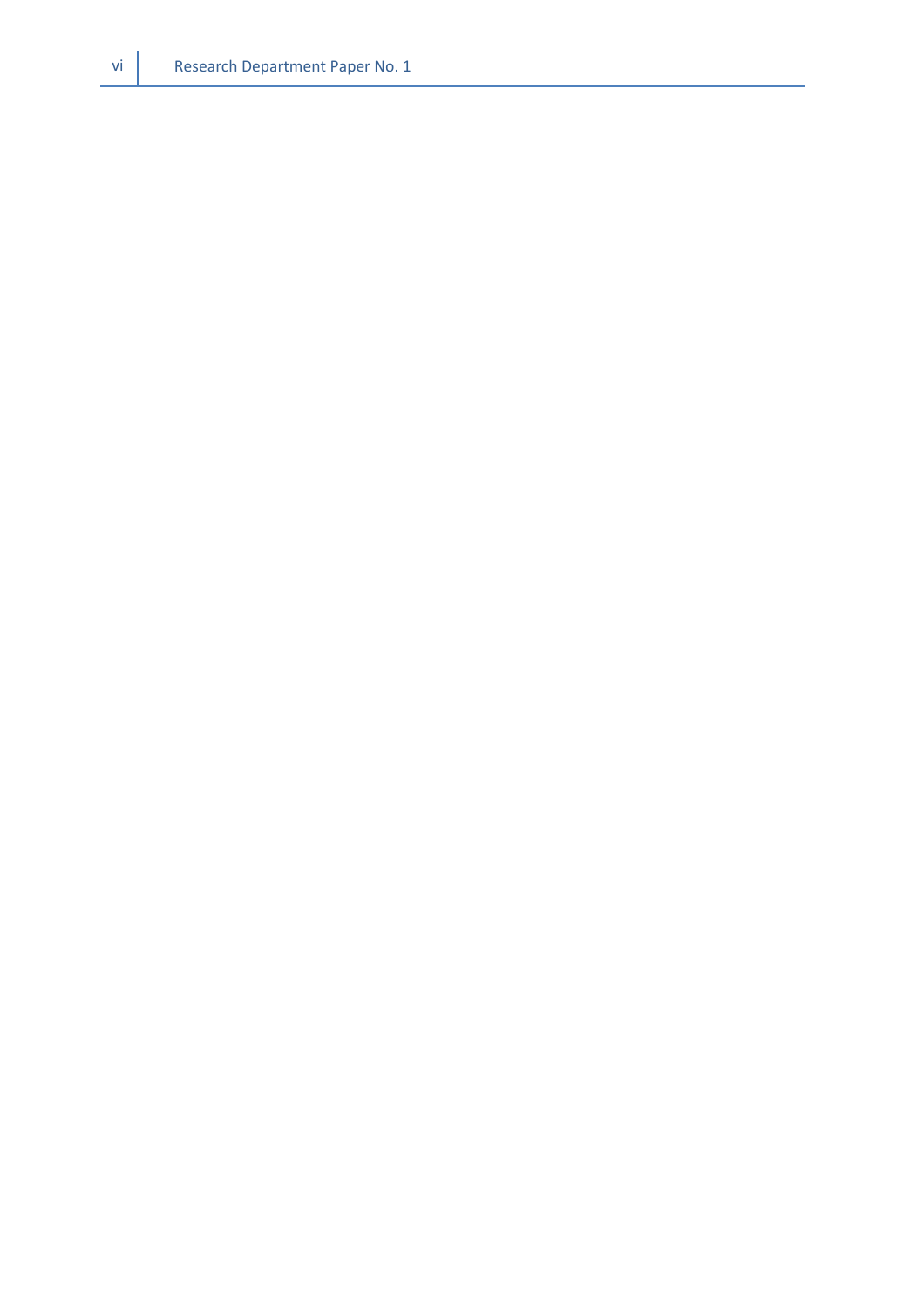## **Contents**

| Annex 5. Country groupings used in the Global Employment Trends Model and Reports 48 |  |
|--------------------------------------------------------------------------------------|--|

#### **Tables**

| Table 1. Example of error calculations for country X across the three GET Model runs3           |  |
|-------------------------------------------------------------------------------------------------|--|
|                                                                                                 |  |
|                                                                                                 |  |
|                                                                                                 |  |
| Table 5. Testing for bias, for Developed Economies and EU unemployment rate forecasts 11        |  |
| Table 6. Summary of accuracy statistics for unemployment rate forecasts in the Developed        |  |
|                                                                                                 |  |
| Table 7. Testing for efficiency, for Developed Economies and EU unemployment rate forecasts  12 |  |
| Table 8. Testing for bias, for Central and South-Eastern Europe (non-EU) and CIS unemployment   |  |
|                                                                                                 |  |
| Table 9. Summary of accuracy statistics for unemployment rate forecasts in Central and South-   |  |
|                                                                                                 |  |
| Table 10. Testing for efficiency, for Central and South-Eastern Europe (non-EU) and CIS         |  |
|                                                                                                 |  |
|                                                                                                 |  |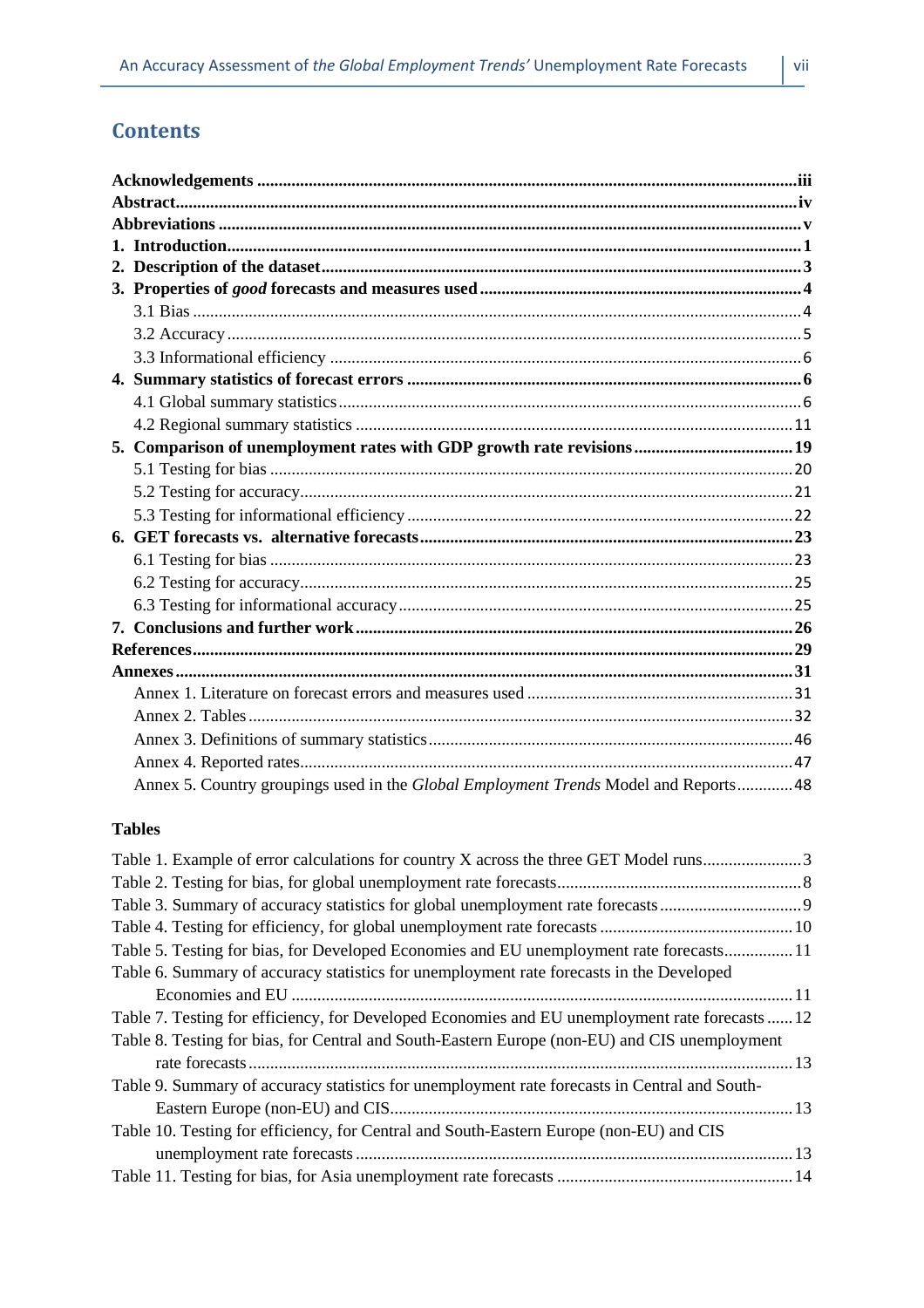| Table 12. Summary of accuracy statistics for unemployment rate forecasts in Asia 14             |
|-------------------------------------------------------------------------------------------------|
|                                                                                                 |
| Table 14. Testing for bias, for Latin America and the Caribbean unemployment rate forecasts 15  |
|                                                                                                 |
|                                                                                                 |
|                                                                                                 |
|                                                                                                 |
| Table 17. Testing for bias, for the Middle East and Africa unemployment rate forecasts17        |
|                                                                                                 |
|                                                                                                 |
| Table 19. Testing for efficiency, for the Middle East and Africa unemployment rate forecasts 18 |
|                                                                                                 |
|                                                                                                 |
|                                                                                                 |
|                                                                                                 |
| Table 24. Comparison accuracy statistics GET forecasts and alternative forecasts 25             |
|                                                                                                 |
|                                                                                                 |

#### **Annex Tables**

| Table B2. Summary of accuracy statistics for the GET unemployment rate forecasts33          |  |
|---------------------------------------------------------------------------------------------|--|
|                                                                                             |  |
|                                                                                             |  |
|                                                                                             |  |
|                                                                                             |  |
|                                                                                             |  |
|                                                                                             |  |
| Table B9. Summary accuracy statistics for unemployment rate forecasts based on the baseline |  |
|                                                                                             |  |
|                                                                                             |  |
|                                                                                             |  |
|                                                                                             |  |

## **Figures**

| Figure 4. Actual vs. forecasted unemployment and unemployment rate, selected economies 20    |  |
|----------------------------------------------------------------------------------------------|--|
|                                                                                              |  |
| Figure D1. Response rates in the latest GET Model run (of total unemployment rate) by region |  |
|                                                                                              |  |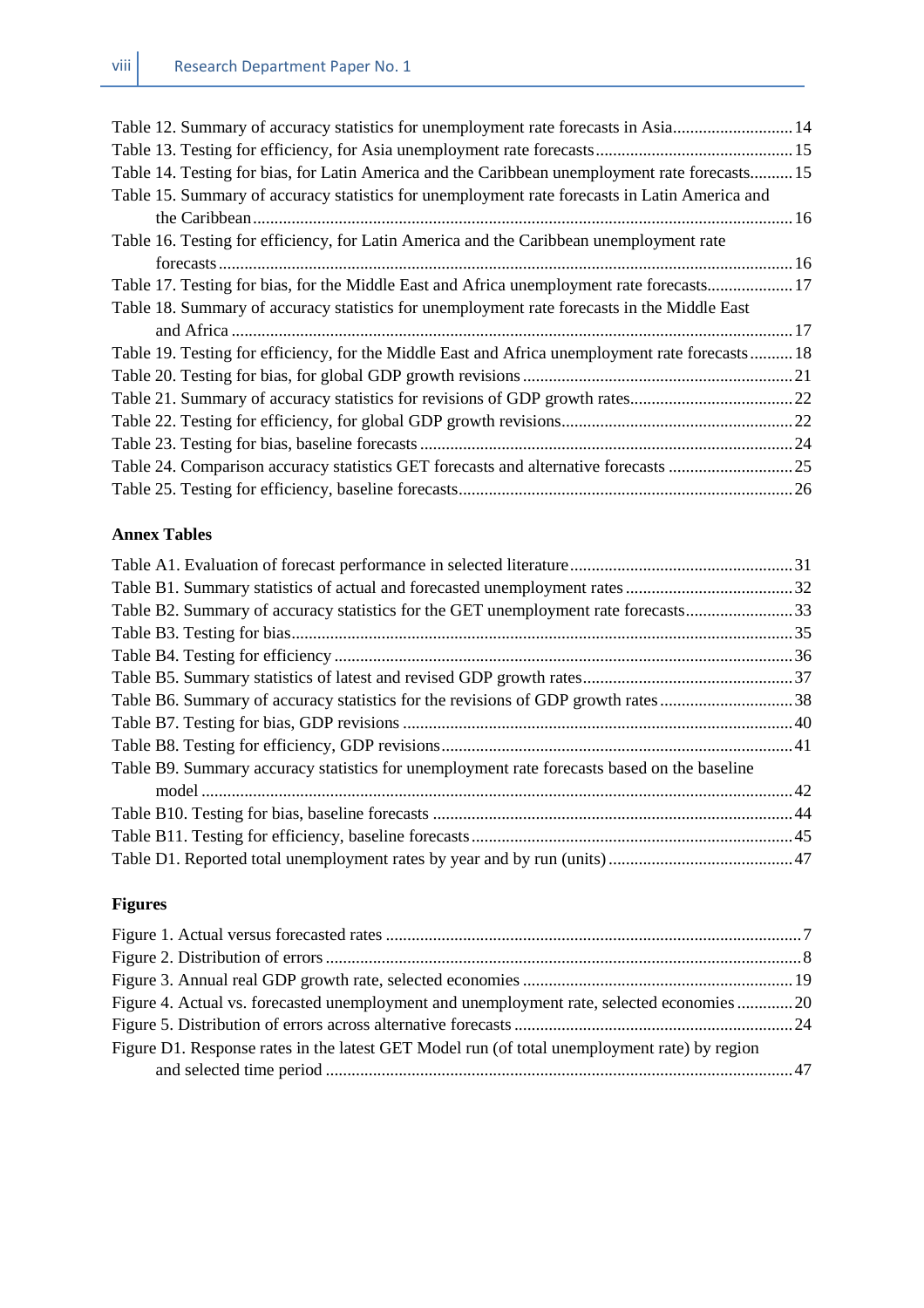## **1. Introduction**

The annual *Global Employment Trends* (GET) is one of the International Labour Organization's (ILO) flagship reports and analyses economic and social developments in labour markets, both globally and at the regional level. Taking into account the macroeconomic context, the report presents the employment and unemployment dynamics and provides estimates and forecasts of various labour market indicators such as unemployment, employment, status in employment, employment by sector, working poverty and labour productivity.

The GET model is one of the main data sources feeding the GET report. The GET model was built to provide consistent and comparable estimates and short-term forecasts of labour market indicators, both globally and at the regional level. Relying on an empirically estimated Okun's law, the output of the model is a complete dataset of 178 countries with the time series starting in 1991. In more detail, unemployment rate forecasts are obtained using the historical (negative) relationship between the unemployment rate and GDP growth (see Box 1).

Any forecast needs to be assessed in terms of its bias, accuracy, and efficiency. A thorough and systematic assessment of the quality can help inform efforts to improve forecasts. However, due to the short period for which forecasts are available, the quality of the GET unemployment rate forecasts has not yet been evaluated in a systematic manner. This note aims to address this gap by providing a quantitative assessment of the bias, accuracy, and efficiency of the GET global and regional unemployment rate forecasts made in three recent annual GET reports that were released each year in January (ILO 2010b, 2011, 2012). The purpose is not to examine each individual model run but rather to evaluate the average performance of all forecasts over the last three years against the actual outcomes and alternative forecasts. This note therefore conducts a series of statistical tests to evaluate the quality of the ILO unemployment rate forecasts and to assess whether forecasts were unbiased, accurate, and informatively efficient.

Section 2 describes the dataset used in this post-mortem analysis in terms of data sources and coverage and sets the conventions used in this analysis. Section 3 discusses the various measures used in the literature concerning the evaluation of forecasts and in particular the ones utilized in this note. Section 4 presents summary statistics regarding the unemployment rate forecast errors, both at a global and at a regional level. Since the underpinning element in the GET unemployment rate forecasts is Okun's Law, section 5 presents a similar analysis to that conducted in section 4 but using GDP growth rates, rather than unemployment rates, to compare the International Monetary Fund's (IMF) GDP forecasts to ILO's unemployment rate forecasts. Section 6 compares the evaluation of the GET model versus alternatives and section 7 provides conclusions and areas of future work.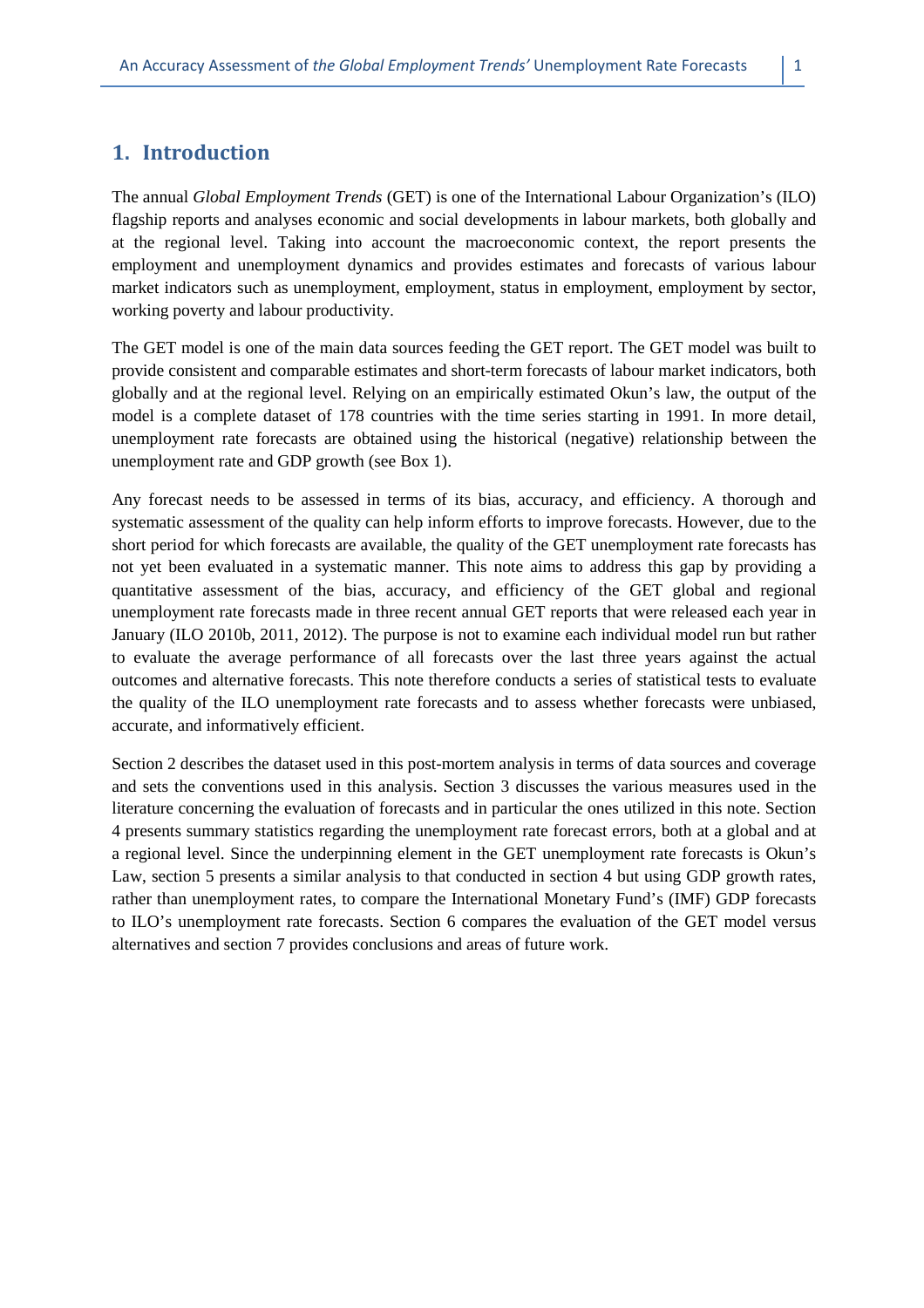#### **Box 1. Note on global and regional projections**

Unemployment rate projections are obtained using the historical relationship between unemployment rates and GDP growth during the worst crisis/downturn period for each country between 1991 and 2005 and during the corresponding recovery period.<sup>1</sup> This was done through the inclusion of interaction terms of crisis and recovery dummy variables with GDP growth in fixed effects panel regressions.<sup>2</sup> Specifically, the logistically transformed unemployment rate was regressed on a set of covariates, including the lagged unemployment rate, the GDP growth rate, the lagged GDP growth rate and a set of covariates consisting of the interaction of the crisis dummy, and of the interaction of the recovery dummy with each of the other variables.

Separate panel regressions were run across three different groupings of countries and are controlled for by using fixed effects in the regressions, based on:

- 1) geographic proximity and economic/institutional similarities;
- 2) income levels;
- 3) level of export dependence (measured as exports as a percentage of GDP).

The rationale behind these groupings is the following: countries within the same geographic area or with similar economic/institutional characteristics are likely to be similarly affected by the crisis, and have similar mechanisms to attenuate the crisis impact on their labour markets. Furthermore, because countries within geographic areas often have strong trade and financial linkages, the crisis is likely to spill over from one economy to its neighbour (e.g. Canada's economy and labour market developments are intricately linked to developments in the United States). Countries of similar income levels are also likely to have more similar labour market institutions (e.g. social protection measures) and similar capacities to implement fiscal stimulus and other policies to counter the crisis impact. Finally, as the decline in exports was the primary crisis transmission channel from developed to developing economies, countries were grouped according to their level of exposure to this channel, as measured by their exports as a percentage of GDP. The impact of the crisis on labour markets through the export channel also depends on the type of exports (the affected sectors of the economy), the share of domestic value added in exports, and the relative importance of domestic consumption (for instance, countries such as India or Indonesia with a large domestic market were less vulnerable than countries such as Singapore and Thailand). These characteristics are controlled for by using fixed-effects in the regressions.

In addition to the panel regressions, country-level regressions were run for countries with sufficient data. The ordinary least-squares country-level regressions included the same variables as the panel regressions. The final projection was generated as a simple average of the estimates obtained from the three group panel regression and, for countries with sufficient data, the country-level regressions as well.

For more information on the methodology of producing world and regional estimates, see www.ilo.org/trends and ILO (2010a).

 $\overline{\phantom{0}}$ 

<sup>&</sup>lt;sup>1</sup> The crisis period comprises the span between the year in which a country experienced the largest drop in GDP growth, and the "turning point year", when growth reached its lowest level following the crisis, before starting to climb back to its pre-crisis level. The recovery period comprises the years between the "turning point year" and the year when growth has returned to its pre-crisis level.

<sup>&</sup>lt;sup>2</sup> In order to project unemployment during the current recovery period, the crisis-year and recovery-year dummies were adjusted based on the following definition: a country was considered "currently in crisis" if the drop in GDP growth after 2007 was larger than 75 per cent of the absolute value of the standard deviation of GDP growth over the 1991–2008 period and/or larger than 3 percentage points.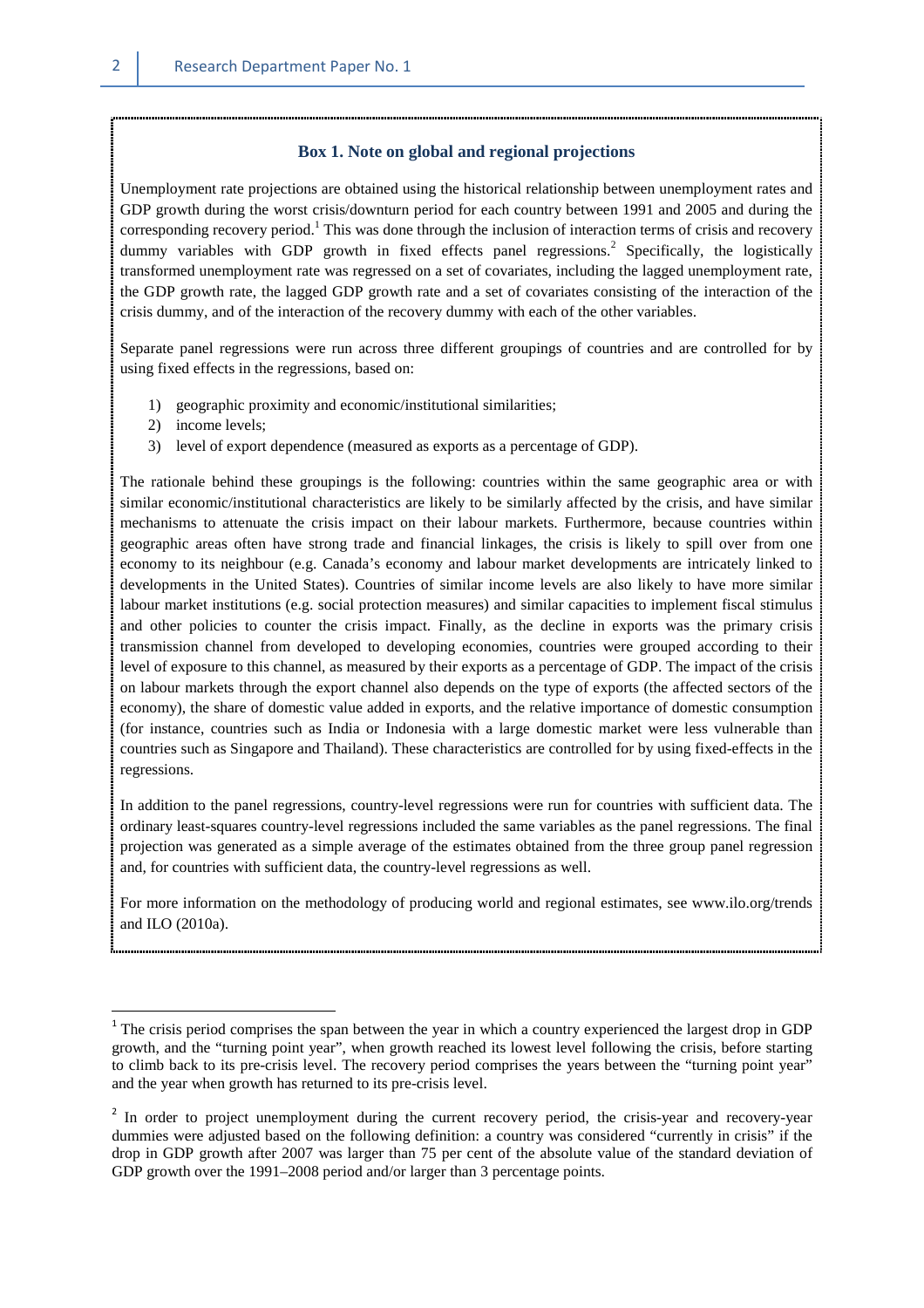## **2. Description of the dataset**

The GET model was built in 2003 and its first (current year) forecast was used in the GET 2004 report (Crespi, 2004; ILO, 2004). The GET model was initially developed to provide annual estimates of unemployment rates about once per year. However, in 2009, there was a need to evaluate more often the rapidly worsening conditions in the labour market due to the highly uncertain economic environment. Hence, the GET model was extended and has been run more frequently since (ILO, 2010a). The first forecasts from the model's extension were utilized in the GET 2010 report (ILO, 2010b) and we therefore examine the most recent set of forecasts that were analysed in the three latest annual GET reports (ILO 2010b, 2011, 2012) in this post-mortem analysis. We treat the available (reported) rates in the most recent GET 2013 report (ILO, 2013) as our final/actual rates and use them to calculate the forecast errors.<sup>3</sup>

The latest available year for which a comparison of forecasted unemployment rates and actual values is possible, is 2012 and these results were displayed in the GET 2013 (see Annex 4). However, we also include forecasts prior to 2010 to increase our sample size if reported (actual) data were not included in the respective GET model run. Our calculations therefore start in 2007 and a maximum of four forecast periods are examined: one to four years ahead. We use 2007 as the cut-off year due to our interest in examining the forecasting performance of the model during the most recent years and due to the fact that 2007 is the latest year across all four runs with relatively high reporting rates. On average, there are 92 predictions for one year ahead, 86 for two years ahead, 82 for three years ahead and only 61 for 4 years ahead.

In the example in Table 1, the earliest year included in the analysis for the GET January 2010, is 2007, for the GET January 2011, the earliest year included is 2008 and so forth. As a result, a maximum of three errors can be calculated for the GET January 2010 model run (i.e. for 2007−09), two errors for the GET January 2011 model run (i.e. for 2008−09) and one error for the GET January 2012 model run (i.e. 2009).

| <b>GET Model Run</b> | Latest year available $(t)$ | <b>Errors calculated for:</b>   |
|----------------------|-----------------------------|---------------------------------|
| GET January 2013     | 2010                        |                                 |
| GET January 2012     | 2009                        | $t+1(2010)$                     |
| GET January 2011     | 2008                        | $t+1$ ; $t+2$ (2009-10)         |
| GET January 2010     | 2007                        | $t+1$ ; $t+2$ ; $t+3$ (2008-10) |

 $\overline{\phantom{0}}$ 

**Table 1. Example of error calculations for country X across the three GET Model runs** 

To avoid including data revisions in the calculation of errors, we exclude countries for which historical data series have been revised (e.g. change in the repository or source used, past-revised series, etc.). As a result, 15 countries were excluded from at least one of the three model runs under examination.

 $3$  That is, we treat the input data for the GET 2013 model run, and not the estimates or forecasts as our actual unemployment rates to which we compare the previous forecasts.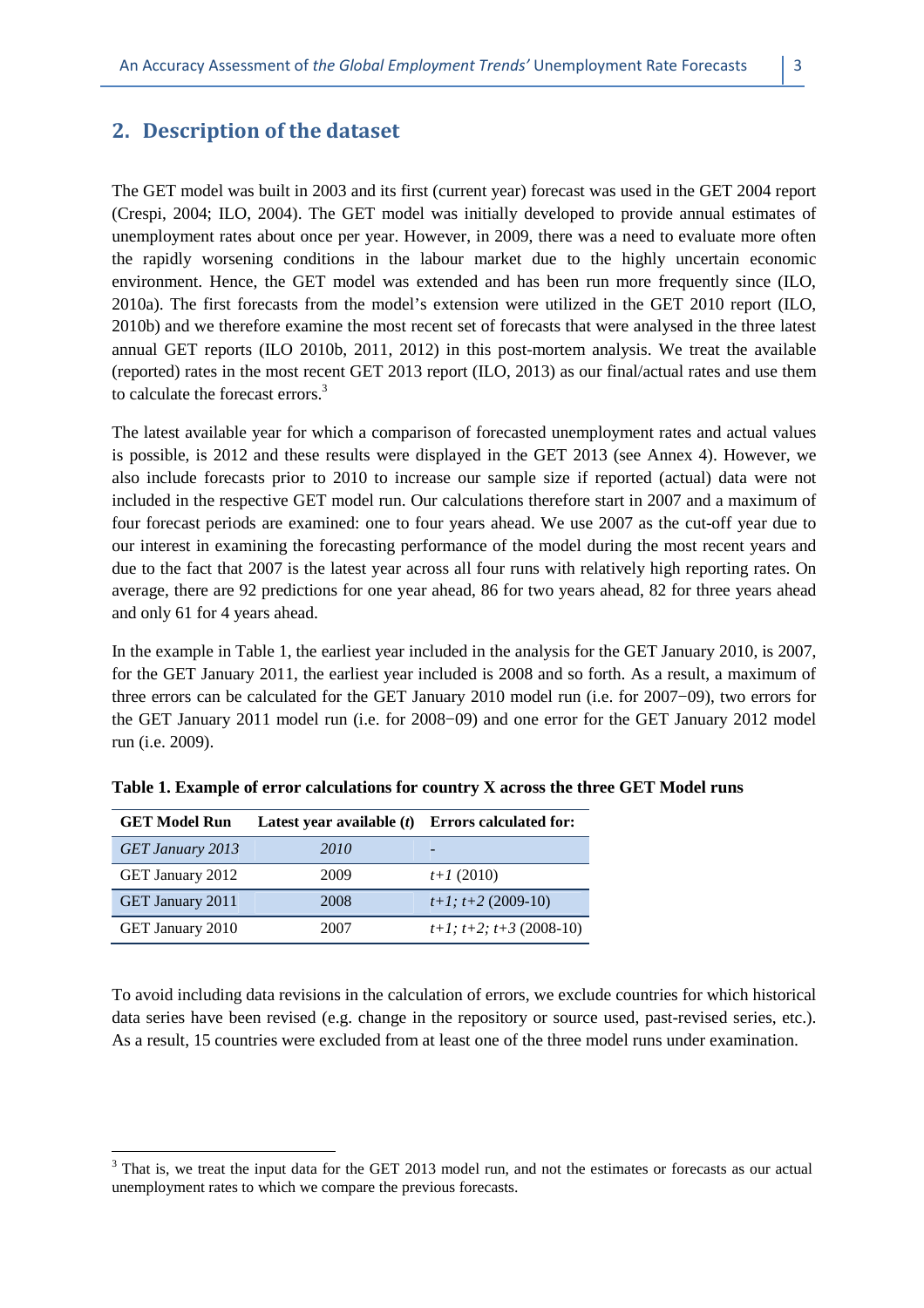#### **3. Properties of** *good* **forecasts and measures used**

The predictive power of any model depends on the quality of the data used, the forecast horizon, as well as the statistical measures for its evaluation. There are three fundamental properties of a good forecast: *bias, accuracy*, and *informational efficiency* (Makridakis et al., 1998; Timmermann, 2006, 2007; Vogel, 2007; Leal et al., 2008).<sup>4</sup> This section is divided into these three forecast properties and GET forecasts are evaluated according to these properties.

In general, a best forecast has a zero average forecast error and predicts the direction correctly. It also uses all available and relevant information at the time of the forecast so that the forecast errors are random and uncorrelated over time (i.e. serially uncorrelated). An optimal forecast should also have declining variance of forecast error as the forecast horizon shortens. There is a large body of literature on the evaluation of forecast performance and used statistics.

Table A1Table A1 in Annex 1 summarizes selected literature and the measures used to evaluate forecast performance.

For this post-mortem analysis we chose a combination of measures most commonly used in the literature to evaluate the performance of the GET forecasts. Measures were chosen according to their compatibility with data constraints, simplicity of interpretation and inclusion of a wide enough range of measures to analyse bias, accuracy, and informational efficiency of the GET forecasts. Each of the measures is briefly summarized below.

#### **3.1 Bias**

l

A forecast is said to be unbiased if the forecast does not show a tendency to go in either direction (over- and under-prediction). The **average forecast error** (AFE) gives an indication about the projection bias with values close to zero indicating unbiased predictions. Average forecast errors are said to be over-predicted if the predicted rate is larger than the actual rate (AFE has a negative sign) and under-predicted if the predicted rate is smaller than the actual rate (AFE has a positive sign).

Furthermore, kurtosis and skewness of the error distribution give information about the bias as both indicators measure the shape of the distribution. Kurtosis measures how steep the peak of the distribution is and skewness measures how much the distribution leans towards the right or left handside of the mean.

The most common indicator for kurtosis is the **excess kurtosis** which compares the shape of the distribution with the shape of a normal distribution.<sup>5</sup> Therefore, in the case of over- or underprediction, we expect non-zero excess kurtosis, meaning that the variance of the distribution is mostly influenced by infrequent extreme deviations. Negative excess kurtosis indicates flatter/wider peaks, compared to positive excess kurtosis indicating steeper peaks.

<sup>&</sup>lt;sup>4</sup> The common assumptions is a symmetric quadratic loss function, but for an overview of properties of good forecasts under asymmetric loss function and nonlinear data generating processes, see Patton and Timmermann (2007).

<sup>5</sup> Zero excess kurtosis indicates a normal distribution.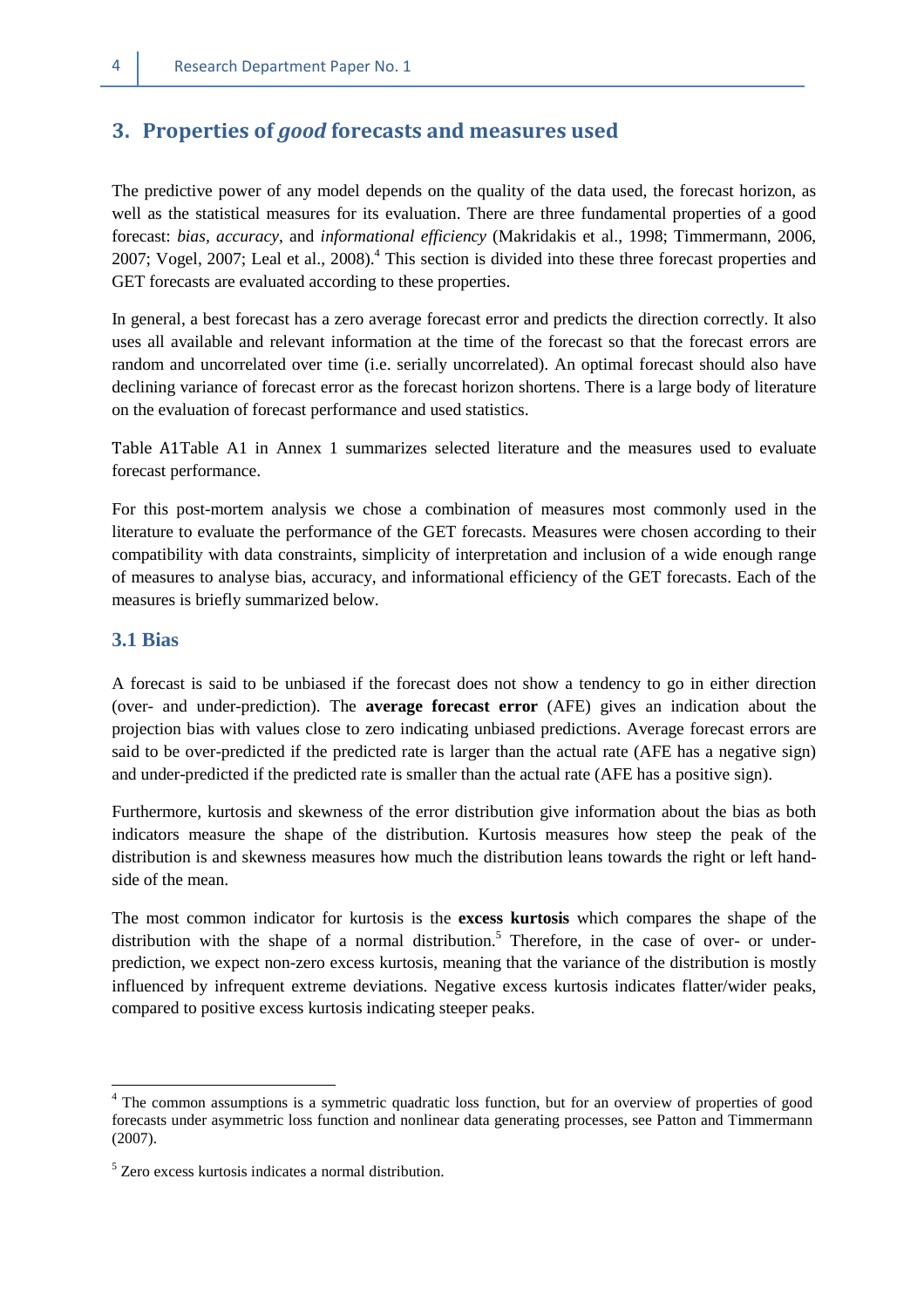Regarding skewness, a positive skew occurs when the right-hand side tail is longer than the left-hand side tail. In this case, positive errors are more common and hence under-prediction takes place (i.e. the predicted rate is smaller than the actual rate). Similarly, a negative skew occurs when the left-hand side tail is longer than on the right-hand side and over-prediction is more common. Therefore, we expect a **right-skewed** distribution to be associated with under-prediction and a **left-skewed** distribution with over-prediction. These measures though are only briefly discussed at a global level.

Despite the fact that we are restricted to a short period of forecast errors (maximum of four errors can be calculated, see section 2), the following simple Ordinary Least Squares (OLS) regression is run as a pooled panel to test for forecast bias:

$$
E_{t+j}^i = \alpha + \varepsilon_{t+j} \tag{1}
$$

where  $E_{t+j}^i = A_{t+j}^i - F_{t+j}^i$  is the forecast error (averaged across the three model runs), A stands for available (actual) observation,  $F$  stands for forecasted observation,  $j$  stands for the  $j<sup>th</sup>$  year ahead from the latest available observation (1,2,3,4), *i* stands for country and  $\varepsilon$  is a stochastic term. For an unbiased forecast, the constant of regression 1 should be zero.

#### **3.2 Accuracy**

Forecast measures are said to be accurate if the size of the forecast error is small and the forecast has the capability to predict the right direction of the actual outcome (Leal et al., 2008). Various tools are available to measure this predictability of the realization of forecasts of which the ones used in this post-mortem analysis will be discussed.

The **mean absolute forecast error** (MAE) measures the absolute magnitude of the error and the closer to zero the MAE, the more accurate the forecast. In addition, the **root mean squared forecast error** (RMSE), just as the MAE, assumes a symmetric loss function for projection errors (i.e. equal weights to over- and under-predictions) but larger errors are penalized to a greater extent due to the squared computation. It measures the deviation of the forecast from the actual value and it is compatible with a quadratic loss function.

Due to extreme values, only considering mean forecast errors can be misleading. As a result, we also calculate the **median absolute forecast error** (MedAE) and **median squared forecast error** (MedSE) as alternative measures for accuracy. Values close to zero indicate accurate predictions and in cases in which the mean and the median are equal, the distribution of errors is closer to normal.

Furthermore, we also consider the **mean squared forecast error** (MSE) and decompose it into a bias proportion, a variance proportion, and a covariance proportion (see e.g. Koutsogeorgopoulou, 2000). The **bias proportion** (UB) measures the deviation of the mean prediction from the mean actual value and gives an indication for systematic forecast error. The **variance proportion** (UV) measures the error in forecasting the systematic component of variation of the actual values, and the **covariance proportion** (UC) measures the error in forecasting the unsystematic component of the variance of the actual values. For a forecast to be accurate, the UC of the MSE is closer to unity and the UB and UV are close to zero (Koutsogeorgopoulou, 2000).

We also calculate the  $\mathbb{R}^2$  of forecasts as an indication of the percentage of the variation of the actual values which the predictions have correctly taken into account. Negative values of  $\mathbb{R}^2$  indicate "misleading" projections, meaning that the noise that the projections produced is higher than the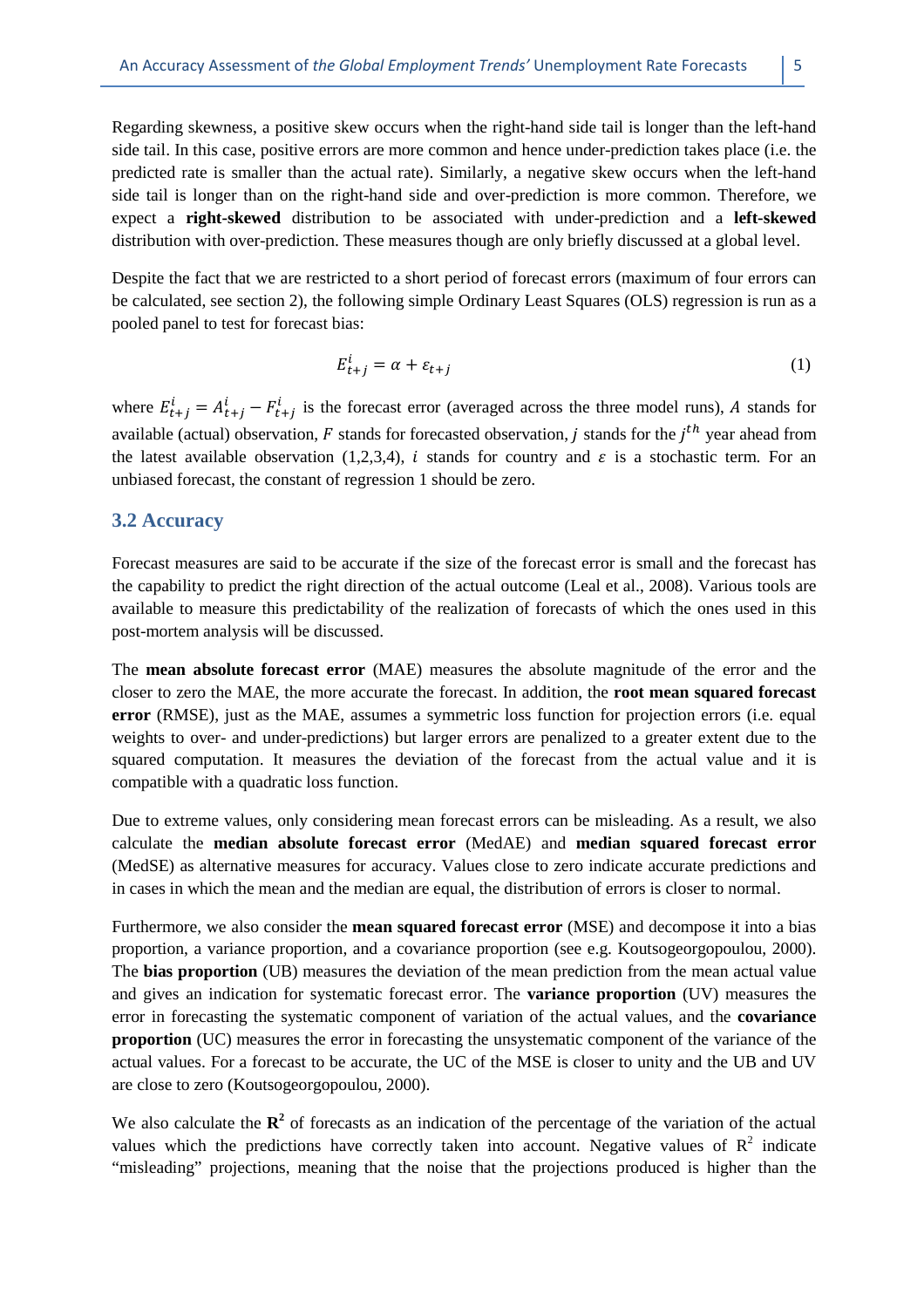variation in the actual data. Values close to zero indicate that the projections are "uninformative", meaning that the projection errors have similar variation to the actual outcomes (Vogel, 2007).

#### **3.3 Informational efficiency**

Informational efficiency contains two dimensions, 1) whether information is available and 2) to what extent this information is used. An optimal forecast would contain all available information efficiently and would therefore not produce forecast errors (Timmermann, 2007). The informational efficiency can be tested with the simple OLS regression:

$$
A_{t+j}^l = \alpha + \beta F_{t+j}^l + \varepsilon_{t+j}
$$
 (2)

where  $A$  stands for available (actual) observation,  $F$  stands for forecasted observation,  $j$  stands for the  $j<sup>th</sup>$  year ahead from the latest available observation (1,2,3,4), *i* stands for country and  $\varepsilon$  is a stochastic term. For an efficient forecast, the constant  $\alpha$  of regression 2 should equal zero and the regression coefficient  $\beta$  should equal unity (Koutsogeorgopoulou, 2000).

## **4. Summary statistics of forecast errors**

#### **4.1 Global summary statistics**

A good forecast should be unbiased, show small errors and should incorporate all relevant information so that forecast errors that do appear are random (Vogel, 2007). Summary statistics of statistical error analysis and regression analysis display that these conditions are partially met with significant variations concerning different forecast horizons.

#### *4.1.1 Testing for bias*

 $\overline{a}$ 

The (unweighted) averages of the actual unemployment rates for those countries included in this postmortem analysis were 9.2, 9.1, 9.0 and 8.7 per cent for one to four years ahead, while the (unweighted) averages of forecasted rates were 9.3, 9.2, 8.7 and 7.7 per cent, respectively (see Annex 2, Table B1). Figure 1 plots the actual vs. the forecasted unemployment rates.6 If a country is found precisely on the diagonal line, the forecasted rate is equal to the actual rate. If a country is found above (below) the line, the forecasted rate is larger (smaller) than the actual rate. For one and two years ahead, many observations (i.e. countries) are close to the  $45^{\circ}$  line with the majority of observations being above the line (i.e. over-predictions). Forecasts for three and four years are more concentrated under the line (i.e. under-predictions).

Using the AFE, results show that our GET forecasts were slightly biased; we over-predicted<sup>7</sup> one and two years ahead by 0.1 percentage points on average at the global level and under-predicted $8$  over

 $6$  Each country in the figure can comprise several observations. For example, for t+1, country X has several observations, one comparing one year ahead forecast from the GET 2009 to the actual value, another one comparing one year ahead forecast from the GET 2010 to the actual value and so forth.

The term over-prediction is used when the predicted unemployment rate is higher than the actual rate (AFE is negative).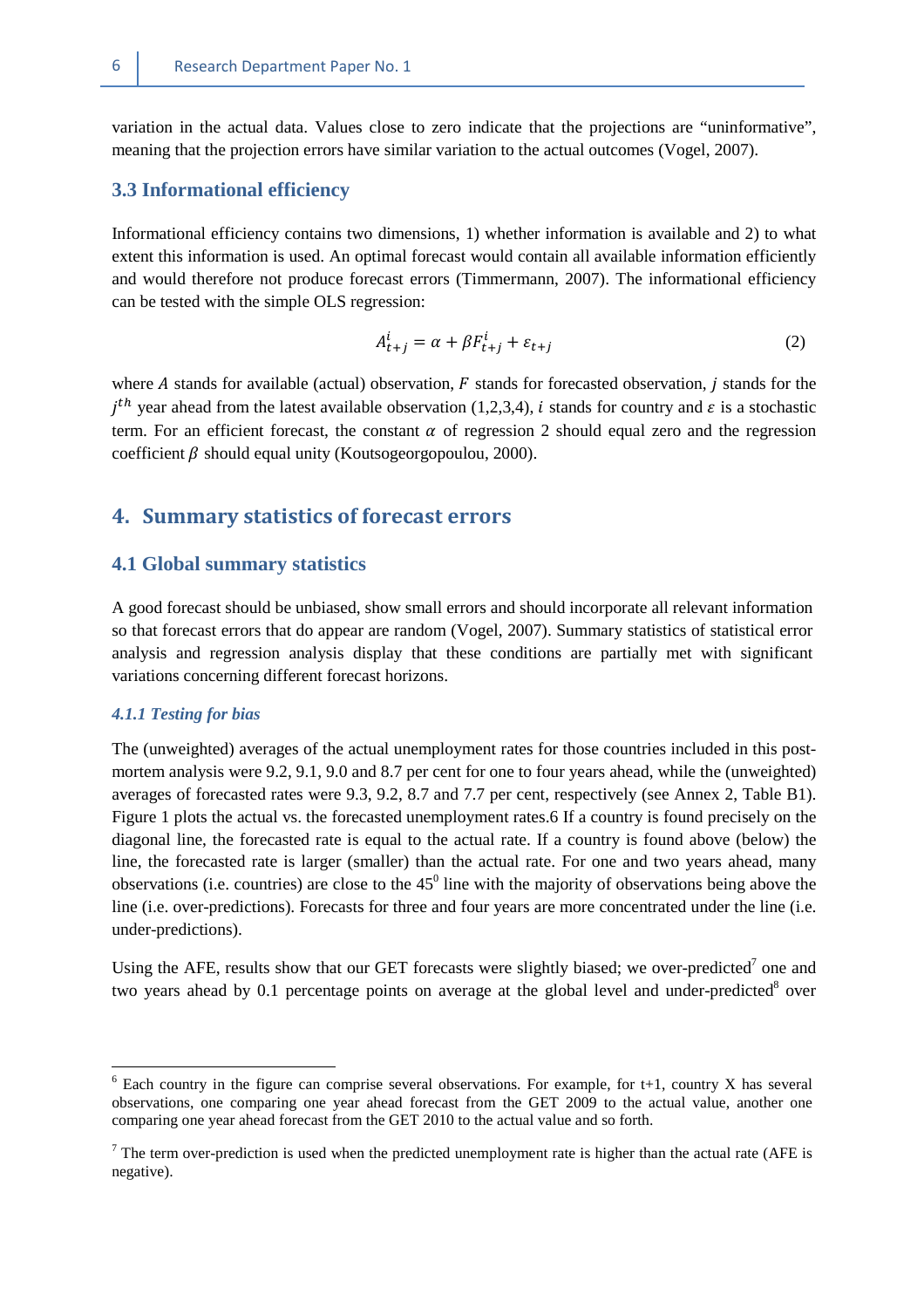longer time horizons by 0.2 and almost 1 percentage points for three and four years ahead (see Annex 2, Table B1).



#### **Figure 1. Actual versus forecasted rates**

l

Note: The line in the figures indicates the 45<sup>0</sup> line.  $t + j$  refer to the j<sup>th</sup> year ahead forecast ( $j = 1,...,4$ ). Source: ILO calculations based on the *Global Employment Trends* (GET) January 2010; January 2011; January 2012; January 2013.

Similar results can be observed in Figure 2 which displays the distribution of errors for each forecast period. In all cases, the respective distribution is significantly different than the normal distribution. For one, three and four years ahead, the kurtosis and skewness are above 7 and 1, respectively, and for two years ahead the kurtosis is about 5 and the skewness about 0.7. However, by just looking at the figures, two, three and four years ahead show signs of right-hand skewness (i.e. under-prediction).

 $8$  The term under-prediction is used when the predicted unemployment rate is lower than the actual rate (AFE is positive).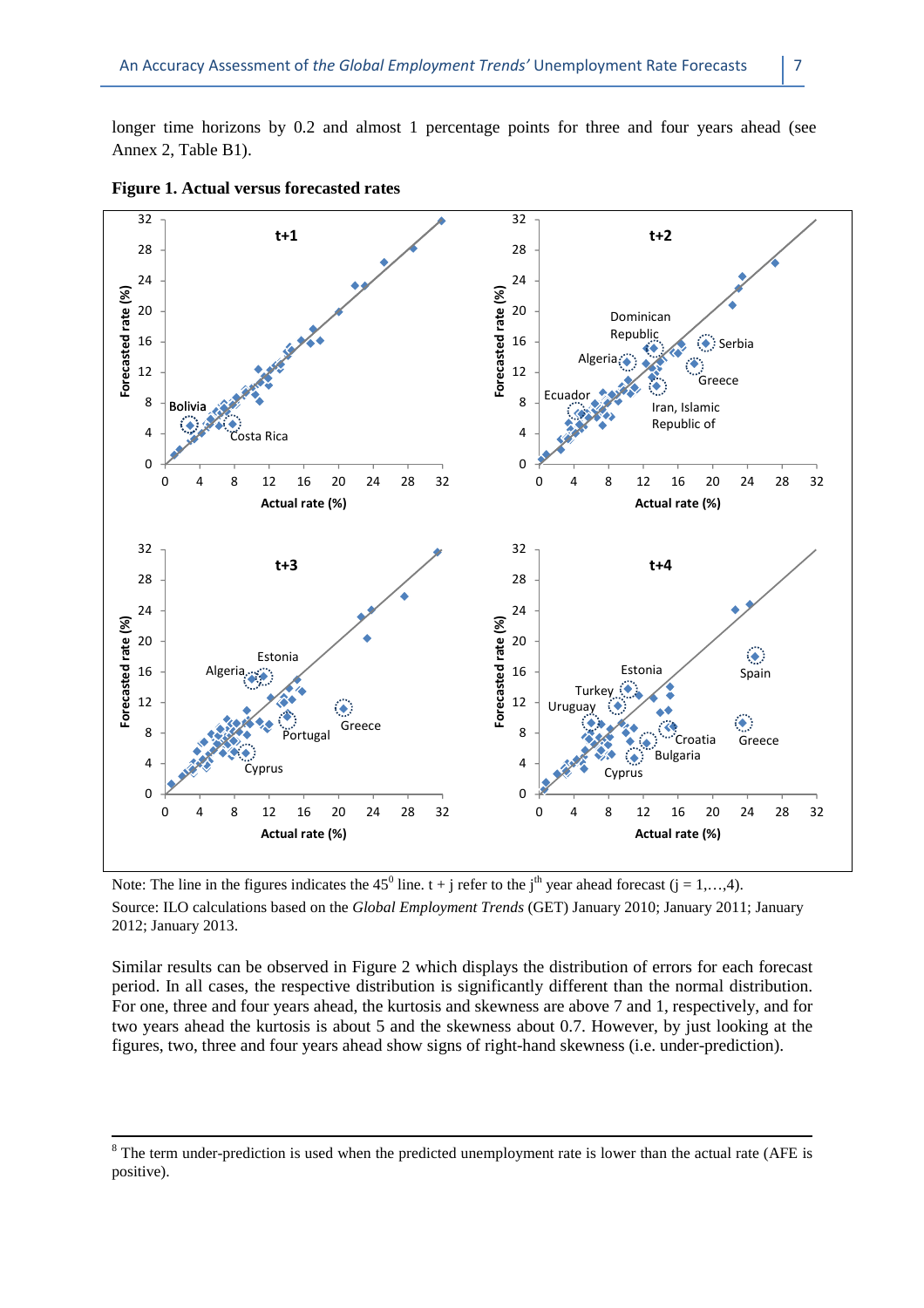#### **Figure 2. Distribution of errors**



Source: ILO calculations based on the GET January 2010; January 2011; January 2012; January 2013.

Moreover, the results from equation 1 indicate that there was no significant bias for forecasts of one to three years ahead, but forecasts for four years ahead showed a positive bias indicating under-prediction (see Table 2 and Annex 2, Table B3).

|  |  |  |  |  | Table 2. Testing for bias, for global unemployment rate forecasts |
|--|--|--|--|--|-------------------------------------------------------------------|
|--|--|--|--|--|-------------------------------------------------------------------|

|       |               | Year(s) ahead |           |          |             |  |  |  |  |
|-------|---------------|---------------|-----------|----------|-------------|--|--|--|--|
|       |               |               | 2         | 3        |             |  |  |  |  |
|       |               | $-0.0898$     | $-0.0542$ | 0.2473   | $0.9934***$ |  |  |  |  |
| World | $\alpha$      | (0.0749)      | (0.1372)  | (0.2182) | (0.3683)    |  |  |  |  |
|       | $F(\alpha=0)$ | 1.4370        | 0.1561    | 1.2836   | $7.2771***$ |  |  |  |  |
|       | N             | 92            | 86        | 82       | 61          |  |  |  |  |

Note: Robust standard errors in parenthesis; \*\*\* p<0.01, \*\* p<0.05, \* p<0.1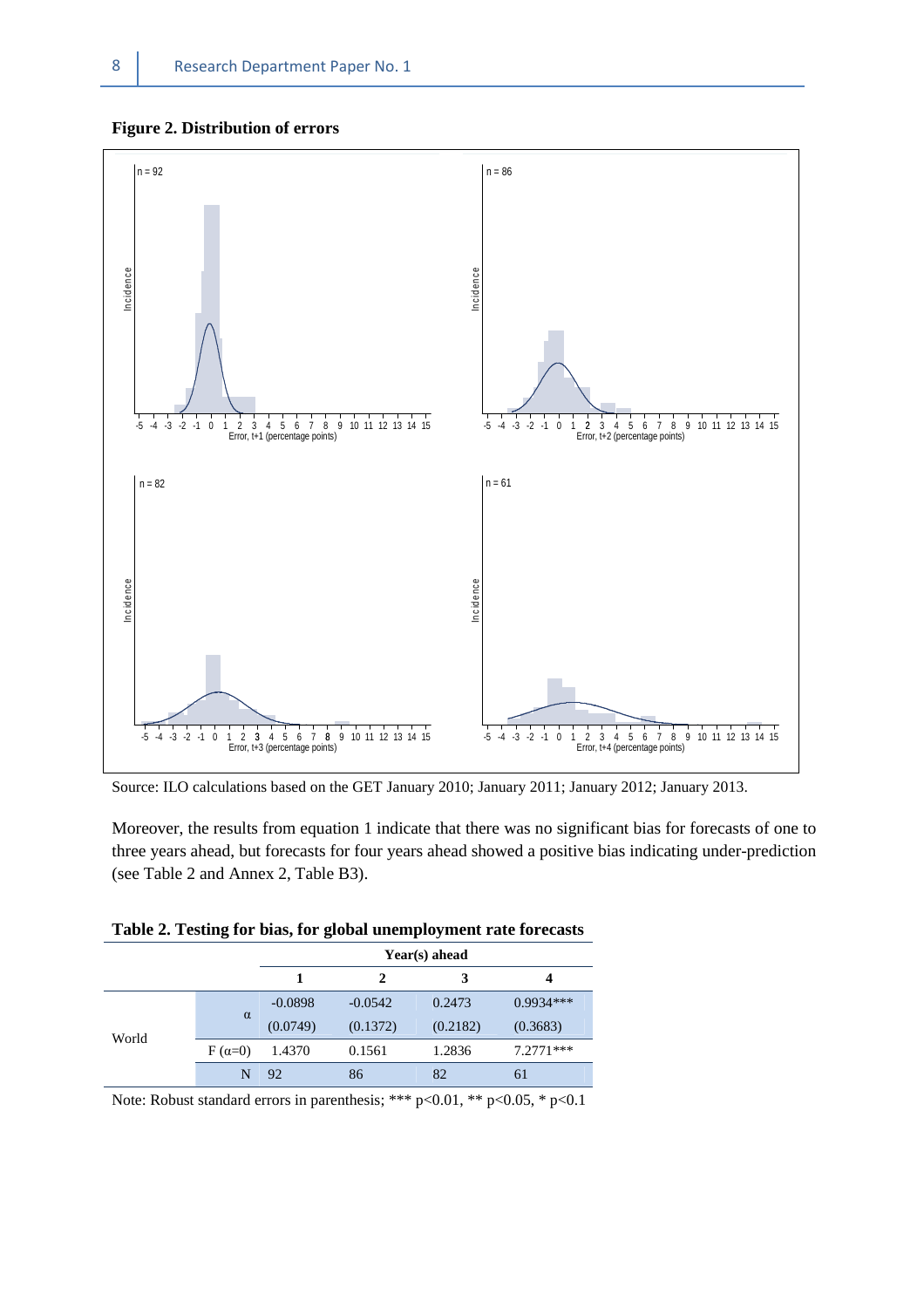Applying the MAE to check for accuracy (the size of the absolute forecast error), we find that GET forecasts were more accurate the shorter the time horizon. In absolute terms, our one, two, three, and four years ahead forecasts were off by 0.5, 0.9, 1.4 and almost 2.4 percentage points respectively (see Table 3 and Annex 2, Table B2 for more details). The MedAE was smaller than the mean absolute error indicating that there were some extreme values that are punished to a greater extent in the mean absolute forecast error. Values close to zero indicate accurate predictions; the MedAE shows that 50 per cent of the range of MAE for one and two years ahead was below 0.2 and 0.7 percentage points, respectively. Similarly, for three and four years ahead, 50 per cent of the absolute forecast errors were below 1 percentage point.

|       | Year(s)<br>ahead | <b>MAE</b><br>(Mean<br>Absolute<br>Error) | <b>RMSE</b><br>(Root<br>Mean<br>Squared<br>Error) | <b>MedSE</b><br>(Median<br>Squared<br>Error) | <b>MedAE</b><br>(Median<br>Absolute<br>Error) | <b>MSE</b><br>(Mean<br>Squared<br>Error) | UB<br>(Bias<br>proportion<br>of MSE) | UV<br>(Variance<br>proportion<br>of MSE) | UC<br>(Covariance)<br>proportion<br>of MSE) | $\mathbb{R}^2$ |
|-------|------------------|-------------------------------------------|---------------------------------------------------|----------------------------------------------|-----------------------------------------------|------------------------------------------|--------------------------------------|------------------------------------------|---------------------------------------------|----------------|
| World |                  | 0.45                                      | 0.72                                              | 0.06                                         | 0.25                                          | 0.52                                     | 0.02                                 | 0.00                                     | 0.98                                        | 0.98           |
|       |                  | 0.94                                      | 1.27                                              | 0.52                                         | 0.72                                          | 1.60                                     | 0.00                                 | 0.02                                     | 0.98                                        | 0.94           |
|       | 3                | 1.36                                      | 1.98                                              | 0.98                                         | 0.99                                          | 3.92                                     | 0.02                                 | 0.00                                     | 0.98                                        | 0.85           |
|       | 4                | 1.91                                      | 3.02                                              | 1.01                                         | l.01                                          | 9.12                                     | 0.11                                 | 0.00                                     | 0.89                                        | 0.73           |

|  |  |  | Table 3. Summary of accuracy statistics for global unemployment rate forecasts |
|--|--|--|--------------------------------------------------------------------------------|
|  |  |  |                                                                                |

Source: ILO calculations based on the GET January 2010; January 2011; January 2012; January 2013.

According to the MAE and the MedAE, our forecasts for one and two years ahead were relatively accurate on average in comparison to longer term forecasts. The decomposition of the MSE into the bias and the variance proportion (UB and UV), which give an indication for systematic forecast errors and are close to zero for accurate forecasts, indicates that our forecasts one, two and three years ahead are indeed close to zero and therefore accurate (ranging from 0 to 2 per cent). However, for four years ahead, the bias proportion increases to 11 per cent. The co-variance proportion of the MSE (UC) also points to the accuracy of our forecasts one to three years ahead with a value close to unity of 98 per cent for one to three years ahead but only 89 per cent for the four years ahead forecasts.

Furthermore, based on the  $R^2$  of forecasts which indicates accuracy with values close to unity, 98, 94, 85 and only 73 per cent of the variation of the actual outcomes is captured by the forecasts for one, two, three, and four years ahead, respectively. Overall, the shorter the prediction period, the more accurate our forecasts; this result is also confirmed by the RMSE which increases largely with the time horizon of the forecasts.

In every GET report, the global and regional forecasts are accompanied with a confidence interval to acknowledge uncertainty around the baseline forecast, particularly during the economic crisis. Therefore, we also compare our errors with these confidence intervals (i.e. at the country level). We found that at the global level, one year ahead forecasts, 87 per cent of the errors were within the confidence interval (80 out of 92); for two years ahead forecast 84 per cent fall into the confidence interval (72 out of 86); for three years ahead 65 per cent also were not larger than the confidence interval (53 out of 82); and for four years ahead only 52 per cent of the errors lied within the confidence interval (32 out of 61).

These results do not come as a surprise; the effects of the crisis, which had particularly severe consequences on unemployment, enter the model as a huge exogenous shock, which pushes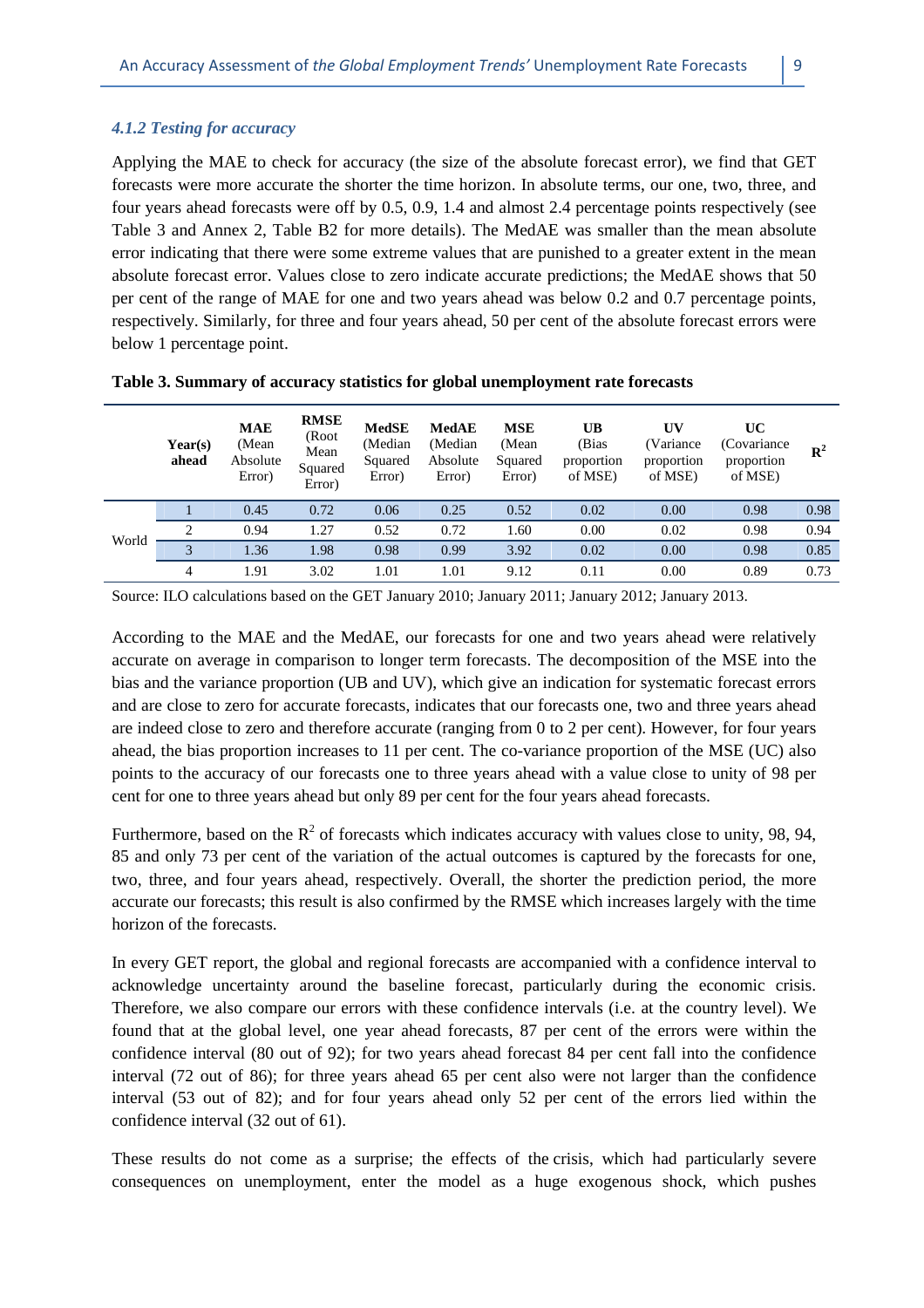unemployment rates away from their "average" predicted level. The largest forecast errors for four years ahead are mainly due to the crisis in Europe (for example, Cyprus, Greece, Spain) and the situation in countries on the periphery (for example Bulgaria, Croatia, Estonia) (see Figure 1). Since the GET model relies on an augmented concept of Okun's law, those highest forecast errors for the specific crisis period (especially for the four years ahead forecasts for 2007 for 2011) do not put the model into question.

#### *4.1.3 Testing for informational efficiency*

On average, our forecasts were informatively efficient, based on the results from equation 2 above (see Table 4 and Annex 2, Table B4). The results indicate that for one to three years ahead, the forecasts have informational value. The estimate for ϐ is significantly positive and very close to unity while the estimate for the constant is not significant but close to zero.<sup>9</sup> For forecasts of one to three years ahead, we do not reject the null joint hypothesis of informative forecasts (i.e. unity coefficient, zero constant and white-noise residuals). In the case of forecasts for four years ahead, the null hypothesis is rejected. However, for all four cases, the estimate for  $\beta$  is not negative which would indicate *misleading* forecasts.

|       |                    | Year(s) ahead                 |             |             |             |  |  |  |
|-------|--------------------|-------------------------------|-------------|-------------|-------------|--|--|--|
|       |                    | 3<br>$\overline{2}$<br>1<br>4 |             |             |             |  |  |  |
|       |                    | $-0.0103$                     | $-0.3307$   | 0.103       | 0.8638      |  |  |  |
|       | $\alpha$           | (0.1339)                      | (0.2121)    | (0.2798)    | (0.5542)    |  |  |  |
|       | $6\phantom{.}6$    | $0.9914***$                   | $1.0302***$ | $1.0165***$ | $1.0168***$ |  |  |  |
| World |                    | (0.0128)                      | (0.0259)    | (0.0333)    | (0.0784)    |  |  |  |
|       | $F(\alpha=0, 6=1)$ | 0.8641                        | 1.236       | 0.6352      | 4.1530**    |  |  |  |
|       | $R^2$              | 0.9839                        | 0.9515      | 0.8815      | 0.7223      |  |  |  |
|       | N                  | 92                            | 86          | 82          | 61          |  |  |  |

|  | Table 4. Testing for efficiency, for global unemployment rate forecasts |  |  |  |
|--|-------------------------------------------------------------------------|--|--|--|
|  |                                                                         |  |  |  |

Note: Robust standard errors in parenthesis; \*\*\*  $p<0.01$ , \*\*  $p<0.05$ , \*  $p<0.1$ ;  $R^2$  refers to the regression results.

#### *4.1.4 Summary of world average*

 $\overline{\phantom{0}}$ 

On average across all countries, we have some forecast bias; we slightly over-predict one and two years ahead and under-predict three and four years ahead. However, our regression analyses show that this bias is not significant for one to three years ahead. Overall, the shorter the prediction period, the more accurate our forecasts and our tests show that one to three years ahead were accurate but four years ahead were not. Nevertheless, in most cases the errors fall into the confidence intervals that accompanied the GET forecasts. Furthermore, our results also indicate that we have informational efficiency for one to three years ahead.

 $9^9$  A simple t-test for the estimate for  $6$  equal 1 does not reject the null hypothesis.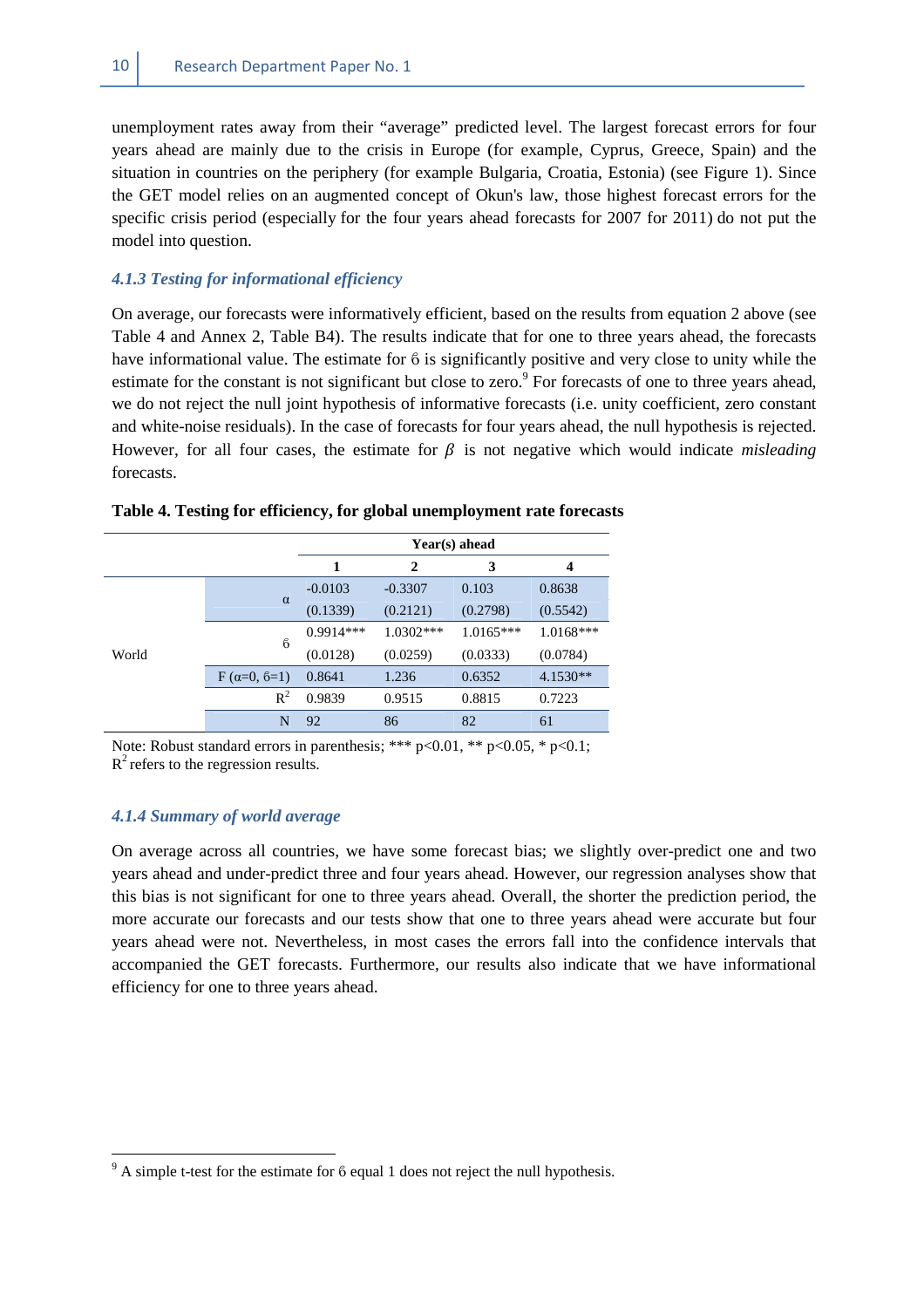#### **4.2 Regional summary statistics**

#### *4.2.1 Developed Economies and European Union (EU)*

#### *Testing for bias*

For the Developed Economies and European Union (EU) region where response rates are highest among all regions (see Annex 4, Figure D1), the (unweighted) average of actual unemployment rates were 8.7, 9.1, 9.1 and 9.4 per cent for one to four years ahead, respectively (see Annex 2, Table B1). The (unweighted) averages of the forecasted rates were 8.7, 8.8, 8.3 and 7.5 per cent for one to four years ahead, respectively.

On average, according to the AFE, we over-predict one year ahead by 0.04 points and under-predict two to four years ahead by 0.3, 0.8 and almost 2 percentage points respectively (see Annex 2, Table B1). Furthermore, the results from equation 1 indicate that there was no significant bias for forecasts of one to two years ahead, but the forecasts for three and four years ahead had a positive bias, implying under-prediction (see Table 5 and Annex2, Table B3).

#### **Table 5. Testing for bias, for Developed Economies and EU unemployment rate forecasts**

|                        |               | Year(s) ahead |          |            |              |  |  |
|------------------------|---------------|---------------|----------|------------|--------------|--|--|
|                        |               |               |          |            |              |  |  |
|                        |               | $-0.0358$     | 0.2615   | $0.8281**$ | 1.8874***    |  |  |
| Developed<br>Economies | $\alpha$      | (0.0531)      | (0.1888) | (0.3587)   | (0.5294)     |  |  |
| and EU                 | $F(\alpha=0)$ | 0.4532        | 1.9188   | 5.3296**   | $12.7111***$ |  |  |
|                        |               | 36            | 36       | 36         | 35           |  |  |

Note: Robust standard errors in parenthesis; \*\*\* p<0.01, \*\* p<0.05, \* p<0.1

#### *Testing for accuracy*

The median of the forecast errors' distribution was below the mean pointing towards outliers with large forecast errors. In addition, for this region the forecasts for one and two years ahead were relatively accurate according to our error statistics but the forecasts for three and four years ahead were less precise. The bias proportion of the MSE (UB), which measures the deviation of the mean prediction form the mean actual value, was relatively small (and therefore accurate) for one and two years ahead, but it increased to about 13 and 27 per cent for the three and four years ahead (see Table 6 and Annex 2, Table B2). However, the variance proportion (UV), which measures the error in forecasting the systematic component of the variation of the actual values points to an accurate forecast as the levels stayed around zero for one to four years ahead.

#### **Table 6. Summary of accuracy statistics for unemployment rate forecasts in the Developed Economies and EU**

|                     | Year(s)<br>ahead | <b>MAE</b><br>(Mean<br>Absolute<br>Error) | <b>RMSE</b><br>(Root Mean)<br>Squared<br>Error) | <b>MedSE</b><br>(Median<br>Squared<br>Error) | <b>MedAE</b><br>(Median<br>Absolute<br>Error) | <b>MSE</b><br>(Mean<br>Squared<br>Error) | UB<br>(Bias<br>proportion<br>of MSE) | UV<br>(Variance<br>proportion<br>of MSE) | UC<br>(Covariance)<br>proportion<br>of MSE) | $\mathbf{R}^2$ |
|---------------------|------------------|-------------------------------------------|-------------------------------------------------|----------------------------------------------|-----------------------------------------------|------------------------------------------|--------------------------------------|------------------------------------------|---------------------------------------------|----------------|
|                     |                  | 0.21                                      | 0.32                                            | 0.02                                         | 0.13                                          | 0.10                                     | 0.01                                 | 0.07                                     | 0.92                                        | 0.99           |
| Developed           | 2                | 0.76                                      | 1.15                                            | 0.27                                         | 0.52                                          | 1.32                                     | 0.05                                 | 0.08                                     | 0.87                                        | 0.93           |
| Economies<br>and EU |                  | 1.42                                      | 2.28                                            | 0.87                                         | 0.93                                          | 5.19                                     | 0.13                                 | 0.02                                     | 0.86                                        | 0.74           |
|                     | $\overline{4}$   | 2.28                                      | 3.62                                            | 1.94                                         | 1.39                                          | 13.09                                    | 0.27                                 | 0.03                                     | 0.70                                        | 0.45           |

Source: ILO calculations based on the GET January 2010; January 2011; January 2012; January 2013.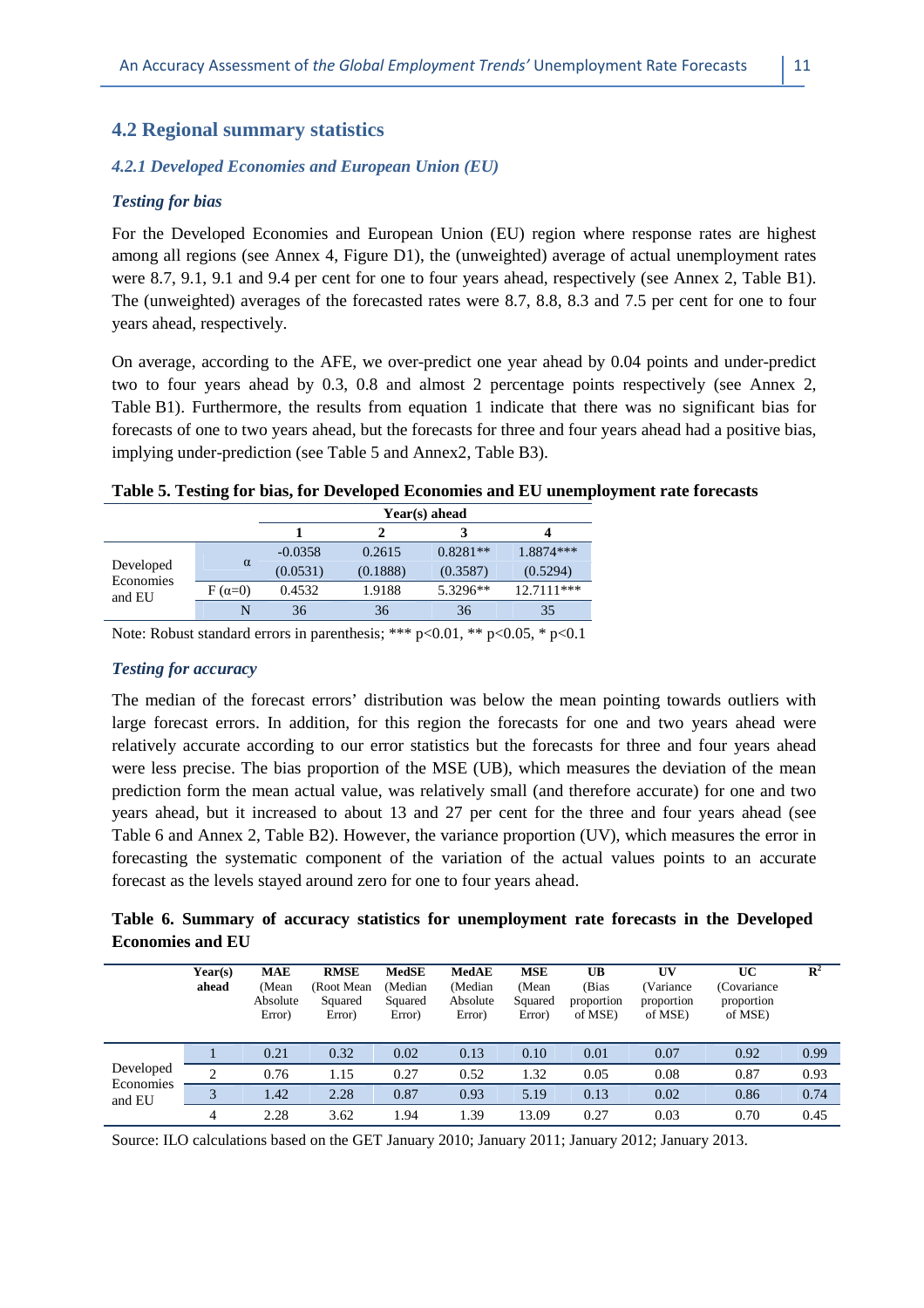Based on the  $R^2$  of forecasts, the proportion of the variation of the actual values that was captured by the predictions was 99 and 93 per cent for one and two years ahead, but it dropped to 74 and 45 per cent for three and four years ahead, making our forecasts inaccurate for longer time horizons.

As already mentioned in section 4.1.2, the finding that three and four years ahead forecasts are not accurate is not surprising when taking the effects of the crisis into consideration, which had particularly severe consequences on unemployment in this region. The largest forecast errors for three and four years ahead are mainly due to the crisis in Europe. For example, in the GET 2010, the four years ahead forecast for Cyprus, Greece, Portugal and Spain was about 5, 9, 9 and 18 per cent, respectively, versus the realizations which were about 12, 24, 16 and 25 per cent, respectively.<sup>10</sup>

#### *Testing for informational efficiency*

Regression results to test for informational efficiency indicate that for one to two years ahead, the forecasts were informative. The estimate for ϐ was positive and significant and very close to unity while we did not reject the null joint hypothesis of informative forecasts (see Table 7 and Annex 2, Table B4). However, the joint null hypothesis for three and four years ahead was rejected, confirming the previous results that the forecasts' performance after two years ahead begins to deteriorate.

|           |                    | Year(s) ahead |           |             |           |  |  |
|-----------|--------------------|---------------|-----------|-------------|-----------|--|--|
|           |                    |               |           |             |           |  |  |
| Developed |                    | 0.1558        | $-0.5141$ | 0.1893      | 0.4828    |  |  |
|           | $\alpha$           | (0.1294)      | (0.3862)  | (0.7389)    | (1.1423)  |  |  |
|           | 6                  | $0.9781***$   | 1.0880*** | $1.0773***$ | 1.1878*** |  |  |
| Economies |                    | (0.0179)      | (0.0535)  | (0.1109)    | (0.1772)  |  |  |
| and EU    | $F(\alpha=0, 6=1)$ | 0.7553        | 1.4916    | 3.1385*     | 6.8691*** |  |  |
|           | $\rm R^2$          | 0.9937        | 0.9364    | 0.7756      | 0.6161    |  |  |
|           | N                  | 36            | 36        | 36          | 35        |  |  |

|  |  | Table 7. Testing for efficiency, for Developed Economies and EU unemployment rate forecasts |  |
|--|--|---------------------------------------------------------------------------------------------|--|
|  |  |                                                                                             |  |

Note: Robust standard errors in parenthesis; \*\*\*  $p<0.01$ , \*\*  $p<0.05$ , \*  $p<0.1$ ;  $R^2$  refers to the regression results.

#### *4.2.2 Central and South-Eastern Europe (non-EU) and Commonwealth of Independent States (CIS)*

#### *Testing for bias*

 $\overline{a}$ 

For the sample of countries examined in the Central and South-Eastern Europe (non-EU) and CIS region, we under-predict unemployment rates by 0.04, 0.16, 0.01 and 0.3 percentage points for one, two, three, and four years ahead, respectively (see Annex 2, Table B1). Testing whether this bias is significant, we do not reject the null hypothesis (insignificance based on the results from equation 1) (see Table 8 and Annex 2, Table B3).

<sup>&</sup>lt;sup>10</sup> Similarly, the four years ahead GDP growth rate forecast in IMF/WEO October 2009 for the same countries was about 3 per cent for Cyprus and 1 per cent for the other three countries versus the realizations of -2 per cent for Cyprus and Spain, -6 per cent for Greece and -3 per cent for Portugal.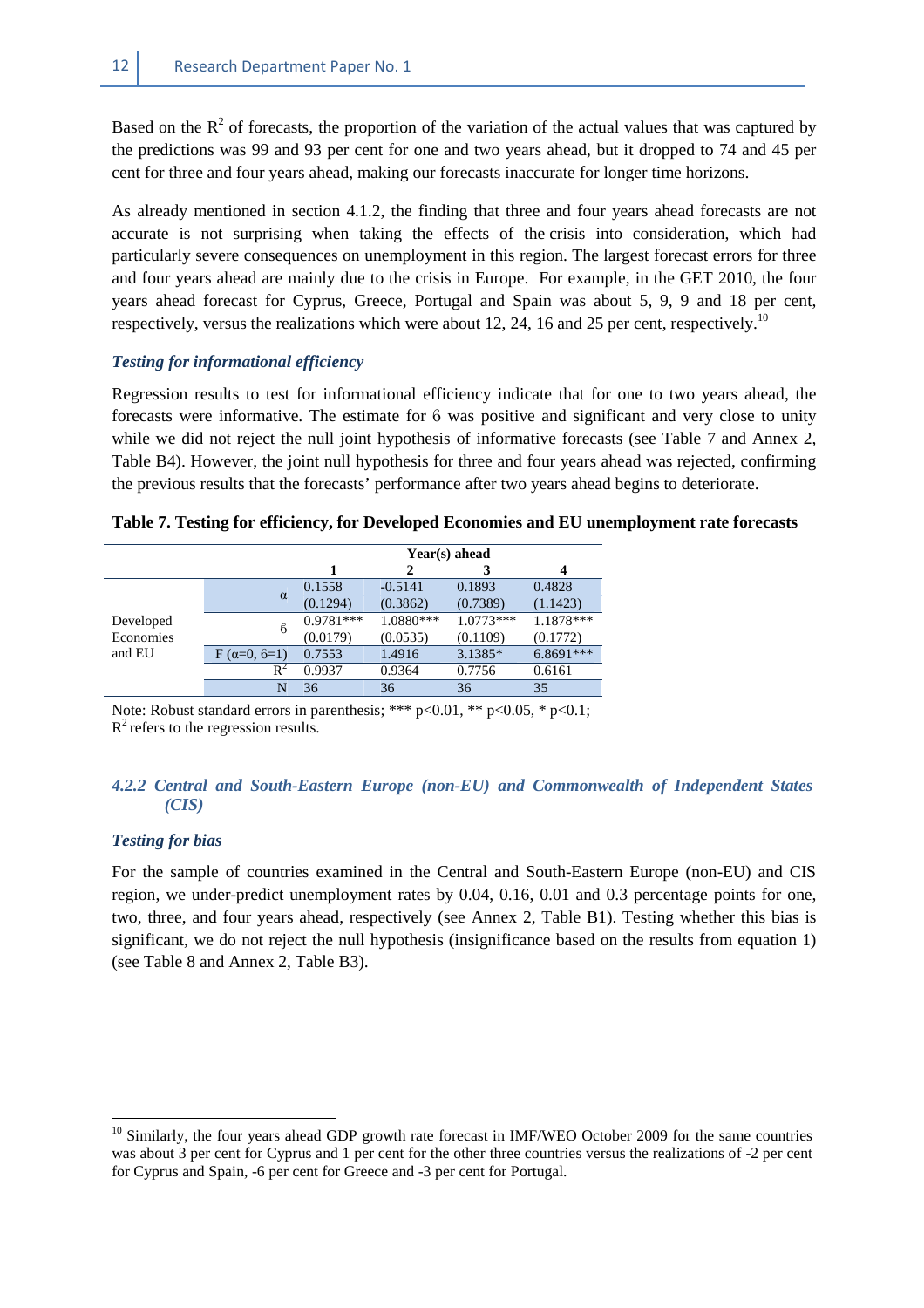|                                              |               |          | Year(s) ahead |          |          |  |  |  |  |  |
|----------------------------------------------|---------------|----------|---------------|----------|----------|--|--|--|--|--|
|                                              |               |          |               |          |          |  |  |  |  |  |
| Central and<br>South-Eastern<br>Europe (non- |               | 0.0380   | 0.1556        | 0.0105   | 0.2973   |  |  |  |  |  |
|                                              | $\alpha$      | (0.2213) | (0.4296)      | (0.5849) | (1.3600) |  |  |  |  |  |
|                                              | $F(\alpha=0)$ | 0.0295   | 0.1312        | 0.0003   | 0.0478   |  |  |  |  |  |
| EU) and CIS                                  |               | 13       |               |          |          |  |  |  |  |  |

| Table 8. Testing for bias, for Central and South-Eastern Europe (non-EU) and CIS |  |
|----------------------------------------------------------------------------------|--|
| unemployment rate forecasts                                                      |  |

Note: Robust standard errors in parenthesis; \*\*\*  $p<0.01$ , \*\*  $p<0.05$ , \*  $p<0.1$ 

#### *Testing for accuracy*

The median of the forecast errors' distribution was below the mean for all years ahead except for three years ahead. Our forecasts for this sample were relatively accurate for one and two years ahead which can be seen by the MedSE and MedAE as well as the proportion of the variation of the actual values that was captured by the forecasts; the  $R^2$  was 99 and 98 per cent, respectively. However, our accuracy for three and particularly for four years ahead dropped sharply, with an  $R^2$  down to 49 per cent for the four years ahead forecast (see Table 9). These results have to be taken with care because the sample size within this region was small, particularly for four years ahead (only six countries were included in the analysis).

**Table 9. Summary of accuracy statistics for unemployment rate forecasts in Central and South-Eastern Europe (non-EU) and CIS** 

|                   | Year(s)<br>ahead | <b>MAE</b><br>(Mean<br>Absolute<br>Error) | <b>RMSE</b><br>(Root<br>Mean<br>Squared<br>Error) | <b>MedSE</b><br>(Median<br>Squared<br>Error) | MedAE<br>(Median<br>Absolute<br>Error) | <b>MSE</b><br>(Mean<br>Squared<br>Error) | UB<br>(Bias<br>proportion<br>of MSE) | UV<br>(Variance)<br>proportion<br>of MSE) | UC<br>(Covariance)<br>proportion<br>of MSE) | $\mathbf{R}^2$ |
|-------------------|------------------|-------------------------------------------|---------------------------------------------------|----------------------------------------------|----------------------------------------|------------------------------------------|--------------------------------------|-------------------------------------------|---------------------------------------------|----------------|
| Central           |                  | 0.59                                      | 0.77                                              | 0.25                                         | 0.50                                   | 0.59                                     | 0.00                                 | 0.01                                      | 1.00                                        | 0.99           |
| $&$ South-        | ↑                | 1.12                                      | 1.37                                              | 0.76                                         | 0.87                                   | 1.87                                     | 0.01                                 | 0.05                                      | 0.95                                        | 0.98           |
| Eastern<br>Europe | 3                | 1.42                                      | 1.75                                              | 2.29                                         | 1.51                                   | 3.08                                     | 0.00                                 | 0.08                                      | 0.94                                        | 0.96           |
| and CIS           | 4                | 2.48                                      | 3.06                                              | 4.62                                         | 2.15                                   | 9.34                                     | 0.01                                 | 0.03                                      | 0.99                                        | 0.49           |

Source: ILO calculations based on the GET January 2010; January 2011; January 2012; January 2013.

#### *Testing for informational efficiency*

Based on the results from equation 2, the estimate for ϐ was positive, significant and very close to unity while we did not reject the null joint hypothesis of informative forecasts (see Table 10 and Annex 2, Table B4).

#### **Table 10. Testing for efficiency, for Central and South-Eastern Europe (non-EU) and CIS unemployment rate forecasts**

|                               |                    | Year(s) ahead |           |           |           |  |  |  |
|-------------------------------|--------------------|---------------|-----------|-----------|-----------|--|--|--|
|                               |                    |               | 2         | 3         |           |  |  |  |
|                               |                    | $-0.0809$     | $-0.3581$ | $-0.7532$ | $-1.5223$ |  |  |  |
|                               | $\alpha$           | (0.3294)      | (0.6713)  | (0.9482)  | (3.0898)  |  |  |  |
| Central $\&$<br>South-Eastern | 6                  | $1.0083***$   | 1.0380*** | 1.0593*** | 1.2035**  |  |  |  |
| Europe and                    |                    | (0.0214)      | (0.0519)  | (0.0527)  | (0.3380)  |  |  |  |
| <b>CIS</b>                    | $F(\alpha=0, 6=1)$ | 0.0776        | 0.2719    | 0.6409    | 0.1843    |  |  |  |
|                               | $R^2$              | 0.9923        | 0.9767    | 0.9650    | 0.5078    |  |  |  |
|                               | N                  | 13            | 11        | 10        | 6         |  |  |  |

Note: Robust standard errors in parenthesis; \*\*\*  $p<0.01$ , \*\*  $p<0.05$ , \*  $p<0.1$ ;  $R^2$  refers to the regression results.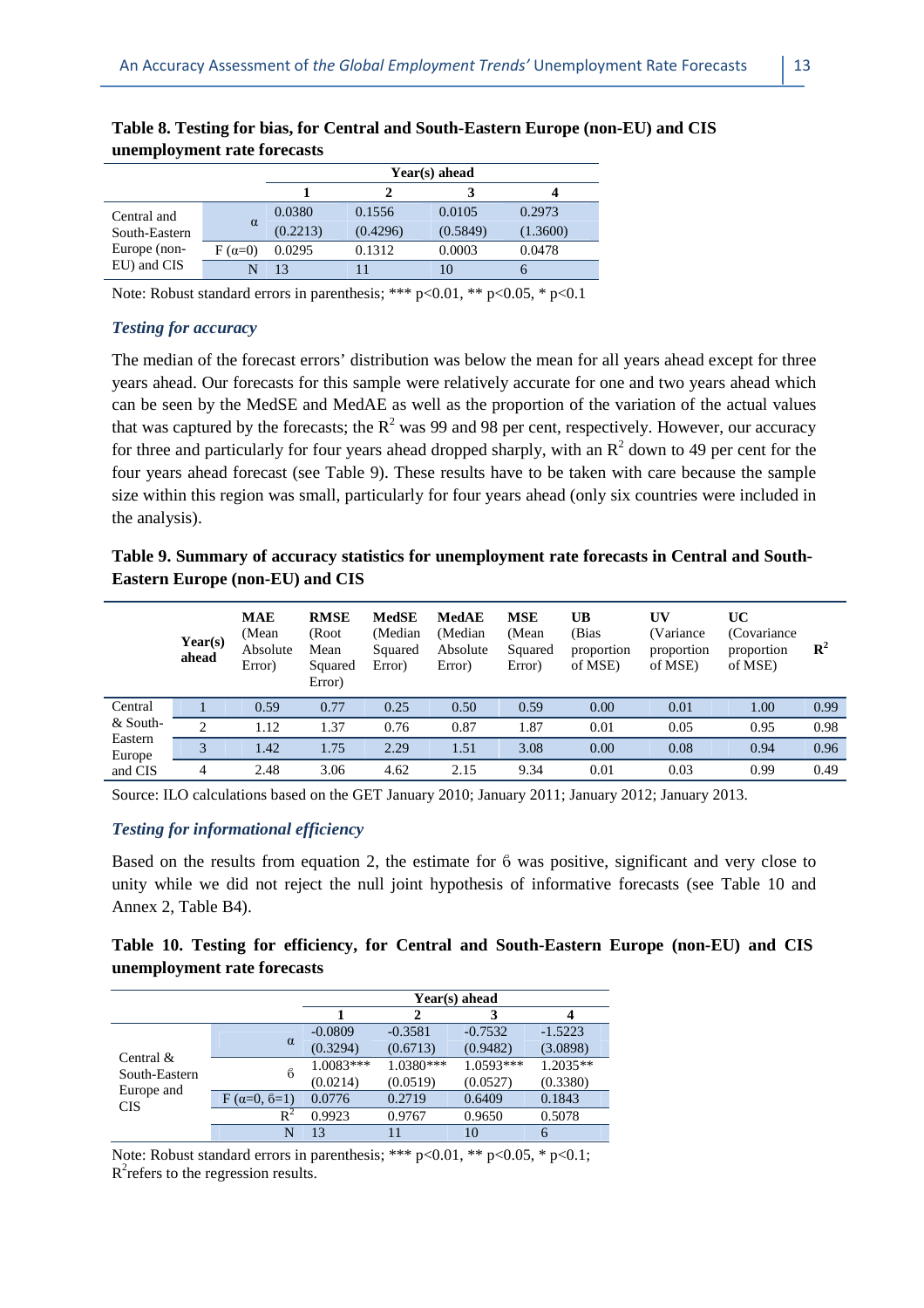#### *4.2.3 Asia*

Due to a relatively small sample of countries within each of the three sub-regions in Asia (East Asia, South-East Asia and the Pacific, and South Asia) we report the summary statistics within one section.

#### *Testing for bias*

For the sample of countries in Asia for which forecast errors were calculated, we infer that the volatility in both actual and forecasted unemployment rates was small. Our forecast for one year ahead was on average higher than the actual rate by 0.1, 0.2 and 0.3 percentage points in East Asia, South-East Asia and the Pacific; and South Asia, respectively (see AFE in Annex 2, Table B1).

However, the results from equation 1 also indicate that for Asia as a whole there was a negative bias (i.e. over-prediction) in the one to three years ahead forecasts (see Table 11 and Annex 2, Table B3).

|  | Table 11. Testing for bias, for Asia unemployment rate forecasts |
|--|------------------------------------------------------------------|
|  |                                                                  |

|      |               |             | Year(s) ahead |             |           |  |  |  |  |
|------|---------------|-------------|---------------|-------------|-----------|--|--|--|--|
|      |               |             |               |             |           |  |  |  |  |
|      |               | $-0.1799**$ | $-0.5921***$  | $-0.3920**$ | $-0.2943$ |  |  |  |  |
|      | $\alpha$      | (0.0712)    | (0.1680)      | (0.1667)    | (0.1831)  |  |  |  |  |
| Asia | $F(\alpha=0)$ | $6.3833**$  | $12.4162***$  | 5.5306**    | 2.5828    |  |  |  |  |
|      | N             |             |               | 10          | 8         |  |  |  |  |

Note: Robust standard errors in parenthesis; \*\*\* p<0.01, \*\* p<0.05, \* p<0.1

#### *Testing for accuracy*

Due to the small number of forecast errors calculated, the conclusions drawn from the accuracy statistics were not robust. It appears that the forecast error did not decline the longer the prediction period was. For example, the RMSE for two years ahead for East and South Asia was larger than the RMSE for three and four years ahead, while for South-East Asia the RMSE was larger in the case of three years ahead than in the case of four years ahead (see Table 12).

|                        | Year(s)<br>ahead              | <b>MAE</b><br>(Mean<br>Abso-<br>lute<br>Error) | <b>RMSE</b><br>(Root)<br>Mean<br>Squared<br>Error) | <b>MedSE</b><br>(Median)<br>Squared<br>Error) | <b>MedAE</b><br>(Median)<br>Abso-<br>lute<br>Error) | <b>MSE</b><br>(Mean)<br>Squar-<br>ed<br>Error) | <b>UB</b><br>(Bias<br>proport-<br>ion of<br>MSE) | <b>UV</b><br>(Variance)<br>proport-<br>ion of<br>MSE) | UC<br>(Covariance)<br>proportion<br>of MSE) | ${\bf R}^2$ |
|------------------------|-------------------------------|------------------------------------------------|----------------------------------------------------|-----------------------------------------------|-----------------------------------------------------|------------------------------------------------|--------------------------------------------------|-------------------------------------------------------|---------------------------------------------|-------------|
|                        |                               | 0.07                                           | 0.07                                               | 0.01                                          | 0.07                                                | 0.01                                           | 0.55                                             | 0.01                                                  | 0.46                                        | 0.99        |
| East Asia              | 2                             | 0.61                                           | 0.66                                               | 0.45                                          | 0.66                                                | 0.43                                           | 0.85                                             | 0.00                                                  | 0.15                                        | 0.39        |
|                        | 3                             | 0.43                                           | 0.50                                               | 0.13                                          | 0.34                                                | 0.25                                           | 0.42                                             | 0.04                                                  | 0.57                                        | 0.54        |
|                        | 4                             | 0.52                                           | 0.56                                               | 0.29                                          | 0.54                                                | 0.32                                           | 0.25                                             | 0.08                                                  | 0.71                                        | 0.49        |
|                        |                               | 0.23                                           | 0.30                                               | 0.04                                          | 0.18                                                | 0.09                                           | 0.58                                             | 0.23                                                  | 0.20                                        | 0.99        |
| South-East<br>Asia and | 2                             | 0.55                                           | 0.59                                               | 0.24                                          | 0.49                                                | 0.35                                           | 0.85                                             | 0.07                                                  | 0.08                                        | 0.95        |
| the Pacific            | 3                             | 0.64                                           | 0.74                                               | 0.24                                          | 0.49                                                | 0.55                                           | 0.74                                             | 0.10                                                  | 0.17                                        | 0.92        |
|                        | 4                             | 0.57                                           | 0.59                                               | 0.23                                          | 0.48                                                | 0.35                                           | 0.94                                             | 0.03                                                  | 0.03                                        | 0.95        |
|                        |                               | 0.37                                           | 0.42                                               | 0.13                                          | 0.36                                                | 0.17                                           | 0.44                                             | 0.07                                                  | 0.53                                        | 0.81        |
|                        | $\mathfrak{D}_{\mathfrak{p}}$ | 1.01                                           | 1.21                                               | 1.45                                          | 1.01                                                | 1.45                                           | 0.29                                             | 0.77                                                  | 0.00                                        | $-1.39$     |
| South Asia             | 3                             | 0.56                                           | 0.56                                               | 0.31                                          | 0.56                                                | 0.31                                           |                                                  |                                                       |                                             |             |
|                        | 4                             | 0.50                                           | 0.50                                               | 0.25                                          | 0.50                                                | 0.25                                           |                                                  |                                                       |                                             |             |

**Table 12. Summary of accuracy statistics for unemployment rate forecasts in Asia** 

Source: ILO calculations based on the GET January 2010; January 2011; January 2012; January 2013.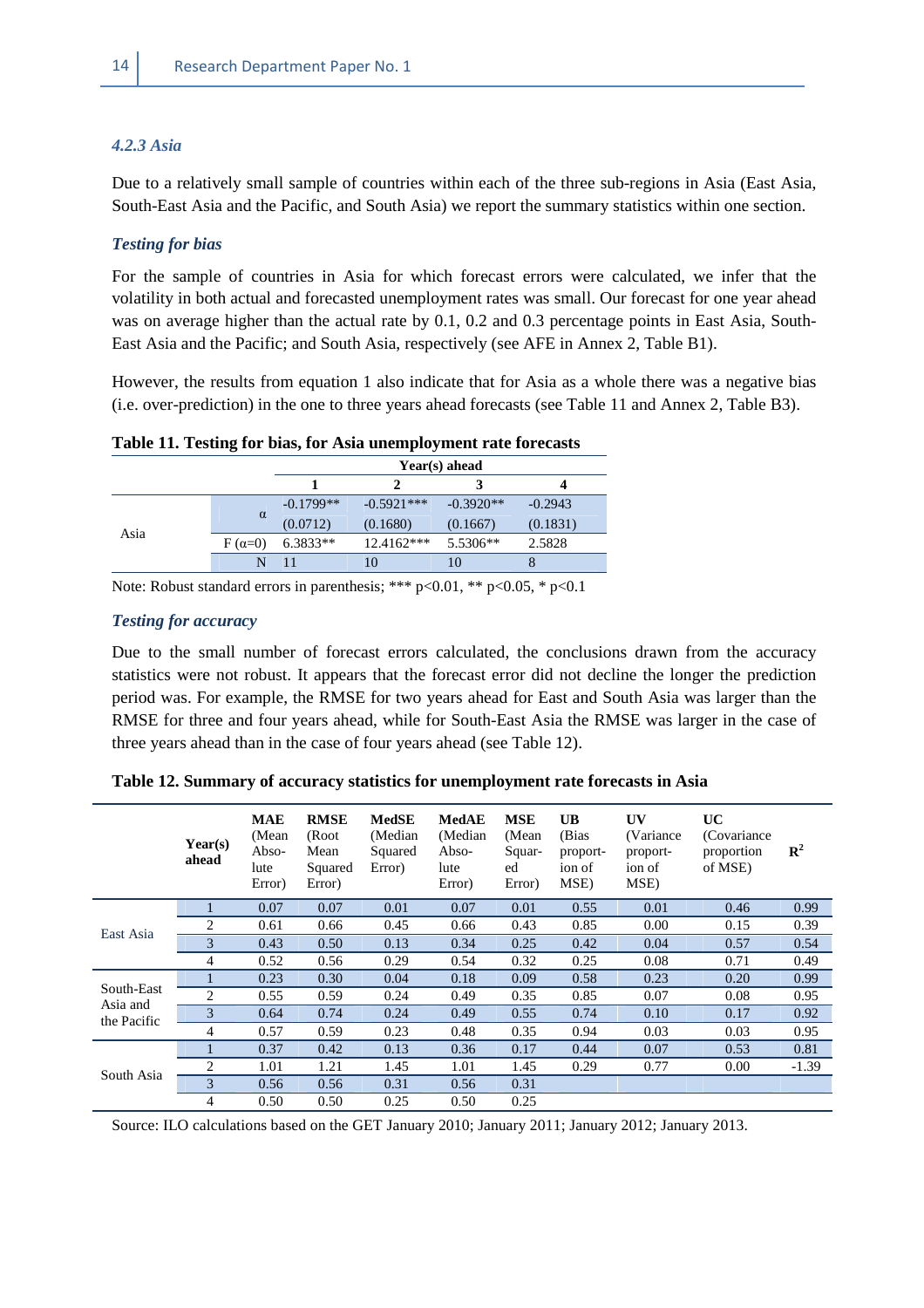#### *Testing for informational efficiency*

The regression results for Asia as a whole indicated efficient forecasts as the estimate for ϐ was significantly positive and close to unity (see Table 13 and Annex 2, Table B4). However, we rejected the null joint hypothesis of informative forecasts.

|      |                    |             |            | Year(s) ahead |             |
|------|--------------------|-------------|------------|---------------|-------------|
|      |                    |             | 2          | 3             |             |
|      |                    | 0.0423      | 0.0048     | 0.1080        | $-0.1385$   |
|      | $\alpha$           | (0.1447)    | (0.3499)   | (0.3620)      | (0.4669)    |
|      | $6\overline{6}$    | $0.9517***$ | $08716***$ | $0.8746***$   | $0.9570***$ |
| Asia |                    | (0.0275)    | (0.0726)   | (0.0769)      | (0.0819)    |
|      | $F(\alpha=0, 6=1)$ | 4.9828**    | 8.2241**   | $5.4244**$    | 5.0726*     |
|      | $R^2$              | 0.9862      | 0.9423     | 0.9456        | 0.9179      |
|      | N                  | 11          | 10         | 10            | 8           |

|  |  | Table 13. Testing for efficiency, for Asia unemployment rate forecasts |  |
|--|--|------------------------------------------------------------------------|--|
|  |  |                                                                        |  |

Note: Robust standard errors in parenthesis; \*\*\*  $p<0.01$ , \*\*  $p<0.05$ , \*  $p<0.1$ ;  $R^2$  refers to the regression results.

#### *4.2.4 Latin America and the Caribbean*

#### *Testing for bias*

For the sample of Latin America and the Caribbean, we over-predict (we forecast higher unemployment rates than the actual values) by 0.3, 0.4, 0.01 and 0.3 percentage points for one, two, three, and four years ahead, respectively (see AFE in Annex 2, Table B1.

Based on the results from equation 1 though, there is no sign of a systematic bias as the  $\alpha$  is negative but not significant, and we do not reject the hypothesis that it is not significantly different from zero (see Table 14 and Annex 2, Table B3).

|                      |               | $Year(s)$ ahead |           |           |           |  |  |
|----------------------|---------------|-----------------|-----------|-----------|-----------|--|--|
|                      |               |                 |           |           |           |  |  |
|                      |               | $-0.3121$       | $-0.4475$ | $-0.0329$ | $-0.7546$ |  |  |
| Latin America        | $\alpha$      | (0.2098)        | (0.3056)  | (0.4495)  | (0.8230)  |  |  |
| and the<br>Caribbean | $F(\alpha=0)$ | 2.2132          | 2.1443    | 0.0054    | 0.8407    |  |  |
|                      |               |                 | 20        | 18        | −         |  |  |

Note: Robust standard errors in parenthesis; \*\*\* p<0.01, \*\* p<0.05, \* p<0.1

#### *Testing for accuracy*

The median of the forecast errors' distribution lied below the mean for all years ahead except for year three ahead. In general, our forecasts for Latin America and the Caribbean were relatively accurate, particularly for one and two years ahead (see Table 15). The deviation of the mean forecast from the mean actual value (bias proportion) shows that our prediction do not show a systematic forecast error, for one, two and three years ahead, as the bias proportion is close to zero. The variance proportion of the MSE shows even better results ranging from 0 to 0.1 per cent while the measurement of the error in forecasting of the unsystematic component of the variance of the actual values (the covariance proportion), shows values close to unity for one, two and four years ahead, with slightly lower values for three years ahead (ranging from 86 to 100 per cent). The  $R^2$  of forecasts which measures the variation of the actual values that the predictions have taken into account, shows that our forecasts for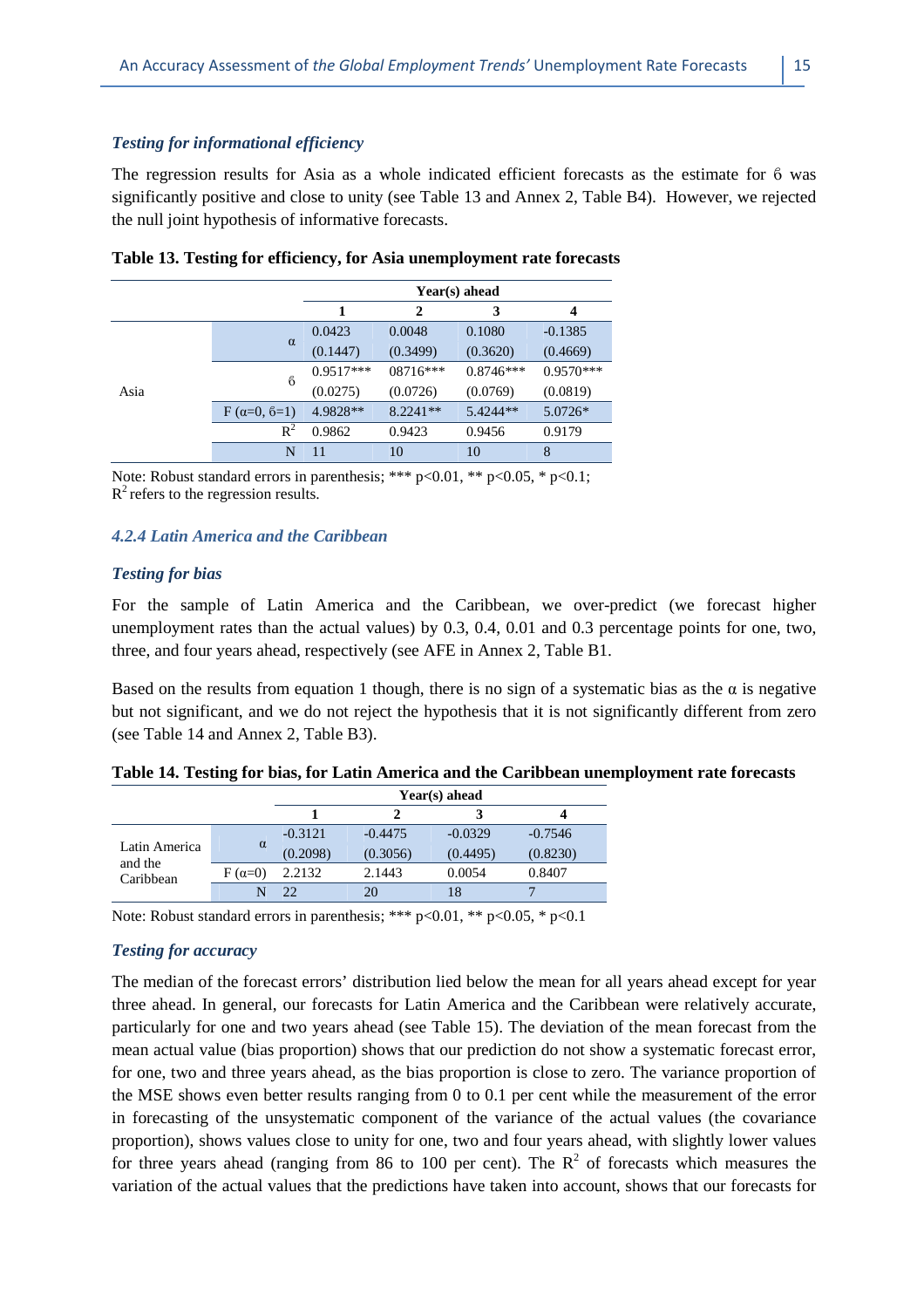one, two and four years ahead are better than the three years ahead forecasts, with values ranging from 86 to 95 per cent.

|           | Year(s)<br>ahead | <b>MAE</b><br>(Mean<br>Absolute<br>Error) | <b>RMSE</b><br>(Root<br>Mean<br>Squared<br>Error) | <b>MedSE</b><br>(Median)<br>Squared<br>Error) | <b>MedAE</b><br>(Median<br>Absolute<br>Error) | <b>MSE</b><br>(Mean<br>Squared<br>Error) | UB<br>(Bias<br>proportion<br>of MSE) | UV<br>(Variance<br>proportion<br>of MSE) | UC<br>(Covariance)<br>proportion<br>of MSE) | $\mathbf{R}^2$ |
|-----------|------------------|-------------------------------------------|---------------------------------------------------|-----------------------------------------------|-----------------------------------------------|------------------------------------------|--------------------------------------|------------------------------------------|---------------------------------------------|----------------|
| Latin     |                  | 0.77                                      | 1.01                                              | 0.28                                          | 0.53                                          | 1.02                                     | 0.10                                 | 0.05                                     | 0.86                                        | 0.95           |
| America   | 2                | 1.21                                      | 1.41                                              | 1.40                                          | 1.18                                          | 1.97                                     | 0.10                                 | 0.01                                     | 0.89                                        | 0.92           |
| and the   | 3                | 1.63                                      | 1.85                                              | 3.30                                          | 1.78                                          | 3.44                                     | 0.00                                 | 0.00                                     | 1.01                                        | 0.86           |
| Caribbean | 4                | 1.88                                      | 2.15                                              | 4.02                                          | 2.01                                          | 4.63                                     | 0.12                                 | 0.02                                     | 0.88                                        | 0.95           |

**Table 15. Summary of accuracy statistics for unemployment rate forecasts in Latin America and the Caribbean** 

Source: ILO calculations based on the GET January 2010; January 2011; January 2012; January 2013.

#### *Testing for informational efficiency*

Regression results to test for informational efficiency indicate that the forecasts were informative. The estimate for ϐ was positive, significant and very close to unity. Although we reject the null hypothesis of informative forecasts for the one year ahead forecast, the two to four years ahead forecast show that the  $6$  and the  $\alpha$  are not significantly different from unity and zero, respectively (see Table 16 and Annex 2, Table B4).

#### **Table 16. Testing for efficiency, for Latin America and the Caribbean unemployment rate forecasts**

|               |                    | Year(s) ahead |             |             |             |  |  |
|---------------|--------------------|---------------|-------------|-------------|-------------|--|--|
|               |                    |               | 2           |             | 4           |  |  |
|               |                    | 0.0948        | $-0.1752$   | 0.0770      | $-0.2122$   |  |  |
|               | $\alpha$           | (0.4307)      | (0.5260)    | (0.7990)    | (1.2012)    |  |  |
| Latin America | $6\overline{6}$    | $0.9526***$   | $0.9696***$ | $0.9876***$ | $0.9486***$ |  |  |
| and the       |                    | (0.0310)      | (0.0520)    | (0.0609)    | (0.0460)    |  |  |
| Caribbean     | $F(\alpha=0, 6=1)$ | $6.4290***$   | 1.1091      | 0.0290      | 1.8527      |  |  |
|               | $R^2$              | 0.9598        | 0.9284      | 0.8562      | 0.8858      |  |  |
|               | N                  | つつ            | 20          | 18          | 7           |  |  |

Note: Robust standard errors in parenthesis; \*\*\*  $p<0.01$ , \*\*  $p<0.05$ , \*  $p<0.1$ ;  $R^2$  refers to the regression results.

#### *4.2.5 Middle East and Africa*

The number of countries with forecast errors in the Middle East and Africa region was too small to infer robust results, particularly for accuracy (see Annex 2, Table B1 and Table B2).

#### *Testing for bias*

Nevertheless, looking at the results, we find that for the six countries examined in the Middle East, we under-predict the one and two years ahead rate by 0.6 and 0.3 percentage points and over-predict three and four years ahead by 0.4 and 0.7 per cent respectively (see AFE in Annex 2, Table B2). For North Africa and Sub-Saharan Africa, we over-predict one, two and three years ahead. Even though the Middle East and Africa tends to have the largest forecast bias compared to other regions, the sample size is too small to use these results with confidence. Taking into account the small sample size, the regression results show that there is no sign for a significant bias in the forecasts (see Table 17).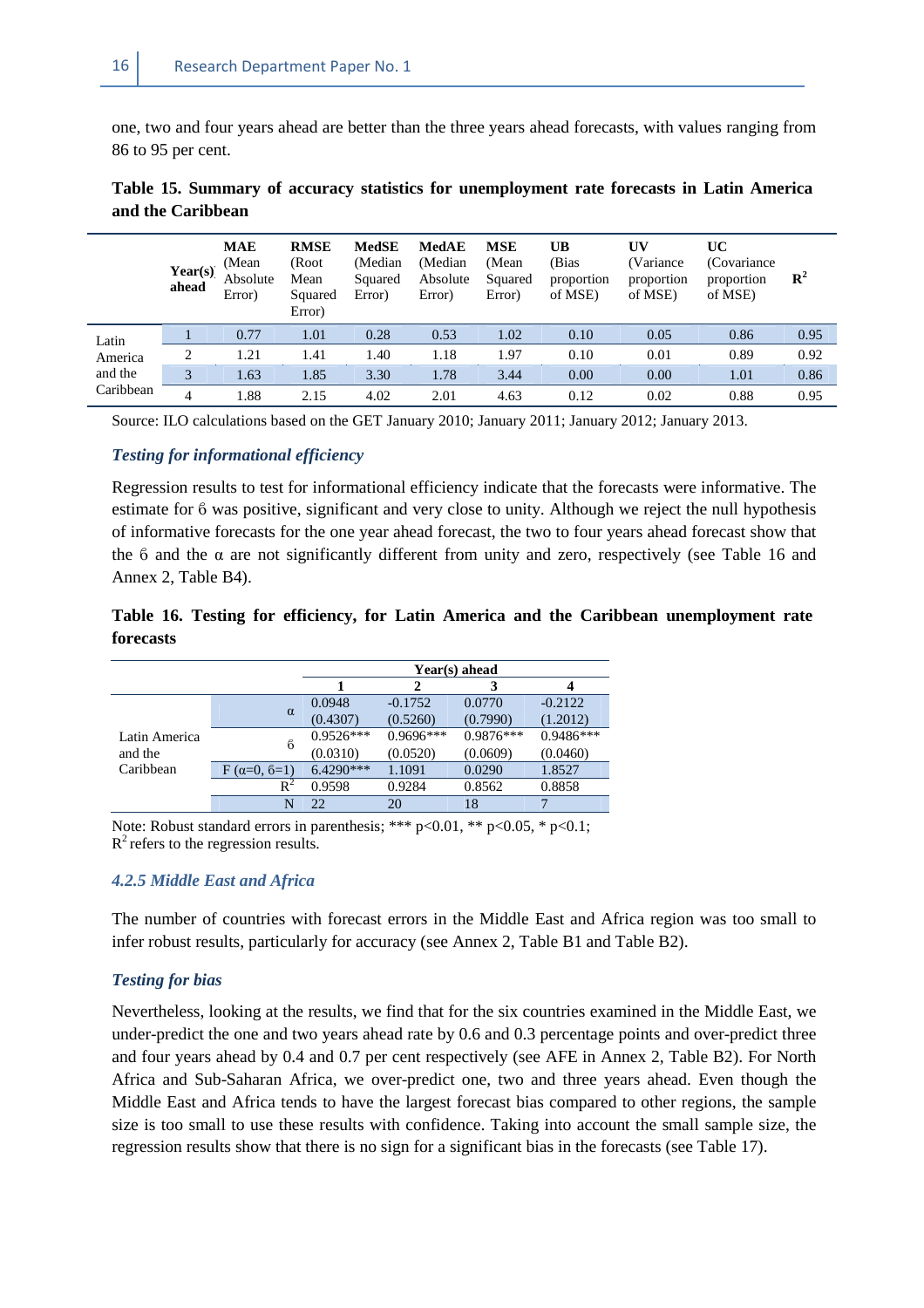|                           |               | Year(s) ahead |           |           |          |  |  |  |
|---------------------------|---------------|---------------|-----------|-----------|----------|--|--|--|
|                           |               |               |           |           |          |  |  |  |
|                           |               | 0.1381        | $-0.1017$ | $-0.6412$ | 0.0783   |  |  |  |
| Middle East<br>and Africa | $\alpha$      | (0.3776)      | (0.5794)  | (0.7859)  | (0.6047) |  |  |  |
|                           | $F(\alpha=0)$ | 0.1337        | 0.0308    | 0.6656    | 0.0168   |  |  |  |
|                           |               | 10            |           |           |          |  |  |  |

| Table 17. Testing for bias, for the Middle East and Africa unemployment rate forecasts |  |
|----------------------------------------------------------------------------------------|--|
|----------------------------------------------------------------------------------------|--|

Note: Robust standard errors in parenthesis; \*\*\*  $p<0.01$ , \*\*  $p<0.05$ , \*  $p<0.1$ 

#### *Testing for accuracy*

For the Middle East, 50 per cent of the absolute errors for two years ahead was below 0.3 percentage points (see MedAE in Table 18 and Annex 2, Table B2). However, the bias proportion of MSE for the one year ahead forecast was far above zero (20 per cent). For the three countries for which forecast errors for three and four years ahead were calculated, we find that the longer the prediction period, the larger the RSME. For the sample in North Africa and Sub-Saharan Africa, again the shorter the forecast period, the more accurate the predictions were. However, in case of North Africa, there was an indication of misleading forecasts for two and three years ahead due to a negative  $R^2$  of forecasts.

|            |  | Table 18. Summary of accuracy statistics for unemployment rate forecasts in the Middle East |  |  |  |
|------------|--|---------------------------------------------------------------------------------------------|--|--|--|
| and Africa |  |                                                                                             |  |  |  |

|                   | Year(s)<br>ahead | MAE<br>(Mean<br>Absolute<br>Error) | <b>RMSE</b><br>(Root<br>Mean<br>Squared<br>Error) | MedSE<br>(Median<br>Squared<br>Error) | <b>MedAE</b><br>(Median)<br>Absolute<br>Error) | <b>MSE</b><br>(Mean<br>Squared<br>Error) | <b>UB</b><br>(Bias<br>proportion<br>of MSE) | UV<br>(Variance)<br>proportion<br>of MSE) | UC<br>(Covariance)<br>proportion<br>of MSE) | ${\bf R}^2$ |
|-------------------|------------------|------------------------------------|---------------------------------------------------|---------------------------------------|------------------------------------------------|------------------------------------------|---------------------------------------------|-------------------------------------------|---------------------------------------------|-------------|
|                   | 1                | 0.85                               | 1.30                                              | 0.10                                  | 0.31                                           | 1.68                                     | 0.20                                        | 0.19                                      | 0.63                                        | 0.94        |
| Middle            | 2                | 0.99                               | 1.54                                              | 0.18                                  | 0.42                                           | 2.37                                     | 0.04                                        | 0.00                                      | 0.99                                        | 0.96        |
| East              | 3                | 0.36                               | 0.42                                              | 0.17                                  | 0.41                                           | 0.18                                     | 0.72                                        | 0.25                                      | 0.05                                        | 1.00        |
|                   | 4                | 0.68                               | 0.88                                              | 0.34                                  | 0.59                                           | 0.78                                     | 0.59                                        | 0.07                                      | 0.36                                        | 0.99        |
|                   | 1                | 0.60                               | 0.97                                              | 0.01                                  | 0.11                                           | 0.94                                     | 0.37                                        | 0.59                                      | 0.08                                        | 0.22        |
| North             | 2                | 1.56                               | 2.02                                              | 1.56                                  | 1.25                                           | 4.09                                     | 0.13                                        | 0.85                                      | 0.08                                        | $-2.66$     |
| Africa            | 3                | 2.66                               | 3.35                                              | 8.13                                  | 2.85                                           | 11.22                                    | 0.05                                        | 0.88                                      | 0.12                                        | $-5.74$     |
|                   | 4                | 0.20                               | 0.20                                              | 0.04                                  | 0.20                                           | 0.04                                     |                                             |                                           |                                             |             |
|                   |                  | 0.37                               | 0.37                                              | 0.13                                  | 0.37                                           | 0.13                                     |                                             |                                           |                                             |             |
| Sub-              | $\overline{c}$   | 0.35                               | 0.35                                              | 0.12                                  | 0.35                                           | 0.12                                     |                                             |                                           |                                             |             |
| Saharan<br>Africa | 3                | 1.03                               | 1.36                                              | 1.84                                  | 1.03                                           | 1.84                                     | 0.42                                        | 0.63                                      | 0.00                                        | 0.51        |
|                   | 4                | 2.23                               | 2.23                                              | 4.96                                  | 2.23                                           | 4.96                                     |                                             |                                           |                                             |             |

Source: ILO calculations based on the GET January 2010; January 2011; January 2012; January 2013.

#### *Testing for informational efficiency*

The regression results for the Middle East and Africa as a whole indicate efficient forecasts as the estimate for ϐ was significantly positive and close to unity and the constant was close to zero and not significant (see Table 19 and Annex 2, Table B4). In addition, we did not reject the null joint hypothesis of informative forecasts.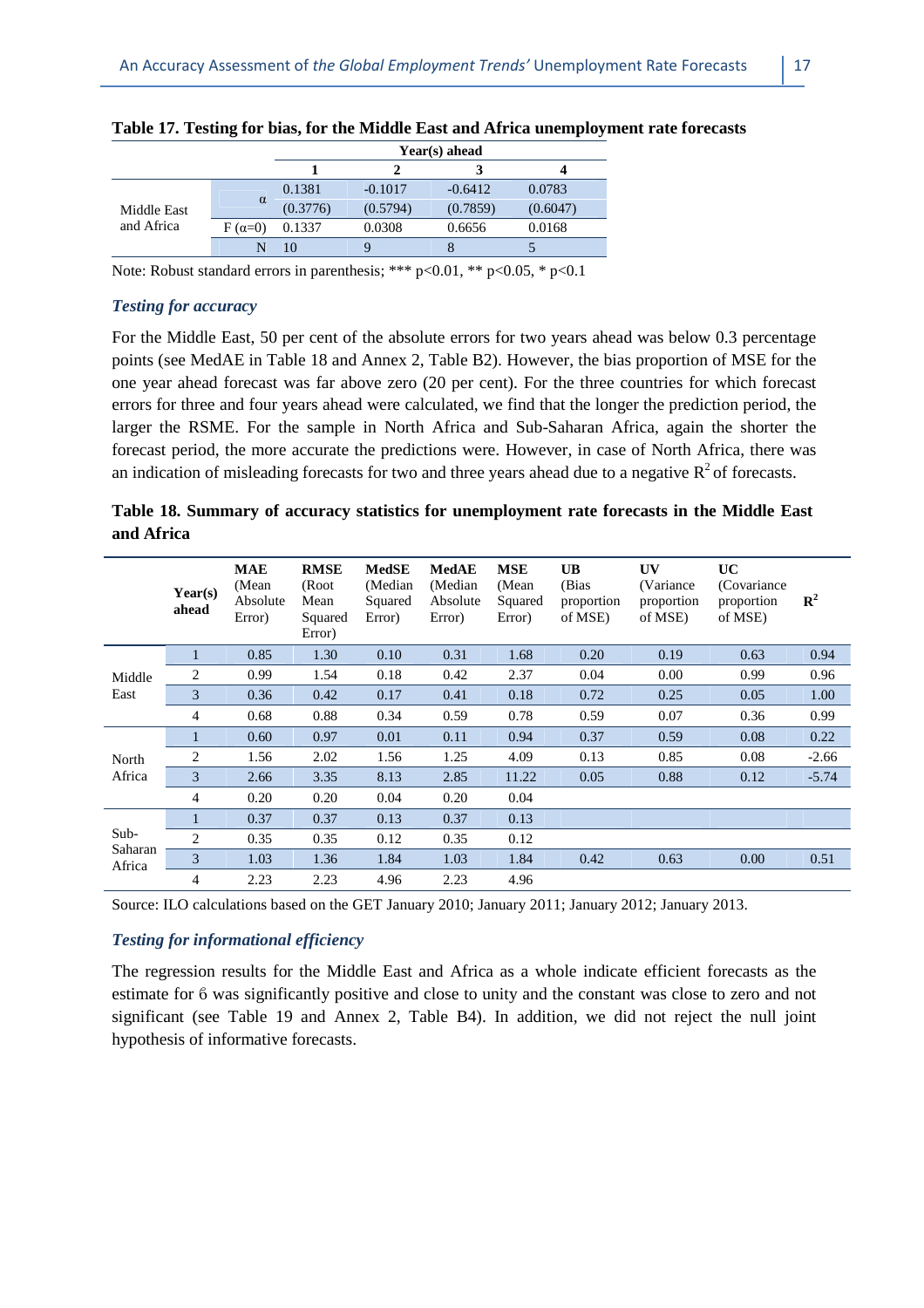|                           |                    | Year(s) ahead |             |             |             |  |  |
|---------------------------|--------------------|---------------|-------------|-------------|-------------|--|--|
|                           |                    |               | 2           |             | 4           |  |  |
|                           |                    | 0.9382        | 0.2423      | 0.4775      | 0.8218      |  |  |
|                           | $\alpha$           | (0.8581)      | (0.6604)    | (1.4749)    | (1.0258)    |  |  |
|                           | $6\overline{6}$    | $0.9303***$   | $0.9676***$ | $0.9014***$ | $0.9293***$ |  |  |
| Middle East<br>and Africa |                    | (0.0508)      | (0.0488)    | (0.1272)    | (0.0530)    |  |  |
|                           | $F(\alpha=0, 6=1)$ | 1.0590        | 0.2222      | 0.4857      | 1.1361      |  |  |
|                           | $R^2$              | 0.9429        | 0.9171      | 0.8476      | 0.9813      |  |  |
|                           | N                  | 10            | 9           | 8           |             |  |  |

#### **Table 19. Testing for efficiency, for the Middle East and Africa unemployment rate forecasts**

Note: Robust standard errors in parenthesis; \*\*\*  $p<0.01$ , \*\*  $p<0.05$ , \*  $p<0.1$ ;  $R^2$  refers to the regression results.

#### *4.2.6 Summary regional analysis*

Due to the short time horizon in our sample, regional analyses are not as meaningful in some regions as the global results. Nevertheless, there are some important lessons concerning forecast bias and accuracy from regional results.

In the Developed Economies and EU, the region with the largest sample size, there was no significant forecast bias for one to two years ahead, but a positive bias for three and four years ahead. Our forecasts for one and two years ahead capture 99 and 93 per cent of the variation of the actual values, while 92 and 87 per cent of the average squared forecast error is due to the unsystematic component of the variance of the actual values. Moreover, for one to two years ahead, the forecasts were informative. Similarly with the global results, the shorter the forecast period, the more accurate the predictions are.

For the Central and South-Eastern Europe (non-EU) and CIS region, we under-predicted unemployment rates, but our predictions were relatively accurate for one and two years ahead. Nevertheless, our regression results concluded that there is no systematic bias in all forecasts in this region, and also that the forecasts were informative. In addition, the unsystematic component of the variance of the actual values is mostly responsible for the forecast errors.

Due to the small number of forecast errors calculated in Asia, the conclusions drawn from the accuracy statistics were not robust. Furthermore, the regressions results indicate that there is a systematic bias in our forecasts but again the small sample size does not allow us to draw strong conclusions.

In Latin America and the Caribbean on the other hand, we forecasted higher unemployment rates than the actual values and in general, our forecasts were relatively accurate, particularly for one and two years ahead. The forecast bias is not significant for all forecasts, but for the one year ahead our forecasts are not informative.

Finally, even though the Middle East and Africa region tends to have the largest forecast bias compared to other regions, the sample size is too small to use these results with confidence and we are not able to infer robust results, particularly for accuracy.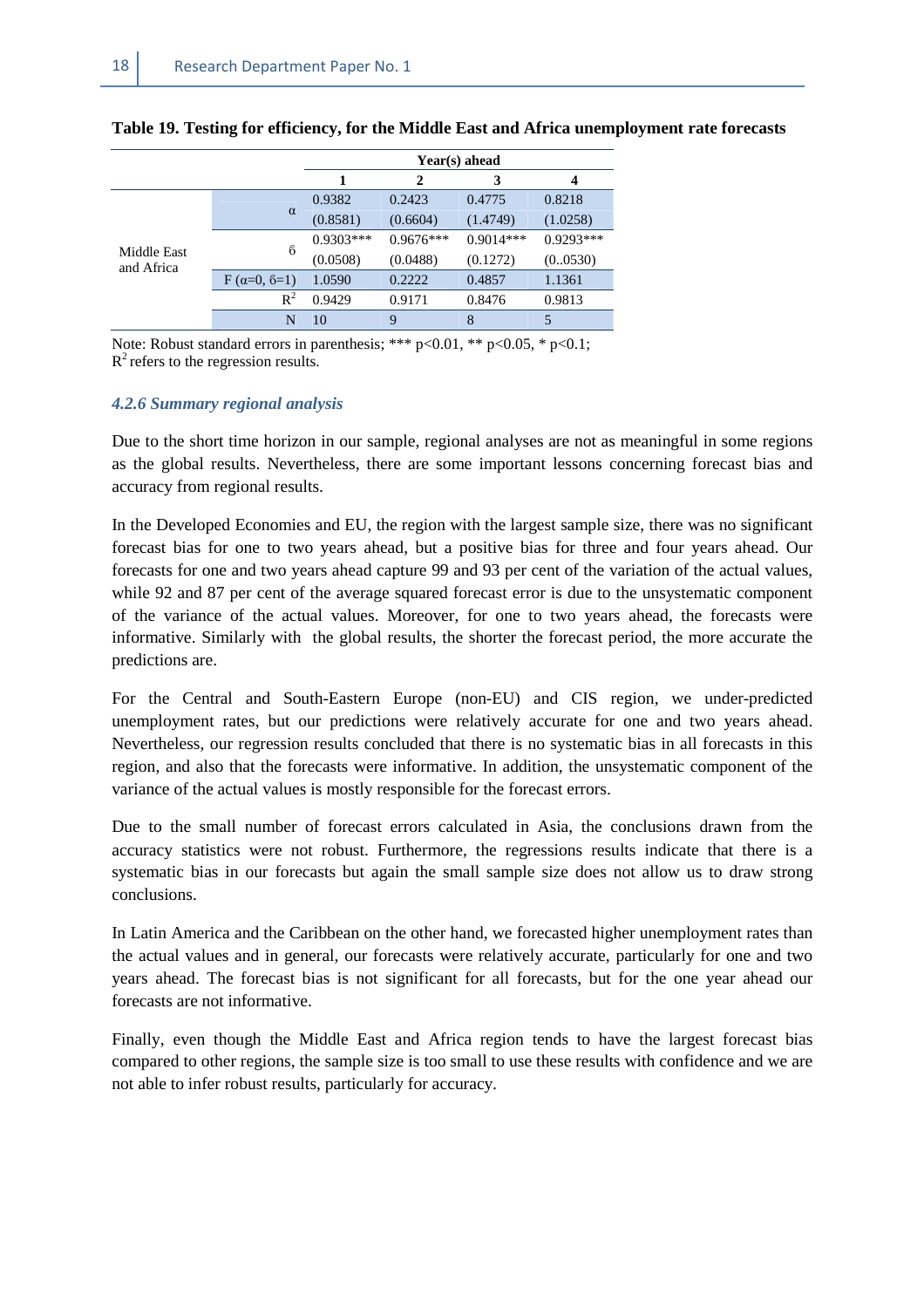## **5. Comparison of unemployment rates with GDP growth rate revisions**

As discussed above, the GET Model's theoretical basis is Okun's Law. Therefore, any revisions in the GDP growth rate forecasts also influence the forecasting performance of the unemployment rates. With the aim to relate the forecasting performance of unemployment rates and the revisions of GDP growth rates made by the International Monetary Fund in the *World Economic Outlook* Database (IMF WEO), we present a comparison of the two in this section. The comparison is directed at observing whether the direction and the size of the revisions of GDP growth rates are similar to the forecast errors of unemployment rates. To facilitate the comparison, we calculated similar indicators to the summary statistics of the unemployment rate, treating GDP forecast revisions as forecast errors.

Figure 3 graphically presents the revisions made in the IMF WEO database for a sample of 73 countries based on the last three October updates. This sample is comprised of countries for which we have real unemployment rates for all years between 2007 and 2011 and hence, we also have forecasts errors calculated as an average across the three GET Model runs.



**Figure 3. Annual real GDP growth rate, selected economies** 

Note: 73 countries are included in this figure (for which there has been at least one unemployment rate forecast between 2008 and 2011, based on one of the GET Model runs).

Source: ILO calculations based on International Monetary Fund, *World Economic Outlook* Database, October 2009; October 2010; October (released on September) 2011; October 2012.

Actual and forecasted unemployment for the sample of countries utilized above are presented in Figure 4. In order to keep the number of countries the same for all years, a country with no forecast for a year was not excluded from the figure. Instead, the actual value is plotted for the year in which all GET Model runs had an actual rate (and thus no forecasts were made). This is only the case for some countries for 2008 for which, even in the earliest model run, data were available. In 2011, the GDP growth rate was downwards revised by half a percentage point since the October 2009 update. The ILO estimates of the forecasted unemployment rate of 7.6 per cent were therefore incorrect and we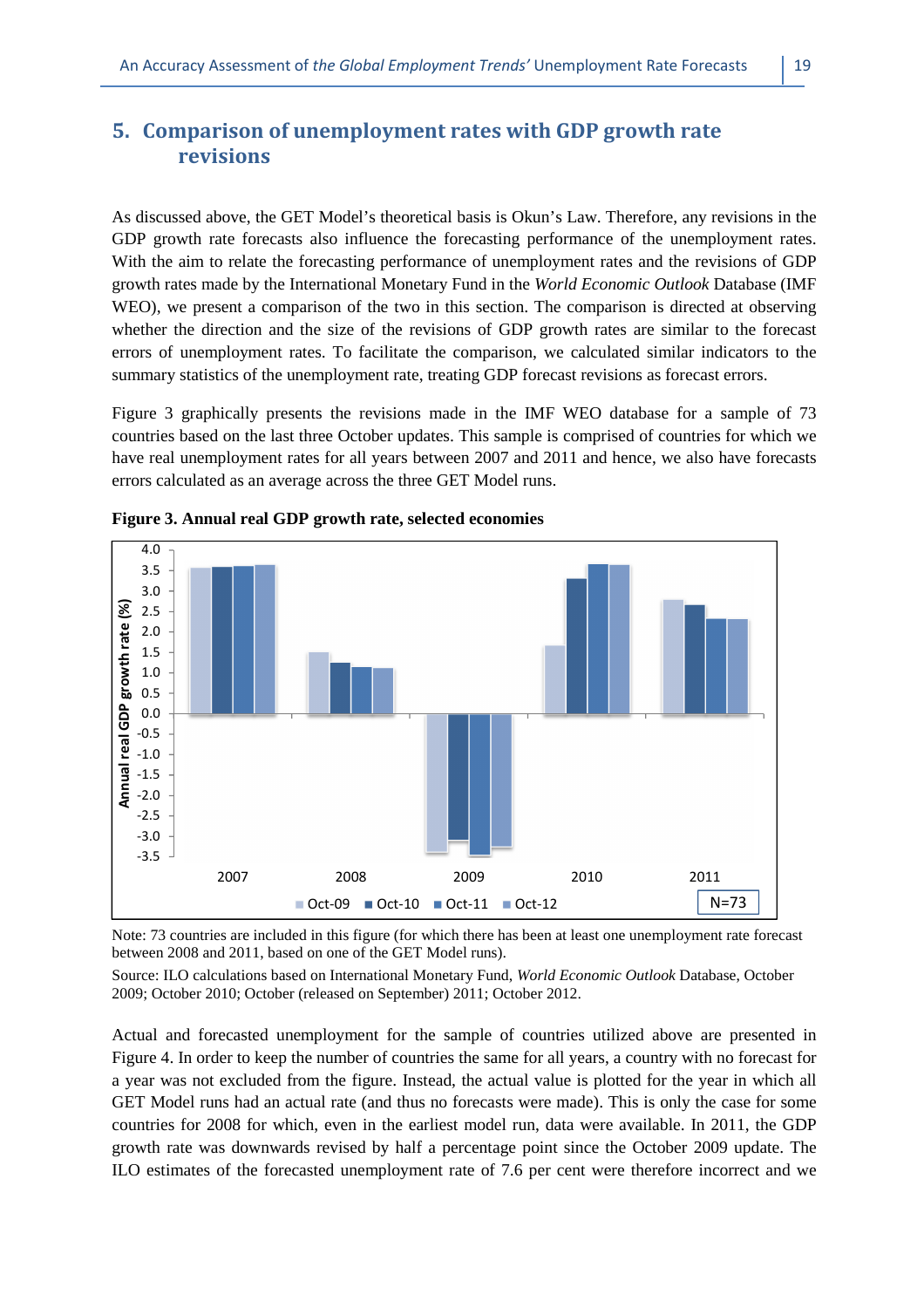incurred a positive unemployment rate forecast error of 0.3 percentage points (actual unemployment of 7.3 per cent and forecasted unemployment rate of 7.6 per cent, see Figure 4). This 0.3 percentage point forecast error translates to an inaccurate estimation of the number of unemployed of more than 3 million.



**Figure 4. Actual vs. forecasted unemployment and unemployment rate, selected economies** 

Note: 73 countries are included in this figure (for which there has been at least one unemployment rate forecast between 2008 and 2011, based on one of the GET Model runs). The unemployment numbers are benchmarked on the ILO Estimates and Projections of the Economically Active Population (EAPEP), 6th edition (Update July 2012).

Source: ILO calculations based on the GET January 2010; January 2011; January 2012; January 2013.

In this section, we will only report forecast errors at the global level, but more detail on each of the regions discussed in this paper can be found in Annex 2, Table B5, Table B6, Table B7 and Table B8.

#### **5.1 Testing for bias**

Overall, the (unweighted) average of actual GDP growth rates for the countries included in this postmortem analysis were 1.5, 3, 2.9 and 2 per cent for one to four years ahead, while the (unweighted) average of the revised rate were 1.3, 2.6, 3.3 and 3.6 per cent, respectively (Annex 2, GDP growth rate, Table B5). The average forecast error (AFE) therefore indicates an over-prediction (the predicted GDP growth rate is higher than the revised rate) of 0.2 and 0.5 per cent for one and two years ahead, respectively, and an under-prediction of 0.4 and 1.6 per cent for three and four years ahead, respectively.

When comparing the results of GDP growth rates to the results of the world average of unemployment rates, the closely tied relationship of these two can be observed. An under-prediction of GDP growth rates for one and two years ahead results in an over-prediction of unemployment rates for the same time frame. Since forecasts for GDP growth rates were lower than the actual rates, forecasts for the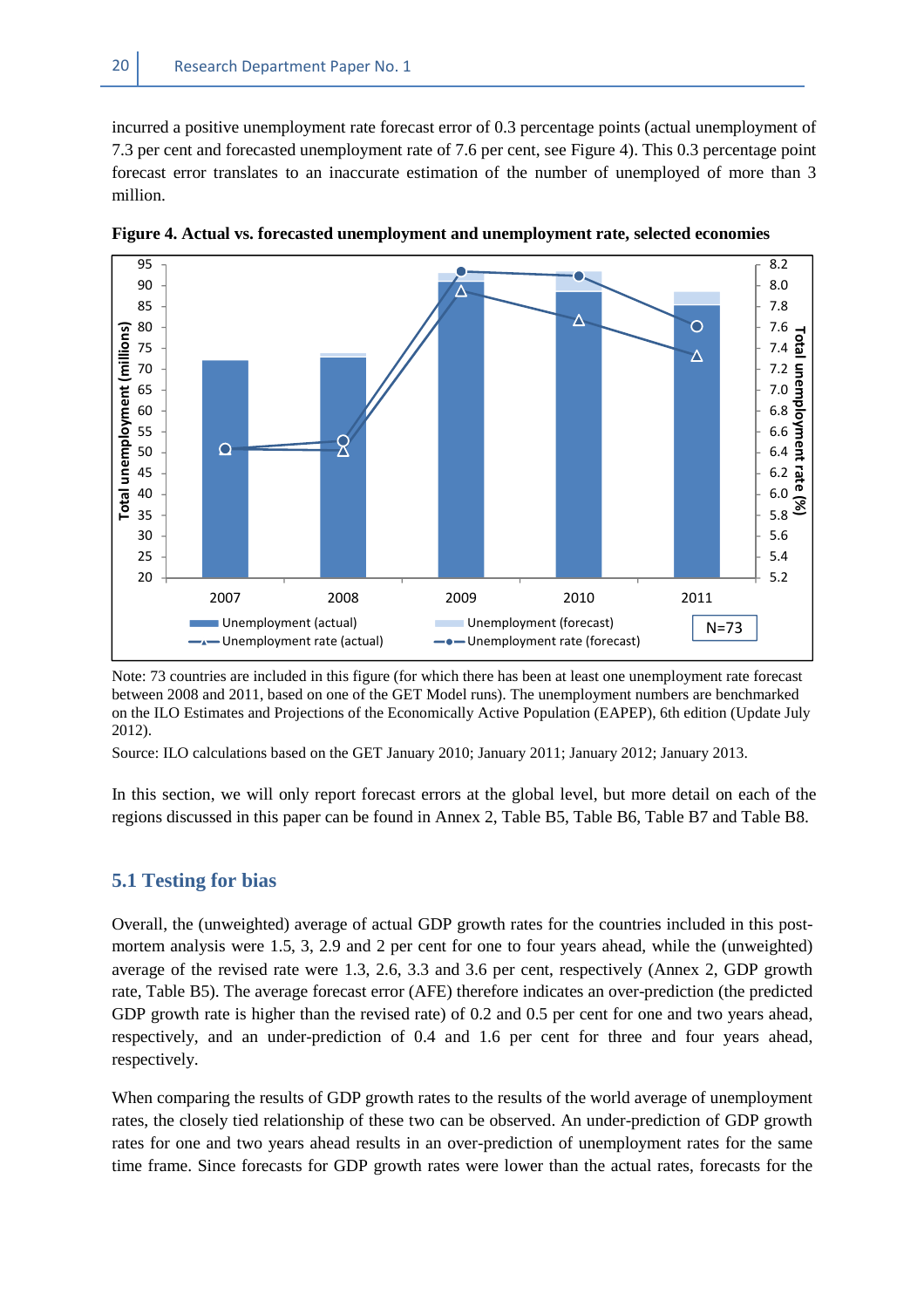GET unemployment rates were higher than the actual rates. It can also be observed, that the forecast bias of unemployment rates is much lower than the forecast bias of GDP growth rates for all years ahead.

It is worth mentioning here that it comes as no surprise that the output of the GET model (i.e. the unemployment forecast) is less noisy than the GDP forecasts that enter the model as a noisy input. This stems from the fact that the model also uses lags of unemployment rate (see ILO, 2010a). From an empirical observation, small revisions in the GDP growth series and small revisions/changes in unemployment rate data would roughly cause about 30 and 70 per cent of the changes in the final global numbers.

As expected, regression 1 run for GDP growth rates shows that the revisions are not done completely at random. The F-statistic rejects unbiasedness for all years' revisions except the three years ahead (see Table 20 and Annex 2, Table B7). This result should be treated with care because a bias in revisions does not necessarily mean that the forecasts are biased. It might simply mean that the IMF receives the full components of the GDP or the final estimates (e.g. from the National Statistical Offices or Ministries) with a lag of one or two years and this might be the reason of a systematic upwards revision.

| $\cdots$ |               |               |             |           |              |  |  |  |
|----------|---------------|---------------|-------------|-----------|--------------|--|--|--|
|          |               | Year(s) ahead |             |           |              |  |  |  |
|          |               |               |             |           |              |  |  |  |
|          |               | $0.2304**$    | $0.4688***$ | $-0.3915$ | $-1.6339***$ |  |  |  |
|          | $\alpha$      | (0.0920)      | (0.1642)    | (0.2457)  | (0.2877)     |  |  |  |
| World    | $F(\alpha=0)$ | $6.2715**$    | 8.1477***   | 2.5388    | 32.2607***   |  |  |  |
|          |               | 87            |             | 78        | 58           |  |  |  |

#### **Table 20. Testing for bias, for global GDP growth revisions**

Note: Robust standard errors in parenthesis; \*\*\*  $p<0.01$ , \*\*  $p<0.05$ , \*  $p<0.1$ 

#### **5.2 Testing for accuracy**

The one year ahead global root mean squared error (RMSE) was 0.9 per cent, it increased to 1.5 per cent for two years ahead, to 2.2 per cent for three years ahead and to 2.7 per cent for four years ahead (see Table 21 and Annex 2, Table B6). To compare these with the results of unemployment rate forecasts, we standardize the RMSE by dividing it with the standard deviation of the actual rates. For one up to four years ahead the standardized RMSEs for GDP growth rate were 0.27, 0.53, 0.79 and 0.93, and the standardized RMSEs for unemployment were 0.13, 0.22, 0.35 and 0.56, respectively. As we can see, the deviation of the forecasts to the actual values was larger for forecasts in GDP growth rates than for unemployment rates. This result is also confirmed with the mean absolute error, the median squared error and the median absolute error.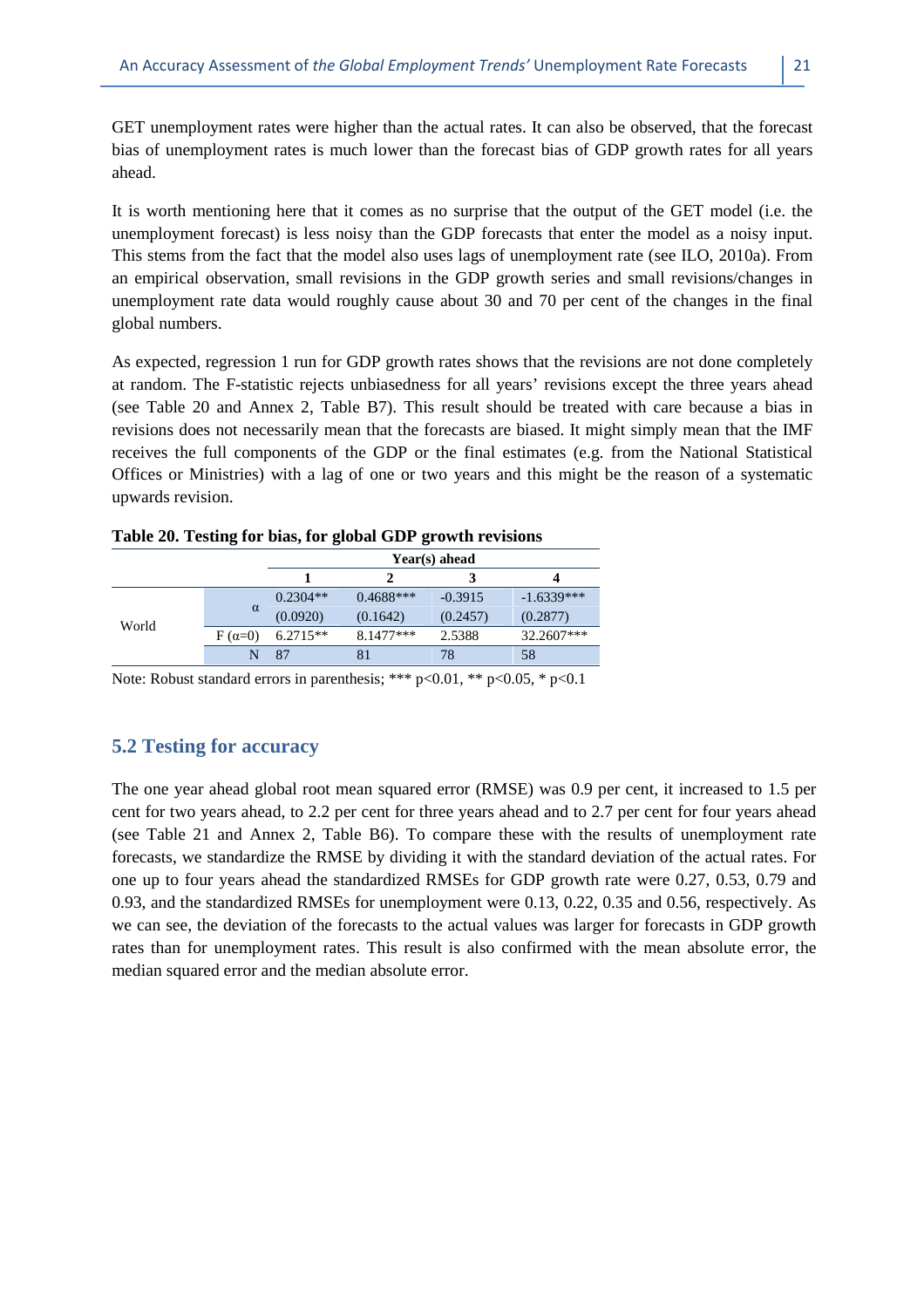|                                  | Year(s)<br>ahead | <b>MAE</b><br>(Mean<br>Absolute<br>Error) | <b>RMSE</b><br>(Root<br>Mean<br>Squared<br>Error) | <b>MedSE</b><br>(Median)<br>Squared<br>Error) | <b>MedAE</b><br>(Median<br>Absolute<br>Error) | <b>MSE</b><br>(Mean)<br>Squared<br>Error) | <b>UB</b><br>(Bias<br>proportion<br>of MSE) | UV<br>(Variance<br>proportion<br>of MSE) | UC<br>(Covariance)<br>proportion<br>of MSE) | $\mathbf{R}^2$ |
|----------------------------------|------------------|-------------------------------------------|---------------------------------------------------|-----------------------------------------------|-----------------------------------------------|-------------------------------------------|---------------------------------------------|------------------------------------------|---------------------------------------------|----------------|
| <b>IMF</b><br>revisions<br>(GDP) |                  | 0.58                                      | 0.88                                              | 0.11                                          | 0.33                                          | 0.78                                      | 0.07                                        | 0.06                                     | 0.88                                        | 0.96           |
|                                  | 2                | 1.12                                      | 1.54                                              | 0.52                                          | 0.72                                          | 2.38                                      | 0.09                                        | 0.11                                     | 0.80                                        | 0.82           |
|                                  | 3                | 1.67                                      | 2.19                                              | 1.92                                          | 1.38                                          | 4.80                                      | 0.03                                        | 0.02                                     | 0.95                                        | 0.65           |
| World                            | $\overline{4}$   | 2.11                                      | 2.72                                              | 3.09                                          | 1.76                                          | 7.39                                      | 0.36                                        | 0.01                                     | 0.63                                        | 0.59           |
|                                  |                  | 0.45                                      | 0.72                                              | 0.06                                          | 0.25                                          | 0.52                                      | 0.02                                        | 0.00                                     | 0.98                                        | 0.98           |
| <b>GET</b>                       | $\bigcirc$       | 0.94                                      | 1.27                                              | 0.52                                          | 0.72                                          | 1.60                                      | 0.00                                        | 0.02                                     | 0.98                                        | 0.94           |
| forecasts<br>World               | $\mathcal{R}$    | 1.36                                      | 1.98                                              | 0.98                                          | 0.99                                          | 3.92                                      | 0.02                                        | 0.00                                     | 0.98                                        | 0.85           |
|                                  | 4                | 1.91                                      | 3.02                                              | 1.01                                          | 1.01                                          | 9.12                                      | 0.11                                        | 0.00                                     | 0.89                                        | 0.73           |

**Table 21. Summary of accuracy statistics for revisions of GDP growth rates** 

Source: ILO calculations based on the GET January 2010; January 2011; January 2012; January 2013, and on IMF World Economic Outlook Database, October 2009; October 2010; October (released in September) 2011; October 2012.

Similarly to the results from equation 1, the decomposition of the MSE into the bias and the variance proportion (UB and UV) indicates that the GDP revisions are not unbiased (ranging from 1 to 11 per cent). The co-variance proportion of the MSE (UC) points to relatively low accuracy as compared to unemployment forecasts. Furthermore, based on the  $R^2$  of forecasts (i.e. revisions in the case of GDP) which indicates accuracy with values close to unity, 96, 82, 65 and only 59 per cent of the variation of the most recent estimates of GDP growth rates is captured by the past estimates for one, two, three, and four years ahead, respectively.

#### **5.3 Testing for informational efficiency**

Results from equation 2 confirm the biasedness of the revisions as seen previously, but the revisions are informative (see Table 22 and Annex 2, Table B8). The estimate for ϐ is close to unity and significant. However, perhaps due to the size of the bias the F-statistic rejects the null joint hypothesis of informative revisions (i.e. unity coefficient, zero constant and white-noise residuals).

|       |                    | Year(s) ahead |              |             |             |  |  |  |
|-------|--------------------|---------------|--------------|-------------|-------------|--|--|--|
|       |                    | 1             | $\mathbf{2}$ | 3           | 4           |  |  |  |
|       |                    | $-0.0103$     | $-0.3307$    | 0.103       | 0.8638      |  |  |  |
|       | $\alpha$           | (0.1339)      | (0.2121)     | (0.2798)    | (0.5542)    |  |  |  |
|       |                    | $0.9914***$   | $1.0302***$  | $1.0165***$ | $1.0168***$ |  |  |  |
| World | $6\overline{6}$    | (0.0128)      | (0.0259)     | (0.0333)    | (0.0784)    |  |  |  |
|       | $F(\alpha=0, 6=1)$ | 0.8641        | 1.236        | 0.6352      | $4.1530**$  |  |  |  |
|       | $R^2$              | 0.9839        | 0.9515       | 0.8815      | 0.7223      |  |  |  |
|       | N                  | 92            | 86           | 82          | 61          |  |  |  |

**Table 22. Testing for efficiency, for global GDP growth revisions** 

Note: Robust standard errors in parenthesis; \*\*\* p<0.01, \*\* p<0.05, \* p<0.1;  $R^2$  refers to the regression results.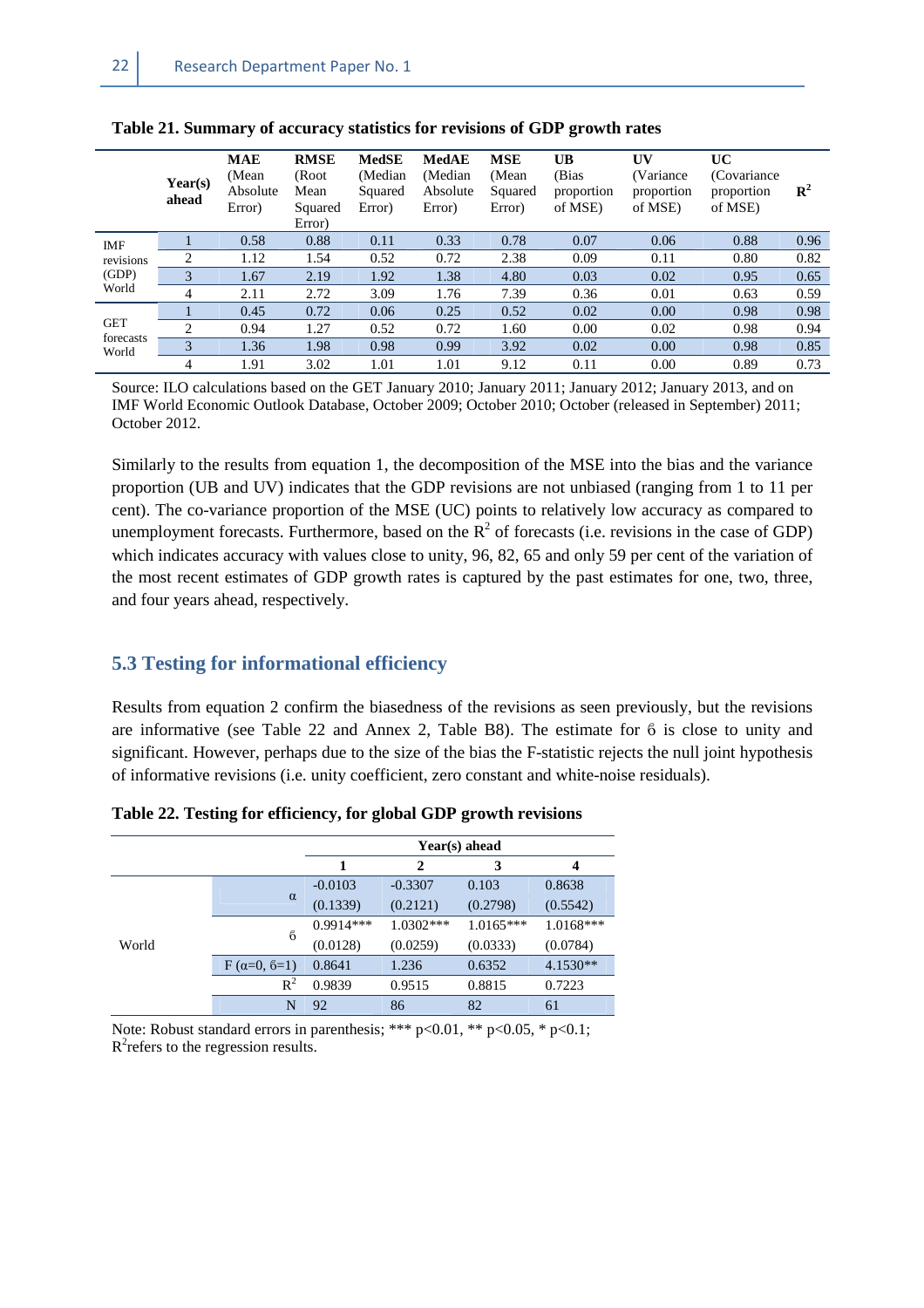As seen in section 3.1, one of the properties of an optimal forecast is that it provides additional information to alternatives (e.g. Vogel, 2007). The ILO is the only institution providing the public with global and regional forecasts of unemployment rates and we are therefore not able to compare our unemployment rates to other forecasts of unemployment rates. Thus, we therefore have to construct alternative forecast models to compare our results to; an obvious alternative to be examined is the naïve forecast model.

In general, a naïve forecast is one in which the actual value of the previous period is projected into the next period with the assumption that tomorrow will be like the last available observation. Due to its simplistic nature, it is often used as an alternative forecast model, such as in Ash et al. (1998). The results of the naïve forecast model show that the GET model outperforms the naïve model in every aspect (see Table 24). GET predictions are less biased, more accurate and contain a higher informational efficiency than the naïve forecasts. $11$ 

The alternative forecast used for comparison is similar to the naïve model but slightly more complex which for simplicity, we will call baseline forecast. This alternative forecast model to be chosen here, assumes a *simple autoregressive model* of second order with country dummies.<sup>12</sup>

$$
ur_t = \alpha + \alpha_i + \beta_1 ur_{t-1} + \beta_2 ur_{t-2} + \varepsilon_t \tag{3}
$$

where  $\alpha$  is a constant,  $\alpha_i$  is the country-specific constant, and  $\varepsilon$  is a stochastic term. To estimate the coefficients we pooled all the countries together.

Figure 5 shows the distribution of the errors across the three alternative forecasts. Already this figure depicts that the GET forecasts errors are more concentrated around zero with steeper peaks for all forecast periods.

#### **6.1 Testing for bias**

l

Judging from the summary statistics of this baseline (simple autoregressive) model, on average, we would have under-predicted all years ahead by 0.3, 0.5, 0.6 and 1.3 percentage points and the actual unemployment rate would have been larger than the predicted rate(see AFE in Annex 2, Table B9). When comparing these baseline forecasts to the GET forecasts, we see that the average forecast error has a different bias for one and two years ahead but overall, is smaller for the GET forecasts. Moreover, the results from equation 1 clearly indicate that the baseline forecasts are significantly downwards biased for all years (see Table 23 and Annex 2, Table B10).

 $11$  The results of the naïve forecast model are not shown in this report but are available upon request. Only the distribution of the errors is shown in Figure 5 and some accuracy statistics in Table 24.

 $12$  The second lag was chosen based on the Akaike information and Bayesian information criteria.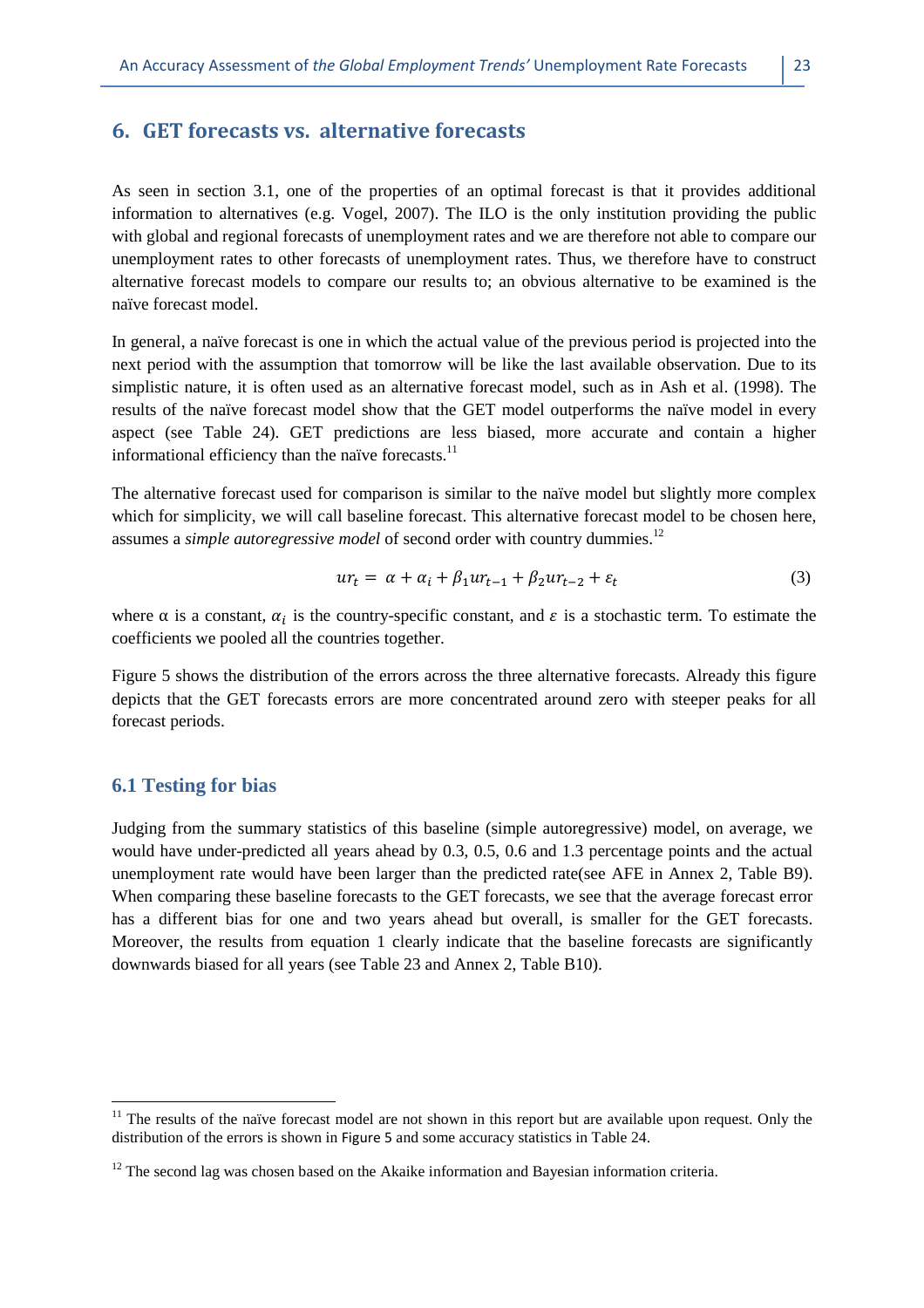



Source: ILO calculations based on the GET January 2010; January 2011; January 2012; January 2013.

| Table 23. Testing for bias, baseline forecasts |  |  |  |
|------------------------------------------------|--|--|--|
|                                                |  |  |  |

|                              |               | Year(s) ahead |           |           |            |  |  |  |  |
|------------------------------|---------------|---------------|-----------|-----------|------------|--|--|--|--|
|                              |               |               |           |           |            |  |  |  |  |
|                              |               | $0.3428**$    | $0.4906*$ | $0.6261*$ | 1.2837**   |  |  |  |  |
| <b>Baseline</b><br>forecasts | $\alpha$      | (0.1330)      | (0.2518)  | (0.3530)  | (0.4832)   |  |  |  |  |
| World                        | $F(\alpha=0)$ | 6.6454**      | $3.7942*$ | $3.1460*$ | $7.0585**$ |  |  |  |  |
|                              |               | 89            | 84        | 79        | 59         |  |  |  |  |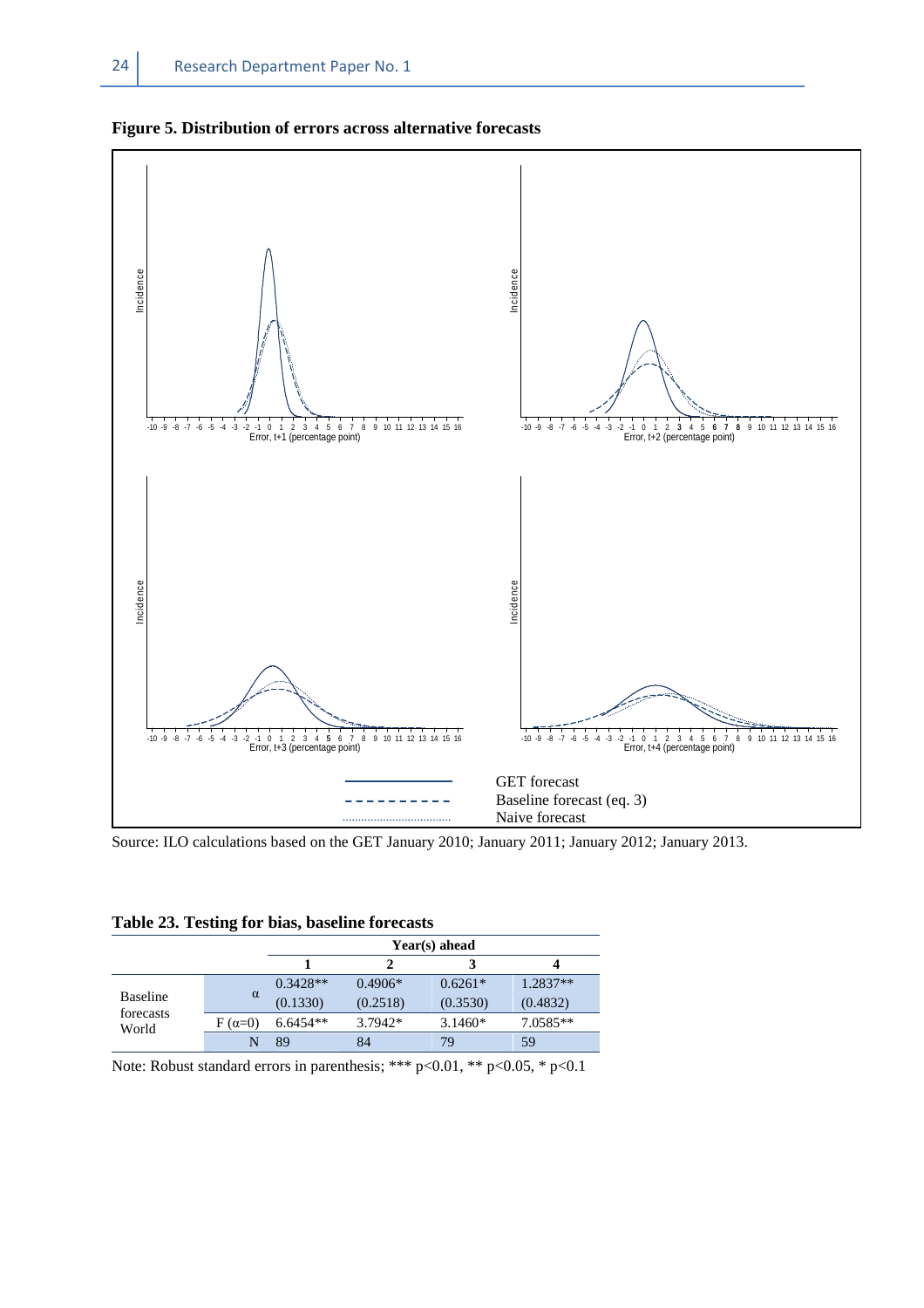#### **6.2 Testing for accuracy**

When looking at our accuracy statistics, we observe that according to the mean absolute error, on average, the baseline forecasts would have been different than the actual value by 1, 1.5, 2.1 and 2.5 points for one up to four years ahead, respectively (see Table 24). These values point to a more inaccurate forecast using the baseline model than using our GET model. These results are backed up by other accuracy statistics, such as the median squared error and the median absolute error which are all further away from zero than our GET forecasts for all time periods.

|                    | Year(s)<br>ahead | MAE<br>(Mean)<br>Absolute<br>Error) | <b>RMSE</b><br>(Root<br>Mean<br>Squared<br>Error) | <b>MedSE</b><br>(Median<br>Squared<br>Error) | <b>MedAE</b><br>(Median<br>Absolute<br>Error) | <b>MSE</b><br>(Mean<br>Squared<br>Error) | <b>UB</b><br>(Bias<br>proportion<br>of MSE) | UV<br>(Variance)<br>proportion<br>of MSE) | UC<br>(Covariance)<br>proportion<br>of MSE) | ${\bf R}^2$ |
|--------------------|------------------|-------------------------------------|---------------------------------------------------|----------------------------------------------|-----------------------------------------------|------------------------------------------|---------------------------------------------|-------------------------------------------|---------------------------------------------|-------------|
|                    | $\mathbf{1}$     | 0.90                                | 1.29                                              | 0.33                                         | 0.57                                          | 1.67                                     | 0.07                                        | 0.13                                      | 1.04                                        | 0.93        |
| <b>Baseline</b>    | $\overline{2}$   | 1.54                                | 2.35                                              | 1.08                                         | 1.04                                          | 5.51                                     | 0.04                                        | 0.02                                      | 0.95                                        | 0.80        |
| forecasts<br>World | 3                | 2.14                                | 3.18                                              | 1.84                                         | 1.36                                          | 10.11                                    | 0.04                                        | 0.00                                      | 0.96                                        | 0.61        |
|                    | $\overline{4}$   | 2.54                                | 3.90                                              | 2.27                                         | 1.51                                          | 15.19                                    | 0.11                                        | 0.01                                      | 0.89                                        | 0.56        |
|                    |                  | 0.94                                | 1.35                                              | 0.35                                         | 0.59                                          | 1.83                                     | 0.16                                        | 0.00                                      | 0.84                                        | 0.93        |
| Naïve              | 2                | 1.34                                | 1.94                                              | 0.68                                         | 0.82                                          | 3.77                                     | 0.11                                        | 0.01                                      | 0.87                                        | 0.86        |
| forecasts<br>World | 3                | 1.93                                | 2.79                                              | 1.89                                         | 1.37                                          | 7.81                                     | 0.13                                        | 0.00                                      | 0.87                                        | 0.70        |
|                    | $\overline{4}$   | 2.67                                | 4.14                                              | 1.98                                         | 1.41                                          | 17.14                                    | 0.26                                        | 0.00                                      | 0.74                                        | 0.50        |
|                    |                  | 0.45                                | 0.72                                              | 0.06                                         | 0.25                                          | 0.52                                     | 0.02                                        | 0.00                                      | 0.98                                        | 0.98        |
| <b>GET</b>         | $\mathfrak{D}$   | 0.94                                | 1.27                                              | 0.52                                         | 0.72                                          | 1.60                                     | 0.00                                        | 0.02                                      | 0.98                                        | 0.94        |
| forecasts<br>World | 3                | 1.36                                | 1.98                                              | 0.98                                         | 0.99                                          | 3.92                                     | 0.02                                        | 0.00                                      | 0.98                                        | 0.85        |
|                    | $\overline{4}$   | 1.91                                | 3.02                                              | 1.01                                         | 1.01                                          | 9.12                                     | 0.11                                        | 0.00                                      | 0.89                                        | 0.73        |

|  |  | Table 24. Comparison accuracy statistics GET forecasts and alternative forecasts |
|--|--|----------------------------------------------------------------------------------|
|--|--|----------------------------------------------------------------------------------|

Source: ILO calculations based on the GET January 2010; January 2011; January 2012; January 2013.

Even though the deviation of the mean prediction from the mean actual value (measured by the bias proportion of the mean squared error) for the baseline forecasts points towards no systematic component of the forecast error, the GET forecasts still performed better. However, measuring the variance proportion as well as the covariance proportion, the baseline forecast would have performed slightly better than the GET forecast indicating a better prediction of the systematic and unsystematic component of variation of the actual values with the baseline forecasts. However, based on the  $R^2$  of forecasts, our GET forecasts perform better concerning the variation of the actual values which the predictions have correctly taken into account. The baseline forecasts show that only 93, 80, 61 and only 56 per cent of the variation of the actual outcomes would have been captured by these forecasts for one up to four years ahead, respectively. Therefore, at least for this sample of results, the GET unemployment rate forecasts have been superior to the alternative.

#### **6.3 Testing for informational accuracy**

Regarding the results from equation 2, although the estimate for  $\delta$  is close to unity and significant, for all forecasts but two years ahead, we do reject the null joint hypothesis of informative forecasts (i.e. unity coefficient, zero constant and white-noise residuals) (see Table 25 and Annex 2, Table B11).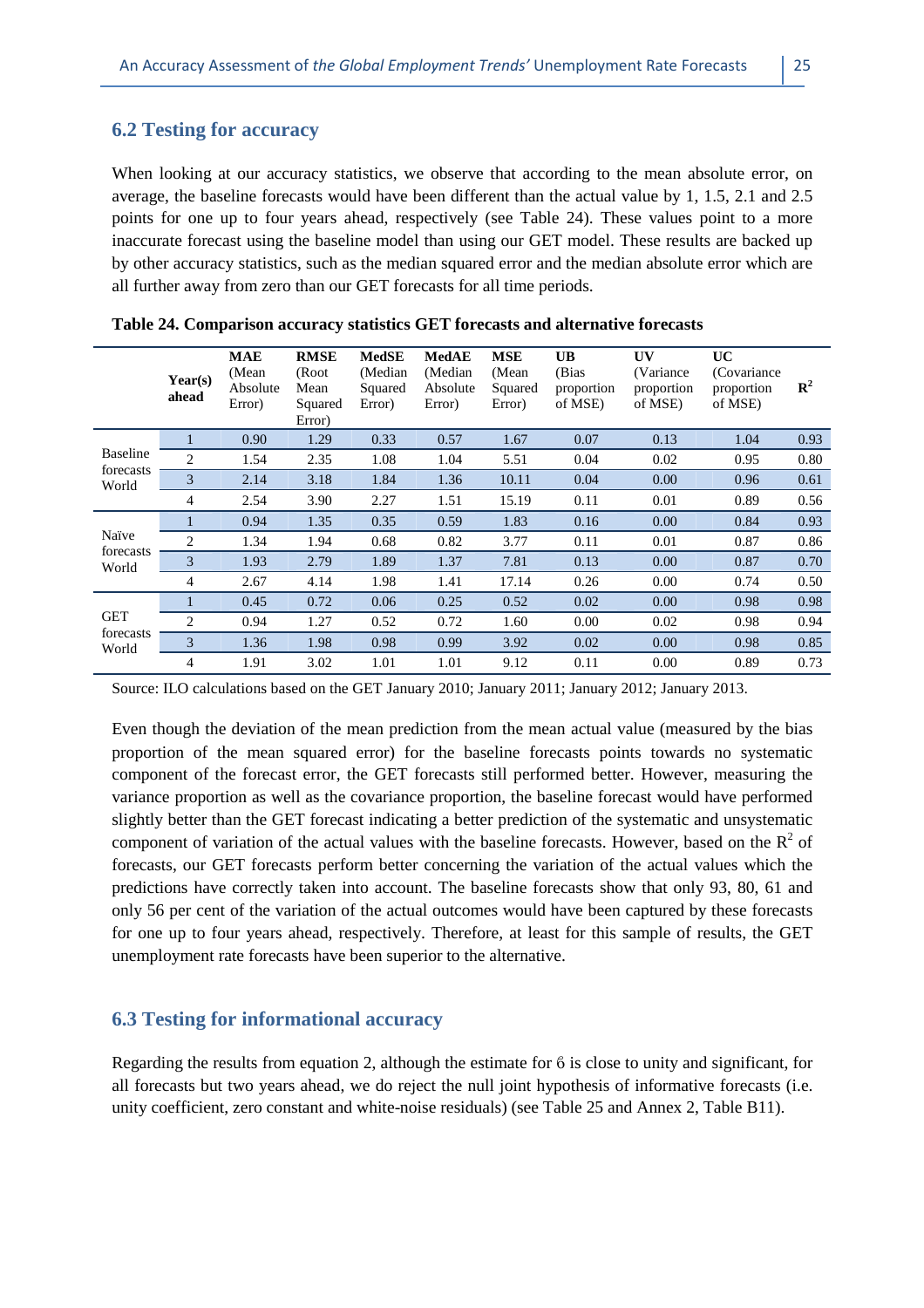|                 |                    | Year(s) ahead |             |             |             |  |  |  |
|-----------------|--------------------|---------------|-------------|-------------|-------------|--|--|--|
|                 |                    |               |             |             |             |  |  |  |
|                 |                    | 0.1074        | $-0.0434$   | 0.8166      | $1.9764***$ |  |  |  |
|                 | $\alpha$           | (0.2839)      | (0.4912)    | (0.5291)    | (0.7122)    |  |  |  |
| <b>Baseline</b> | 6                  | $1.0272***$   | $1.0607***$ | $0.9787***$ | $0.9079***$ |  |  |  |
| forecasts       |                    | (0.0361)      | (0.0682)    | (0.0731)    | (0.1071)    |  |  |  |
| World           | $F(\alpha=0, 6=1)$ | $3.4096**$    | 1.9196      | $2.6579*$   | 6.4875***   |  |  |  |
|                 | $\mathsf{R}^2$     | 0.9449        | 0.8392      | 0.7028      | 0.5390      |  |  |  |
|                 | N                  | 89            | 84          | 79          | 59          |  |  |  |

#### **Table 25. Testing for efficiency, baseline forecasts**

Note: Robust standard errors in parenthesis; \*\*\*  $p<0.01$ , \*\*  $p<0.05$ , \*  $p<0.1$ ;  $R^2$  refers to the regression results.

Overall, it is shown that the GET forecasts produce less biased, more accurate and more informatively efficient results than our alternatives.

## **7. Conclusions and further work**

The results in this post-mortem analysis of the GET unemployment rates suggest that, on average across all countries for which data are available, the GET unemployment rate forecasts are slightly biased; that is we over-predict one and two years ahead and under-predict three and four years ahead. However, this bias is not significant for one to three years ahead.

In general, our tests for accuracy show that the shorter the prediction period, the more accurate our forecasts indicated by smaller forecast errors for shorter prediction periods and larger forecast errors for longer periods. The one, two, and three years ahead forecasts were accurate; however, the four years ahead forecast was inaccurate. Furthermore, our results also indicate that we have informational efficiency for one to three years ahead.

Regional comparisons are difficult due to the small sample size resulting from the short time horizon in our sample. Nevertheless, there are some important lessons to be learned concerning forecast bias and accuracy from regional results. In the Developed Economies and the EU, the region with the largest sample size, there was no significant forecast bias for one to two years ahead, but a positive bias for three and four years ahead. Furthermore, the shorter the forecast period, the more accurate the predictions and for one to two years ahead, the forecasts were informative.

For the Central and South-Eastern Europe (non-EU) and CIS region, we under-predict unemployment rates and our predictions were relatively accurate for one and two years ahead, but forecasts for three and four years ahead were not accurate. In Latin America and the Caribbean we forecasted higher unemployment rates than the actual values and, in general, our forecasts were relatively accurate, particularly for one and two years ahead.

Furthermore, we showed that our GET unemployment rates forecasts have similar or in some cases even better performance than GDP growth rates revisions using the same tests for bias accuracy and informational efficiency. We also saw that the GET forecasts produce less biased, more accurate and more informatively efficient results than alternative models.

In general, the GET model provides quite good projections, but projections at longer horizons are more problematic. Part of this inaccuracy may be due to the specific period over which the model is evaluated (the crisis and its effects, especially in Europe). Some areas to consider for further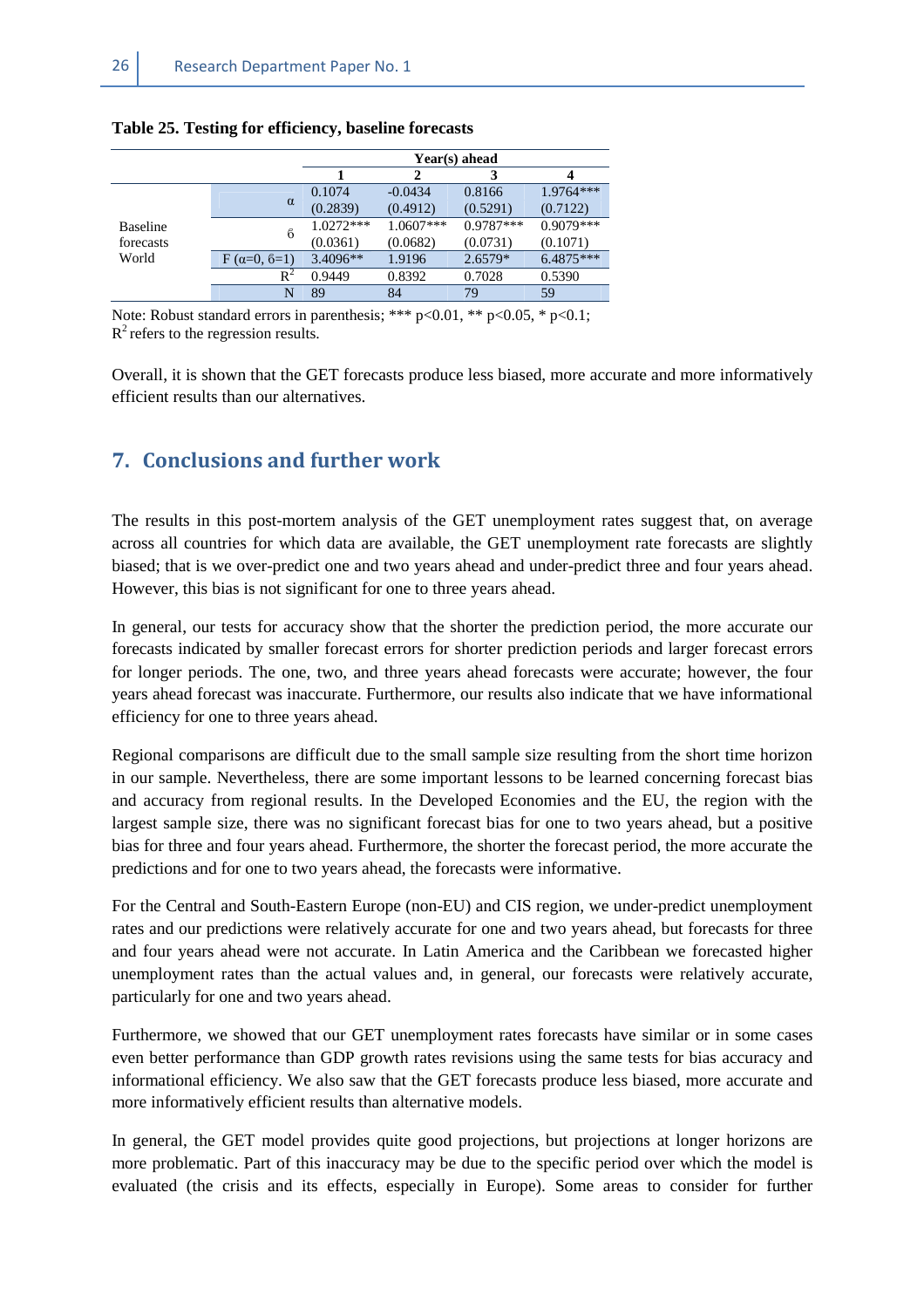examination, especially once the time series of forecast errors is longer, are the comparison with other alternative forecasting models, further statistical tests for efficiency and bias, an evaluation of the diachronic performance and an evaluation in forecasting turning points as well as an in-sample evaluation of the model. Additionally, it would be useful to evaluate each of the GET model runs individually, i.e. GET 2010, GET 2011, etc., to assess whether small changes implemented in the model in the past, improved the forecasts (see Box 2 for a preliminary comparison across model runs).

#### **Box 2. Testing for accuracy based on the three model runs separately**

The table below shows the main accuracy measures for each individual model run. For the most recent runs, we have very few observations for three and four years ahead, which prevents us from drawing strong conclusions. Nevertheless, for one and two years ahead forecasts, the more recent model runs have clearly improved the forecasts, as the most recent run ranks the lowest errors (in terms of every measure) among the others. However, this comes to no surprise because the model might performed moderately to precisely forecast the initial impact of the crisis, but with the evolution of the crisis, as the more recent information was incorporated in the model, the forecasts became more accurate.

|              | Year(s)<br>ahead | Obs | <b>MAE</b><br>(Mean<br>Absolute<br>Error) | <b>RMSE</b><br>(Root<br>Mean<br>Squared<br>Error) | <b>MedSE</b><br>(Median<br>Squared<br>Error) | MedAE<br>(Median<br>Absolute<br>Error) | <b>MSE</b><br>(Mean<br>Squared<br>Error) | <b>UB</b><br>(Bias)<br>proportion<br>of MSE)                                                      | UV<br>(Variance)<br>proportion<br>of MSE) | UC<br>(Covariance)<br>proportion<br>of MSE) | $\mathbb{R}^2$ |
|--------------|------------------|-----|-------------------------------------------|---------------------------------------------------|----------------------------------------------|----------------------------------------|------------------------------------------|---------------------------------------------------------------------------------------------------|-------------------------------------------|---------------------------------------------|----------------|
|              |                  | 81  | 0.45                                      | 0.71                                              | 0.05                                         | 0.22                                   | 0.51                                     | 0.00                                                                                              | 0.00                                      | 1.00                                        | 0.98           |
| <b>GET</b>   | $\overline{c}$   | 73  | 0.93                                      | 1.44                                              | 0.36                                         | 0.60                                   | 2.08                                     | 0.01                                                                                              | 0.07                                      | 0.92                                        | 0.91           |
| Jan.<br>2011 | 3                | 7   | 1.37                                      | 1.77                                              | 0.48                                         | 0.69                                   | 3.13                                     | 0.51                                                                                              | 0.06                                      | 0.44                                        | 0.91           |
|              | 4                | 2   | 0.86                                      | 1.19                                              | 1.42                                         | 0.86                                   | 1.42                                     | 0.48                                                                                              | 0.57                                      | 0.00                                        |                |
|              |                  | 86  | 0.52                                      | 0.83                                              | 0.07                                         | 0.26                                   | 0.68                                     | 0.01                                                                                              | 0.01                                      | 0.97                                        | 0.97           |
| <b>GET</b>   | $\mathfrak{D}$   | 84  | 0.94                                      | 1.33                                              | 0.45                                         | 0.67                                   | 1.76                                     | 0.02                                                                                              | 0.00                                      | 0.98                                        | 0.93           |
| Jan.<br>2010 | 3                | 73  | 1.32                                      | 2.08                                              | 0.73                                         | 0.85                                   | 4.31                                     | 0.02                                                                                              | 0.02                                      | 0.97                                        | 0.82           |
|              | 4                | 3   | 0.70                                      | 0.86                                              | 0.25                                         | 0.50                                   | 0.74                                     | 0.18                                                                                              | 0.70                                      | 0.16                                        |                |
|              |                  | 87  | 0.55                                      | 0.74                                              | 0.86                                         | 0.09                                   | 0.30                                     | 0.02                                                                                              | 0.03                                      | 0.95                                        | 0.97           |
| <b>GET</b>   | $\overline{2}$   | 81  | 1.27                                      | 2.60                                              | 1.61                                         | 1.01                                   | 1.01                                     | 0.01                                                                                              | 0.01                                      | 0.99                                        | 0.89           |
| Jan.<br>2009 | 3                | 77  | 1.55                                      | 4.38                                              | 2.09                                         | 1.56                                   | 1.25                                     | 0.03                                                                                              | 0.00                                      | 0.97                                        | 0.80           |
|              | 4                | 59  | 1.94                                      | 9.39                                              | 3.06                                         | 1.01                                   | 1.01                                     | 0.12                                                                                              | 0.01                                      | 0.88                                        | 0.57           |
|              |                  |     |                                           |                                                   |                                              |                                        |                                          | Source: ILO calculations based on the GET January 2010; January 2011; January 2012; January 2013. |                                           |                                             |                |

#### **Box Table 2.1. Testing for accuracy based on the three model runs separately**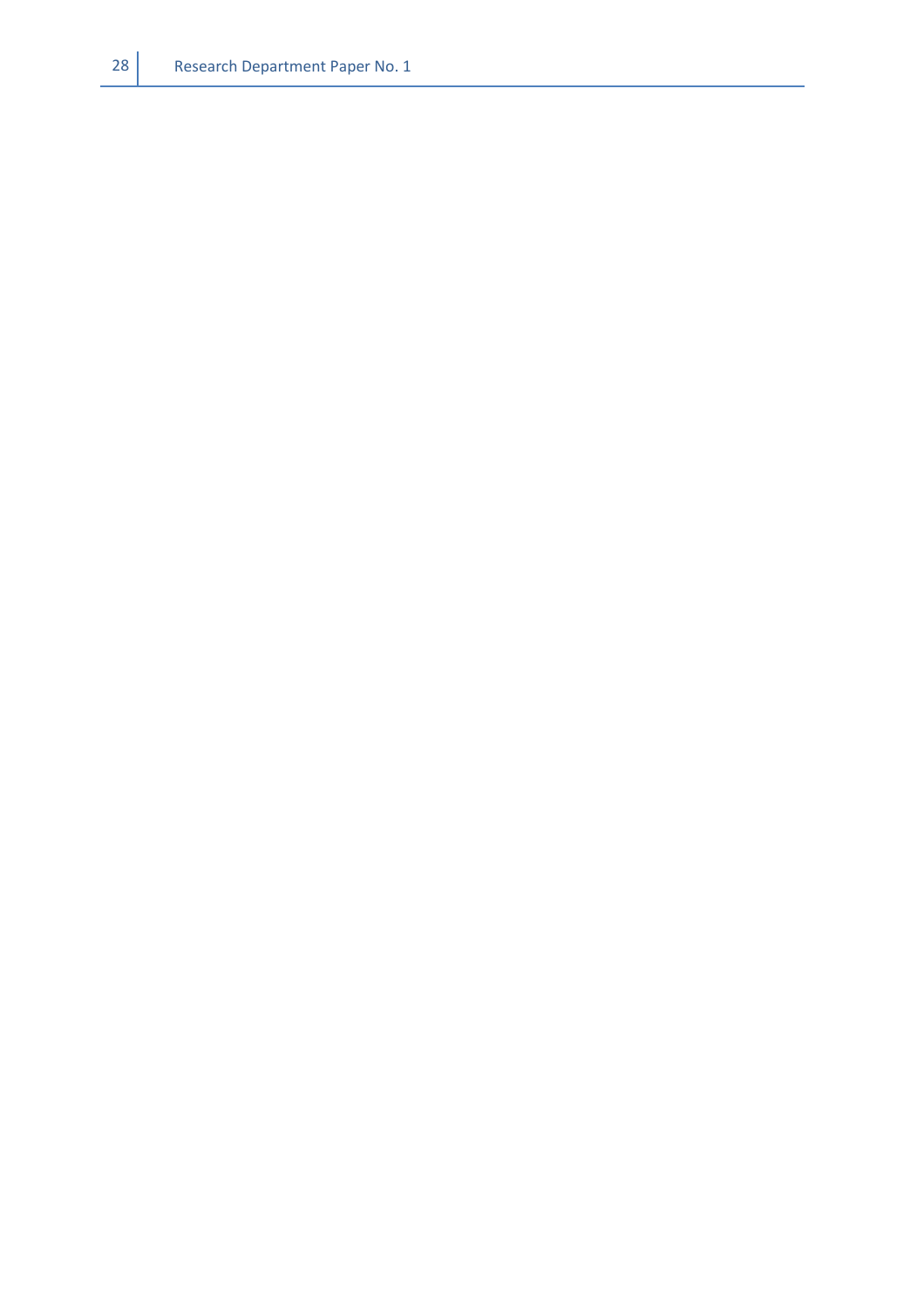## **References**

- Artis, M. and M. Marcellino. 2001. "Fiscal Forecasting: The track record of the IMF, OECD and EC", *The Econometrics Journal*, 2001, Vol. 4, Issue 1, pp. 30−36.
- Ash, J.C.K., D.J. Smyth and S.M. Heravi. 1998. "Are OECD forecasts rational and useful?: A directional analysis", *International Journal of Forecasting* 14, pp. 381−391.
- Barnichon, R. and C. J. Nekarda. 2013. *The Ins and Outs of Forecasting Unemployment: Using Labor Force Flows to Forecast the Labor Market*. Finance and Economics Discussion Series (FEDS), Divisions of Research & Statistics and Monetary Affairs, Federal Reserve Board, Washington (D.C.), 2013−19.
- Blix, M., J. Wadefjord, U. Wienecke and M. Ådahl. 2001. *How Good is the Forecasting Performance of Major Institutions*. Sveriges Riksbank Economic Review, 3/2001, pp. 37−67.
- Bowles, C., R. Friz, V. Genre, G. Kenny, A. Meyler and T. Rautanen. 2010. "An Evaluation of the Growth and Unemployment Forecasts in the ECB Survey of Professional Forecasters", *Journal of Business Cycle Measurement and Analysis*, Vol. 2010/2, pp. 63−90, OECD (Paris).
- Bratu, M. 2013. *An Evaluation of USA Unemployment Rate Forecasts in Terms of Accuracy and Bias; Empirical Methods to Improve the Forecasts Accuracy*. Annals of the *Constantin Brâncuşi*, University of Târgu Jiu, Economy Series, Issue 1/2013, pp. 170−180.
- Crespi Tarantino, G. 2004. *Imputation, estimation and prediction using the Key Indicators of the Labour Market (KILM) data set.* Employment Strategy Paper 2004/16, ILO (Geneva).
- Giacomini, R. and H. White. 2006. "Tests of Conditional Predictive Ability", *Econometrica* 74, pp. 1545−78.
- Glück, H. and S.P. Schleicher. 2005. Common Biases in OECD and IMF Forecasts: Who Dares to be Different? Paper presented at the workshop "A Real Time Database for the Euro-Area" hosted by the National Bank of Belgium, 13−14 June 2005, in Brussels.
- International Labour Organization (ILO). 2013. *Global Employment Trends. Recovering from a second jobs dip* (Geneva).
- —. 2012. *Global Employment Trends. Preventing a deeper jobs crisis* (Geneva).
- —. 2011. *Global Employment Trends. The challenge of a jobs recovery* (Geneva).
- —. 2010a. *Trends Econometric Models: A Review of Methodology.* Working Paper, ILO Employment Trends Unit (Geneva). Available at: http://www.ilo.org/empelm/pubs/WCMS\_120382/lang- en/index.htm.
- —. 2010b. *Global Employment Trends* (Geneva).
- —. 2004. *Global Employment Trends* (Geneva).
- Koutsogeorgopoulou, V. 2000. *A Post-Mortem on Economic Outlook Projections*. OECD Economics Department Working Papers, No. 274, OECD (Paris).
- Leal, T., J.J. Pérez, M. Tujula and J.P. Vidal. 2008. "Fiscal Forecasting: Lessons from the Literature and Challenges", *Fiscal Studies*, Vol. 29, No. 3, pp. 347−386.
- Makridakis, S., S.C. Wheelwright and R.J. Hyndman. 1998. *Forecasting Methods and Applications*. John Wiley & Sons, Inc., Third Edition, p. 642, ISBN 0-471-53233-9.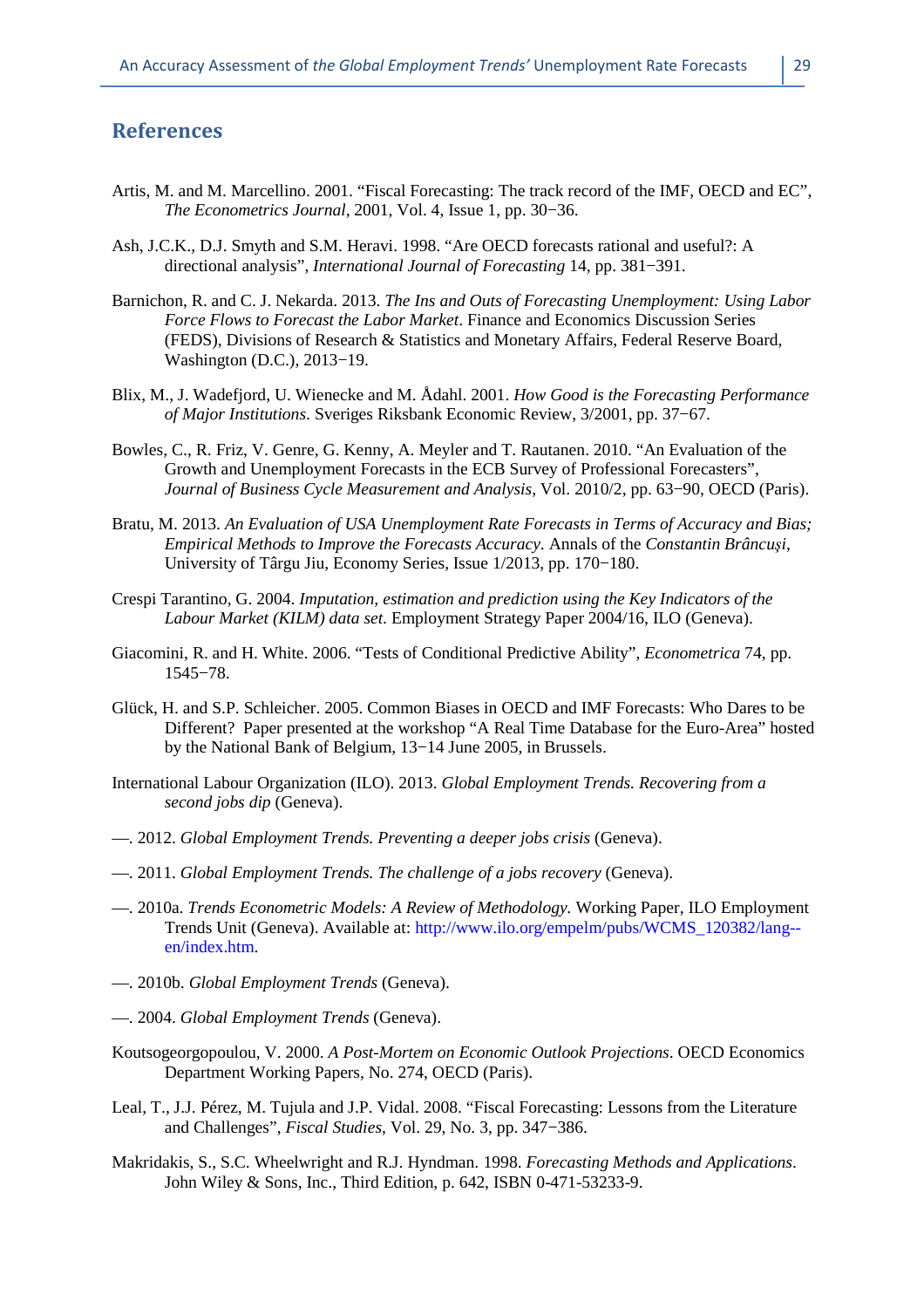- Milas, C. and P. Rothman. 2008. "Out-of-sample forecasting unemployment rates with pooled STVECM forecasts", *International Journal of Forecasting* 24, pp. 101−121.
- Patton, A.J. and A. Timmermann. 2007. "Properties of optimal forecasts under asymmetric loss and nonlinearity", *Journal of Econometrics* 140, pp. 884−918.
- Schanne, N., R. Wapler and A. Weyh. 2010. "Regional unemployment forecasts with spatial interdependencies", *International Journal of Forecasting* 26, pp. 908−926.
- Tserkezos, D. 2010. "Evaluation of the Diachronic Performance of the OECD Macroeconomic Forecasts for Greece", *East-West Journal of Economics and Business*, Vol. XII, No.1, pp. 83−101.
- Timmermann, A. 2007. "An Evaluation of the World Economic Outlook Forecasts", *IMF Staff Papers*, Vol. 54, No. 1 (International Monetary Fund, Washington DC)
- —. 2006. *An Evaluation of the World Economic Outlook Forecasts*. International Monetary Fund, Working Paper No. 06/59 (Washington DC).
- Vogel, L. 2007. *How Do the OECD Growth Projections for the G7 Economies Perform? A Post-Mortem*. OECD Economics Department Working Paper No. 573 (Paris).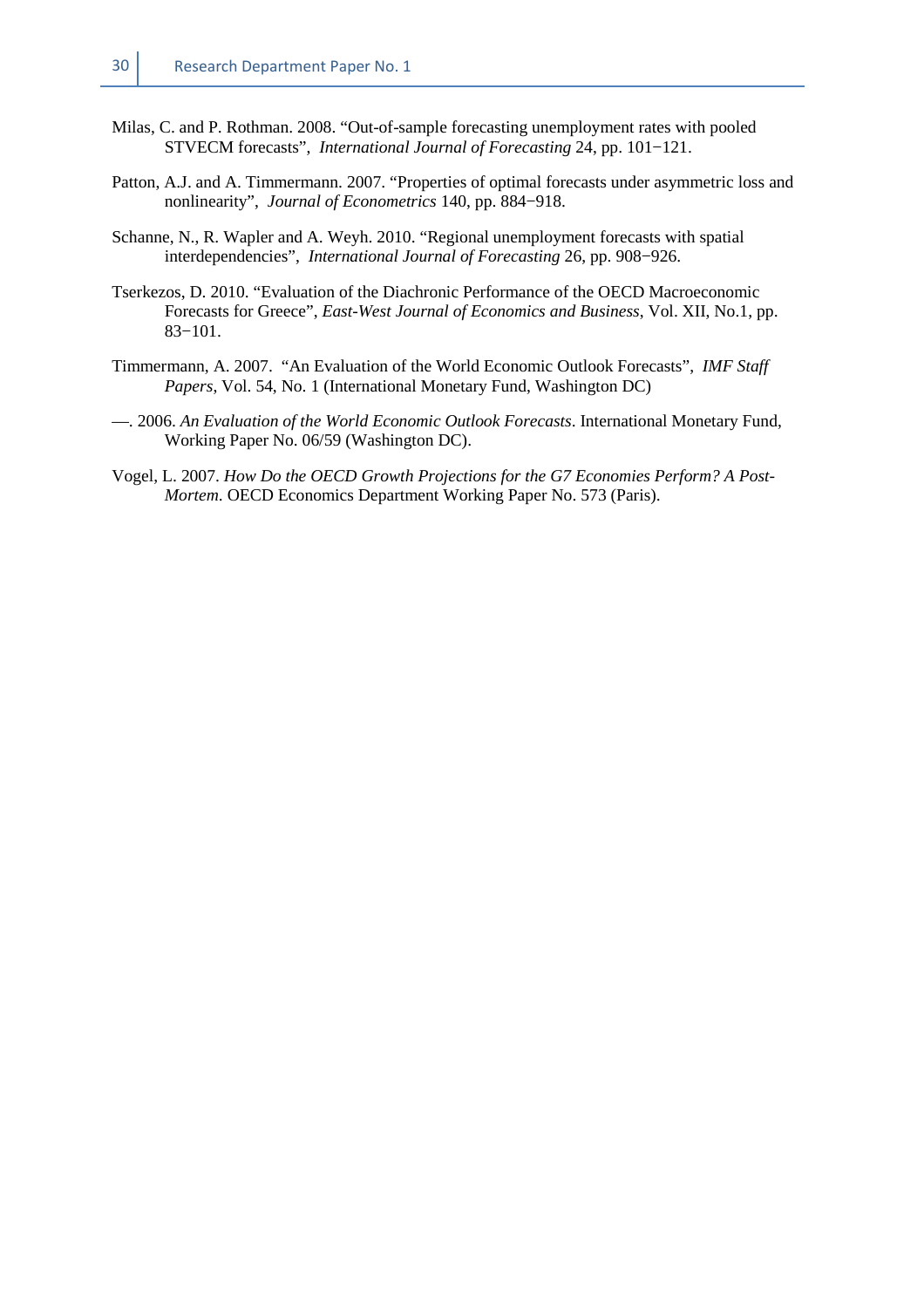## **Annexes**

## **Annex 1. Literature on forecast errors and measures used**

## **Table A1. Evaluation of forecast performance in selected literature**

| Author(s)                                     | <b>Forecasts</b>                                                                                                                                                                                | Selected measures used                                                                                                                                                                                                                                                                                                              |
|-----------------------------------------------|-------------------------------------------------------------------------------------------------------------------------------------------------------------------------------------------------|-------------------------------------------------------------------------------------------------------------------------------------------------------------------------------------------------------------------------------------------------------------------------------------------------------------------------------------|
| Forecasting GDP growth and government deficit |                                                                                                                                                                                                 |                                                                                                                                                                                                                                                                                                                                     |
| Glück and Schleicher<br>(2005)                | Examination of common bias in OECD and IMF<br>forecasts                                                                                                                                         | - Smoothed first and second moments of<br>forecast errors                                                                                                                                                                                                                                                                           |
| Blix et al. (2001)                            | Examination of forecast performance of 52<br>thousand GDP and inflation forecasts based on 250<br>institutions                                                                                  | - Average root mean squared error<br>- Average forecast error                                                                                                                                                                                                                                                                       |
| Ash et al. (1998)                             | Evaluation of the directional accuracy of OECD<br>forecasts                                                                                                                                     | - Non-parametric tests                                                                                                                                                                                                                                                                                                              |
| Timmermann (2006,<br>2007)                    | Evaluation of the World Economic Outlook<br>Forecasts                                                                                                                                           | - Mean error<br>- Median error<br>- Standard deviation<br>- Serial correlation                                                                                                                                                                                                                                                      |
| Koutsogeorgopoulou<br>(2000) & Vogel (2007)   | Evaluation of the OECD forecasts                                                                                                                                                                | - Average forecast error<br>- Average root mean squared error<br>- Mean absolute error<br>- Frequency of positive errors<br>- Errors' serial correlation<br>- Theil inequality coefficient<br>- Correlation coefficient between<br>forecasts and realizations<br>$-R^2$<br>- Contingency tables to test for<br>directional accuracy |
| <b>Artis and Marcellino</b><br>(1998)         | Analysis of the performance of the IMF, OECD and<br>European Commission forecasts for government<br>deficit                                                                                     | - Mean error<br>- MAE<br>- RMSE<br>- Lagrange Multiplier test<br>- Diebold and Mariano statistics<br>- Theil index                                                                                                                                                                                                                  |
| Forecasting unemployment rates                |                                                                                                                                                                                                 |                                                                                                                                                                                                                                                                                                                                     |
| Milas and Rothman<br>(2008)                   | Evaluation of the out-of-sample forecast<br>performance of non-linear and linear models                                                                                                         | - Root mean squared error<br>- Median squared errors<br>- Root mean squared error ratios                                                                                                                                                                                                                                            |
| Schanne et al. (2010)                         | Evaluation of the performance of univariate spatial<br>global vector autoregressive models controlling for<br>regional interdependencies versus traditional<br>methods for regional forecasting | - Mean absolute percentage forecast<br>error                                                                                                                                                                                                                                                                                        |
| Barnichon and Nekarda<br>(2013)               | Test of the forecasting performance of models<br>using labour flows versus the survey of professional<br>forecasters (SPF) and time-series models                                               | - Root mean squared error<br>- Giacomini-White statistic                                                                                                                                                                                                                                                                            |
| Bowles et al. (2010)                          | Evaluation of the accuracy of the SPF's GDP and<br>unemployment rate forecasts                                                                                                                  | - Mean error<br>- Mean absolute error<br>- Root mean squared error<br>- Theil index                                                                                                                                                                                                                                                 |
| Bratu (2013)                                  | Examination of the forecasting performance for the<br>unemployment rate in the United States made by<br>several institutions                                                                    | - Root mean squared error<br>- Average forecast error<br>- Mean absolute error<br>- Theil index                                                                                                                                                                                                                                     |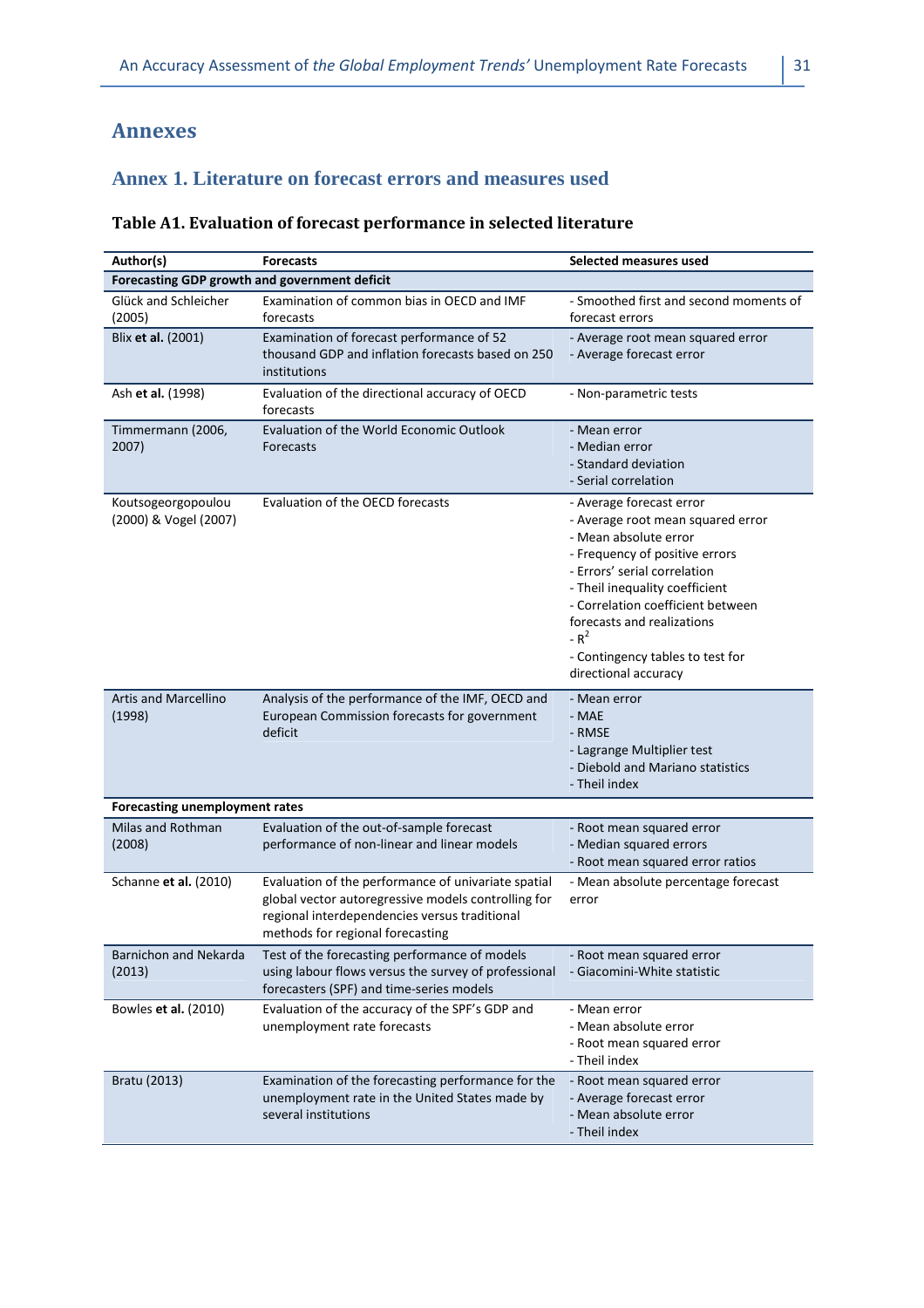## **Annex 2. Tables**

#### **Unemployment rate**

#### **Table B1. Summary statistics of actual and forecasted unemployment rates**

|                                  | Year(s)        | Number of      |       | Actual                | Forecasted |                       | AFE                            |
|----------------------------------|----------------|----------------|-------|-----------------------|------------|-----------------------|--------------------------------|
| Region                           | ahead          | countries      | Mean  | Standard<br>deviation | Mean       | Standard<br>deviation | (Average<br>Forecast<br>Error) |
|                                  | $\mathbf{1}$   | 92             | 9.20  | 5.62                  | 9.29       | 5.62                  | $-0.09$                        |
| World                            | $\overline{2}$ | 86             | 9.10  | 5.70                  | 9.15       | 5.40                  | $-0.05$                        |
|                                  | 3              | 82             | 8.99  | 5.70                  | 8.74       | 5.27                  | 0.25                           |
|                                  | $\overline{4}$ | 61             | 8.71  | 5.42                  | 7.72       | 4.53                  | 0.99                           |
|                                  | 1              | 36             | 8.70  | 3.81                  | 8.74       | 3.88                  | $-0.04$                        |
| Developed Economies and European | $\overline{2}$ | 36             | 9.07  | 4.24                  | 8.81       | 3.77                  | 0.26                           |
| Union                            | 3              | 36             | 9.09  | 4.45                  | 8.26       | 3.64                  | 0.83                           |
|                                  | 4              | 35             | 9.37  | 4.90                  | 7.48       | 3.24                  | 1.89                           |
|                                  | $\mathbf{1}$   | 13             | 14.32 | 8.76                  | 14.29      | 8.66                  | 0.04                           |
| Central and South-Eastern Europe | $\overline{2}$ | 11             | 13.66 | 8.73                  | 13.51      | 8.31                  | 0.16                           |
| (non-EU) and CIS                 | 3              | 10             | 12.89 | 9.07                  | 12.88      | 8.41                  | 0.01                           |
|                                  | $\overline{4}$ | 6              | 9.24  | 4.33                  | 8.94       | 2.57                  | 0.30                           |
|                                  | 1              | 4              | 4.00  | 0.84                  | 4.06       | 0.84                  | $-0.06$                        |
|                                  | 2              | 4              | 3.55  | 0.78                  | 4.16       | 0.77                  | $-0.61$                        |
| East Asia                        | 3              | 4              | 3.33  | 0.73                  | 3.65       | 0.73                  | $-0.32$                        |
|                                  | 4              | 4              | 3.21  | 0.81                  | 3.50       | 0.81                  | $-0.28$                        |
|                                  | $\mathbf{1}$   | $\overline{4}$ | 4.73  | 2.69                  | 4.97       | 2.83                  | $-0.23$                        |
|                                  | $\overline{2}$ | $\overline{4}$ | 4.47  | 2.68                  | 5.02       | 2.83                  | $-0.55$                        |
| South-East Asia and the Pacific  | 3              | 5              | 3.86  | 2.54                  | 4.50       | 2.75                  | $-0.64$                        |
|                                  | $\overline{4}$ | 3              | 3.55  | 2.63                  | 4.12       | 2.52                  | $-0.57$                        |
|                                  | 1              | 3              | 4.57  | 0.94                  | 4.84       | 0.78                  | $-0.28$                        |
|                                  | $\overline{2}$ | $\overline{2}$ | 4.22  | 0.71                  | 4.88       | 1.76                  | $-0.65$                        |
| South Asia                       | 3              | $\mathbf{1}$   | 3.30  | 0.00                  | 2.74       | 0.00                  | 0.56                           |
|                                  | 4              | 1              | 3.10  | 0.00                  | 2.60       | 0.00                  | 0.50                           |
|                                  | $\overline{1}$ | 22             | 8.26  | 4.68                  | 8.58       | 4.81                  | $-0.31$                        |
|                                  | $\overline{2}$ | 20             | 8.52  | 4.97                  | 8.97       | 4.94                  | $-0.45$                        |
| Latin America and the Caribbean  | 3              | 18             | 8.84  | 4.91                  | 8.87       | 4.60                  | $-0.03$                        |
|                                  | $\overline{4}$ | $\overline{7}$ | 9.81  | 5.97                  | 10.56      | 5.92                  | $-0.75$                        |
|                                  | 1              | 6              | 13.11 | 5.35                  | 12.53      | 5.81                  | 0.58                           |
|                                  | 2              | 5              | 11.44 | 7.52                  | 11.12      | 7.37                  | 0.32                           |
| Middle East                      | 3              | 3              | 14.40 | 6.18                  | 14.76      | 6.39                  | $-0.36$                        |
|                                  | 4              | 3              | 12.12 | 9.95                  | 12.80      | 10.17                 | $-0.68$                        |
|                                  | $\mathbf{1}$   | $\overline{3}$ | 9.97  | 0.73                  | 10.56      | 1.41                  | $-0.59$                        |
|                                  | $\overline{2}$ | $\overline{3}$ | 9.92  | 0.57                  | 10.65      | 1.98                  | $-0.73$                        |
| <b>North Africa</b>              | 3              | 3              | 10.40 | 1.21                  | 11.16      | 2.83                  | $-0.76$                        |
|                                  | $\overline{4}$ | $\mathbf{1}$   | 9.50  | 0.00                  | 9.30       | 0.00                  | 0.20                           |
|                                  | $\mathbf{1}$   | $\mathbf{1}$   | 7.63  | 0.00                  | 8.00       | 0.00                  | $-0.37$                        |
|                                  | 2              | $\mathbf{1}$   | 7.58  | 0.00                  | 7.93       | 0.00                  | $-0.35$                        |
| Sub-Saharan Africa               | 3              | $\overline{2}$ | 5.61  | 2.00                  | 6.49       | 0.92                  | $-0.88$                        |
|                                  | 4              | $\mathbf{1}$   | 7.14  | 0.00                  | 4.92       | 0.00                  | 2.23                           |

Notes: The country-level results are available upon request. The mean and standard deviation is unweighted. Source: ILO calculations based on the GET January 2010; January 2011; January 2012; January 2013.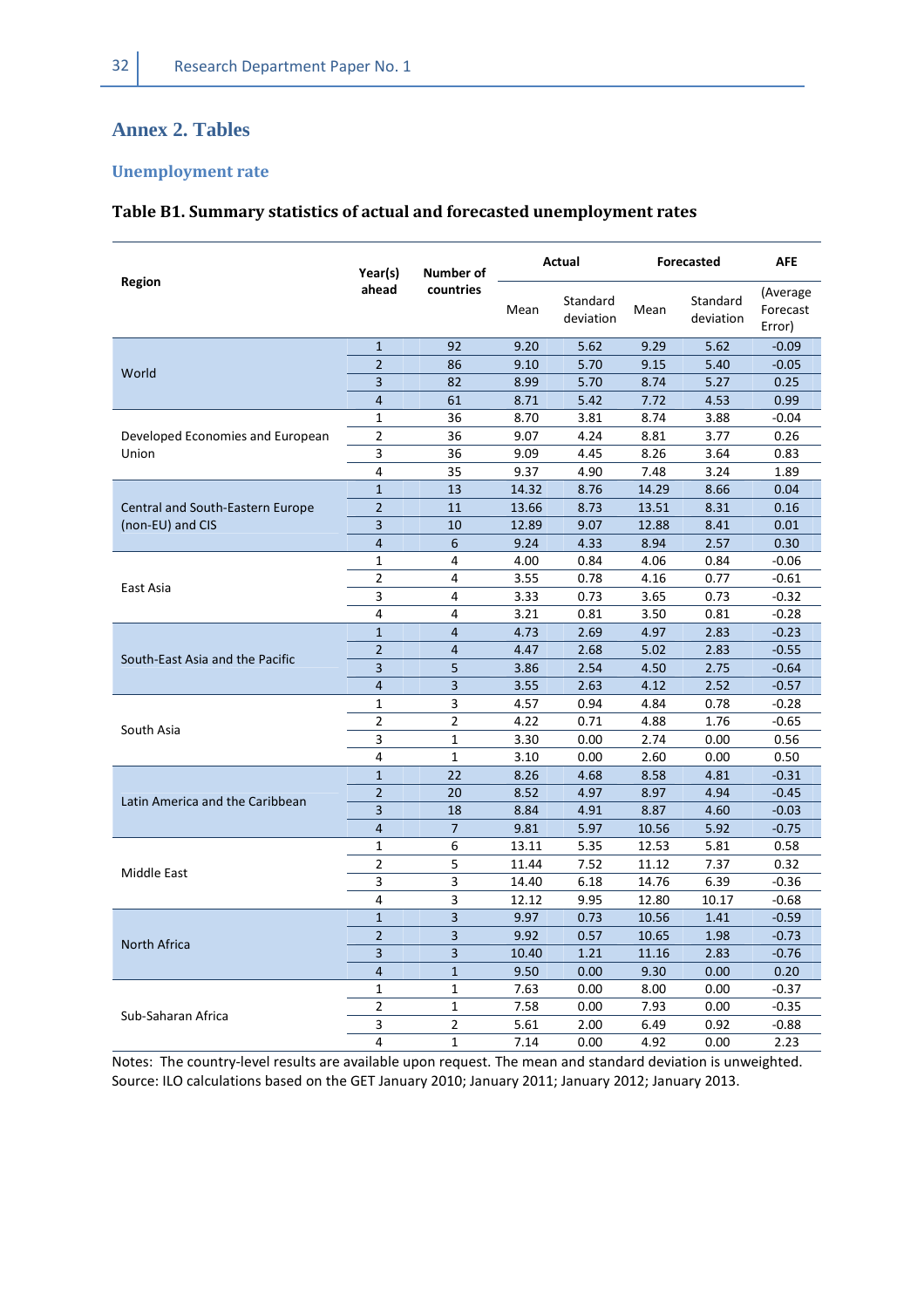| <b>Region</b>                    | Year(s)<br>ahead | <b>MAE</b><br>(Mean<br>Absolute<br>Error) | <b>RMSE</b><br>(Root Mean<br>Squared Error) | <b>MedSE</b><br>(Median<br>Squared Error) | <b>MedAE</b><br>(Median<br>Absolute<br>Error) |
|----------------------------------|------------------|-------------------------------------------|---------------------------------------------|-------------------------------------------|-----------------------------------------------|
|                                  | $\mathbf{1}$     | 0.45                                      | 0.72                                        | 0.06                                      | 0.25                                          |
|                                  | $\overline{2}$   | 0.94                                      | 1.27                                        | 0.52                                      | 0.72                                          |
| World                            | $\overline{3}$   | 1.36                                      | 1.98                                        | 0.98                                      | 0.99                                          |
|                                  | $\overline{4}$   | 1.91                                      | 3.02                                        | 1.01                                      | 1.01                                          |
|                                  | $\mathbf{1}$     | 0.21                                      | 0.32                                        | 0.02                                      | 0.13                                          |
| Developed Economies and          | $\overline{2}$   | 0.76                                      | 1.15                                        | 0.27                                      | 0.52                                          |
| European Union                   | 3                | 1.42                                      | 2.28                                        | 0.87                                      | 0.93                                          |
|                                  | $\sqrt{4}$       | 2.28                                      | 3.62                                        | 1.94                                      | 1.39                                          |
|                                  | $\mathbf{1}$     | 0.59                                      | 0.77                                        | 0.25                                      | 0.50                                          |
| Central and South-Eastern Europe | $\overline{2}$   | 1.12                                      | 1.37                                        | 0.76                                      | 0.87                                          |
| (non-EU) and CIS                 | $\overline{3}$   | 1.42                                      | 1.75                                        | 2.29                                      | 1.51                                          |
|                                  | 4                | 2.48                                      | 3.06                                        | 4.62                                      | 2.15                                          |
|                                  | 1                | 0.07                                      | 0.07                                        | 0.01                                      | 0.07                                          |
|                                  | $\overline{2}$   | 0.61                                      | 0.66                                        | 0.45                                      | 0.66                                          |
| East Asia                        | 3                | 0.43                                      | 0.50                                        | 0.13                                      | 0.34                                          |
|                                  | $\overline{4}$   | 0.52                                      | 0.56                                        | 0.29                                      | 0.54                                          |
|                                  | $\mathbf{1}$     | 0.23                                      | 0.30                                        | 0.04                                      | 0.18                                          |
|                                  | $\overline{2}$   | 0.55                                      | 0.59                                        | 0.24                                      | 0.49                                          |
| South-East Asia and the Pacific  | 3                | 0.64                                      | 0.74                                        | 0.24                                      | 0.49                                          |
|                                  | $\overline{4}$   | 0.57                                      | 0.59                                        | 0.23                                      | 0.48                                          |
|                                  | $\mathbf{1}$     | 0.37                                      | 0.42                                        | 0.13                                      | 0.36                                          |
|                                  | $\overline{2}$   | 1.01                                      | 1.21                                        | 1.45                                      | 1.01                                          |
| South Asia                       | 3                | 0.56                                      | 0.56                                        | 0.31                                      | 0.56                                          |
|                                  | 4                | 0.50                                      | 0.50                                        | 0.25                                      | 0.50                                          |
|                                  | $\mathbf{1}$     | 0.77                                      | 1.01                                        | 0.28                                      | 0.53                                          |
|                                  | $\overline{2}$   | 1.21                                      | 1.41                                        | 1.40                                      | 1.18                                          |
| Latin America and the Caribbean  | 3                | 1.63                                      | 1.85                                        | 3.30                                      | 1.78                                          |
|                                  | $\overline{4}$   | 1.88                                      | 2.15                                        | 4.02                                      | 2.01                                          |
|                                  | 1                | 0.85                                      | 1.30                                        | 0.10                                      | 0.31                                          |
| Middle East                      | $\mathbf 2$      | 0.99                                      | 1.54                                        | 0.18                                      | 0.42                                          |
|                                  | 3                | 0.36                                      | 0.42                                        | 0.17                                      | 0.41                                          |
|                                  | 4                | 0.68                                      | 0.88                                        | 0.34                                      | 0.59                                          |
|                                  | $\mathbf{1}$     | 0.60                                      | 0.97                                        | 0.01                                      | 0.11                                          |
| North Africa                     | $\overline{2}$   | 1.56                                      | 2.02                                        | 1.56                                      | 1.25                                          |
|                                  | 3                | 2.66                                      | 3.35                                        | 8.13                                      | 2.85                                          |
|                                  | $\overline{4}$   | 0.20                                      | 0.20                                        | 0.04                                      | 0.20                                          |
|                                  | 1                | 0.37                                      | 0.37                                        | 0.13                                      | 0.37                                          |
|                                  | $\overline{2}$   | 0.35                                      | 0.35                                        | 0.12                                      | 0.35                                          |
| Sub-Saharan Africa               | 3                | 1.03                                      | 1.36                                        | 1.84                                      | 1.03                                          |
|                                  | 4                | 2.23                                      | 2.23                                        | 4.96                                      | 2.23                                          |

## **Table B2. Summary of accuracy statistics for the GET unemployment rate forecasts**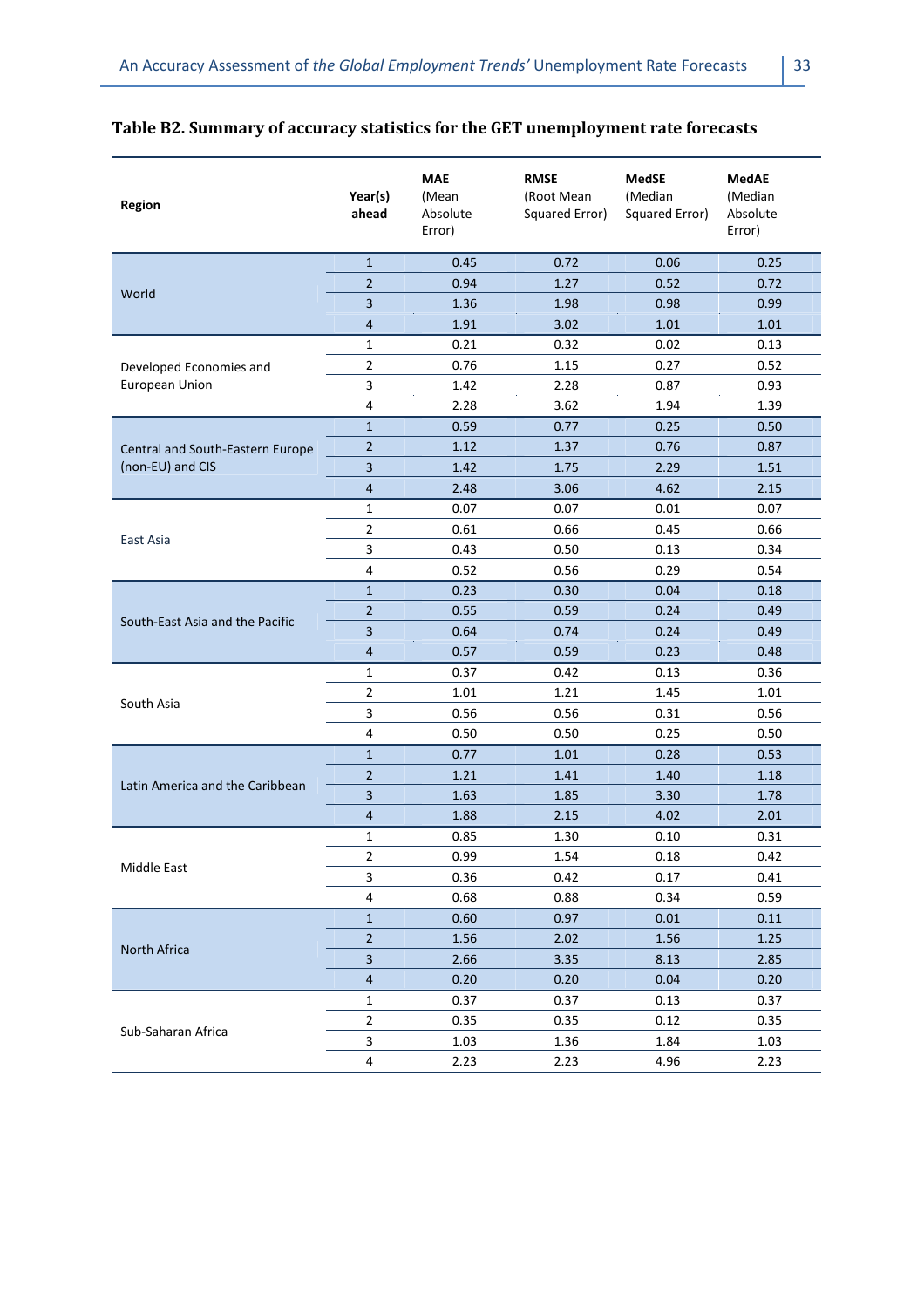| <b>Region</b>                                     | Year(s)<br>ahead        | <b>MSE</b><br>(Mean<br>Squared<br>Error) | UB (Bias<br>proportion<br>of MSE) | UV<br>(Variance<br>proportion<br>of MSE) | UC<br>(Covariance<br>proportion<br>of MSE) | $R^2$                      |
|---------------------------------------------------|-------------------------|------------------------------------------|-----------------------------------|------------------------------------------|--------------------------------------------|----------------------------|
|                                                   | $\mathbf{1}$            | 0.52                                     | 0.02                              | 0.00                                     | 0.98                                       | 0.98                       |
| World                                             | $\overline{2}$          | 1.60                                     | 0.00                              | 0.02                                     | 0.98                                       | 0.94                       |
|                                                   | 3                       | 3.92                                     | 0.02                              | 0.00                                     | 0.98                                       | 0.85                       |
|                                                   | $\overline{4}$          | 9.12                                     | 0.11                              | 0.00                                     | 0.89                                       | 0.73                       |
|                                                   | $\mathbf{1}$            | 0.10                                     | 0.01                              | 0.07                                     | 0.92                                       | 0.99                       |
| Developed Economies and European Union            | $\overline{2}$          | 1.32                                     | 0.05                              | 0.08                                     | 0.87                                       | 0.93                       |
|                                                   | 3                       | 5.19                                     | 0.13                              | 0.02                                     | 0.86                                       | 0.74                       |
|                                                   | $\overline{\mathbf{4}}$ | 13.09                                    | 0.27                              | 0.03                                     | 0.70                                       | 0.45                       |
|                                                   | $\mathbf{1}$            | 0.59                                     | 0.00                              | 0.01                                     | 1.00                                       | 0.99                       |
| Central and South-Eastern Europe (non-EU) and CIS | $\overline{2}$          | 1.87                                     | 0.01                              | 0.05                                     | 0.95                                       | 0.98                       |
|                                                   | $\overline{\mathbf{3}}$ | 3.08                                     | 0.00                              | 0.08                                     | 0.94                                       | 0.96                       |
|                                                   | $\sqrt{4}$              | 9.34                                     | 0.01                              | 0.03                                     | 0.99                                       | 0.49                       |
|                                                   | 1                       | 0.01                                     | 0.55                              | 0.01                                     | 0.46                                       | 0.99                       |
| East Asia                                         |                         | 0.43                                     | 0.85                              | 0.00                                     | 0.15                                       | 0.39                       |
|                                                   |                         | 0.25                                     | 0.42                              | 0.04                                     | 0.57                                       | 0.54                       |
|                                                   | 4                       | 0.32                                     | 0.25                              | 0.08                                     | 0.71                                       | 0.49                       |
|                                                   | $\mathbf 1$             | 0.09                                     | 0.58                              | 0.23                                     | 0.20                                       | 0.99                       |
| South-East Asia and the Pacific                   | $\overline{2}$          | 0.35                                     | 0.85                              | 0.07                                     | 0.08                                       | 0.95                       |
|                                                   | 3                       | 0.55                                     | 0.74                              | 0.10                                     | 0.17                                       | 0.92                       |
|                                                   | $\overline{4}$          | 0.35                                     | 0.94                              | 0.03                                     | 0.03                                       | 0.95                       |
|                                                   | $\mathbf{1}$            | 0.17                                     | 0.44                              | 0.07                                     | 0.53                                       | 0.81                       |
|                                                   | $\overline{2}$          | 1.45                                     | 0.29                              | 0.77                                     | 0.00                                       | $-1.39$                    |
| South Asia                                        | 3                       | 0.31                                     |                                   |                                          |                                            |                            |
|                                                   | $\overline{4}$          | 0.25                                     |                                   |                                          |                                            |                            |
|                                                   | $\mathbf 1$             | 1.02                                     | 0.10                              | 0.05                                     | 0.86                                       | 0.95                       |
|                                                   | $\overline{2}$          | 1.97                                     | 0.10                              | 0.01                                     | 0.89                                       | 0.92                       |
| Latin America and the Caribbean                   | 3                       | 3.44                                     | 0.00                              | 0.00                                     | 1.01                                       | 0.86                       |
|                                                   | 4                       | 4.63                                     | 0.12                              | 0.02                                     | 0.88                                       | 0.95                       |
|                                                   | 1                       | 1.68                                     | 0.20                              | 0.19                                     | 0.63                                       | 0.94                       |
|                                                   | $\overline{2}$          | 2.37                                     | 0.04                              | 0.00                                     | 0.99                                       | 0.96                       |
| Middle East                                       | 3                       | 0.18                                     | 0.72                              | 0.25                                     | 0.05                                       | 1.00                       |
|                                                   | 4                       | 0.78                                     | 0.59                              | 0.07                                     | 0.36                                       | 0.99                       |
|                                                   | $\mathbf{1}$            | 0.94                                     | 0.37                              | 0.59                                     | 0.08                                       | 0.22                       |
|                                                   | $\overline{2}$          | 4.09                                     | 0.13                              | 0.85                                     | 0.08                                       | $-2.66$<br>$-5.74$<br>0.51 |
| North Africa                                      | $\mathbf{3}$            | 11.22                                    | 0.05                              | 0.88                                     | 0.12                                       |                            |
|                                                   | $\overline{4}$          | 0.04                                     |                                   |                                          |                                            |                            |
|                                                   | $\mathbf{1}$            | 0.13                                     |                                   |                                          |                                            |                            |
|                                                   | $\overline{2}$          | 0.12                                     |                                   |                                          |                                            |                            |
| Sub-Saharan Africa                                | 3                       | 1.84                                     | 0.42                              | 0.63                                     | 0.00                                       |                            |
|                                                   | 4                       | 4.96                                     |                                   |                                          |                                            |                            |

## **Table B2. Summary of accuracy statistics for the GET unemployment rate forecasts (***cont.***)**

Note: For the details on the measurements, please, see Annex 3.

Source: ILO calculations based on the GET January 2010; January 2011; January 2012; January 2013.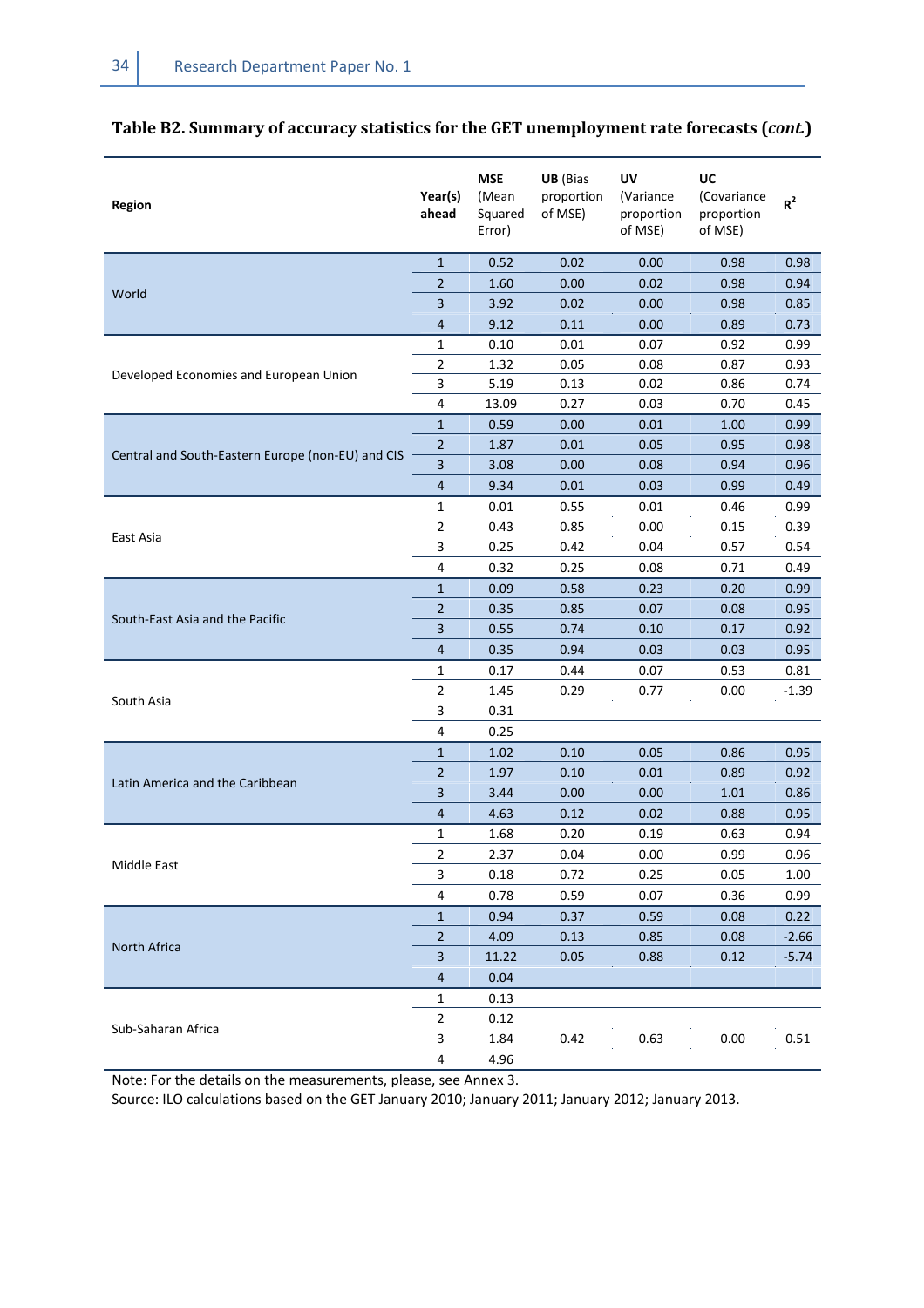|                          |                  | Year(s) ahead |              |             |                |  |  |
|--------------------------|------------------|---------------|--------------|-------------|----------------|--|--|
| <b>Region</b>            |                  | 1             | 2            | 3           | 4              |  |  |
|                          |                  | $-0.0898$     | $-0.0542$    | 0.2473      | 0.9934 ***     |  |  |
| World                    | $\alpha$         | (0.0749)      | (0.1372)     | (0.2182)    | (0.3683)       |  |  |
|                          | $F(\alpha=0)$    | 1.4370        | 0.1561       | 1.2836      | $7.2771***$    |  |  |
|                          | N                | 92            | 86           | 82          | 61             |  |  |
| Developed                |                  | $-0.0358$     | 0.2615       | $0.8281**$  | 1.8874 ***     |  |  |
| Economies                | α                | (0.0531)      | (0.1888)     | (0.3587)    | (0.5294)       |  |  |
| and European             | F ( $\alpha$ =0) | 0.4532        | 1.9188       | 5.3296**    | 12.7111 ***    |  |  |
| Union                    | N                | 36            | 36           | 36          | 35             |  |  |
| Central and              |                  | 0.0380        | 0.1556       | 0.0105      | 0.2973         |  |  |
| South-Eastern            | $\alpha$         | (0.2213)      | (0.4296)     | (0.5849)    | (1.3600)       |  |  |
| Europe (non-             | $F(\alpha=0)$    | 0.0295        | 0.1312       | 0.0003      | 0.0478         |  |  |
| EU) and CIS              | N                | 13            | 11           | 10          | 6              |  |  |
|                          |                  | $-0.1799**$   | $-0.5921***$ | $-0.3920**$ | $-0.2943$      |  |  |
| Asia                     | α                | (0.0712)      | (0.1680)     | (0.1667)    | (0.1831)       |  |  |
|                          | $F(\alpha=0)$    | 6.3833**      | 12.4162***   | 5.5306**    | 2.5828         |  |  |
|                          | N                | 11            | 10           | 10          | 8              |  |  |
|                          |                  | $-0.3121$     | $-0.4475$    | $-0.0329$   | $-0.7546$      |  |  |
| Latin America<br>and the | $\alpha$         | (0.2098)      | (0.3056)     | (0.4495)    | (0.8230)       |  |  |
| Caribbean                | $F(\alpha=0)$    | 2.2132        | 2.1443       | 0.0054      | 0.8407         |  |  |
|                          | N                | 22            | 20           | 18          | $\overline{7}$ |  |  |
|                          |                  | 0.1381        | $-0.1017$    | $-0.6412$   | 0.0783         |  |  |
| <b>Middle East</b>       | α                | (0.3776)      | (0.5794)     | (0.7859)    | (0.6047)       |  |  |
| and Africa               | F ( $\alpha$ =0) | 0.1337        | 0.0308       | 0.6656      | 0.0168         |  |  |
|                          | N                | 10            | 9            | 8           | 5              |  |  |

## **Table B3. Testing for bias**

Notes: Only the regions displayed showed a sufficient number of observations to run regression analysis. Robust standard errors in parenthesis; \*\*\* p<0.01, \*\* p<0.05, \* p<0.1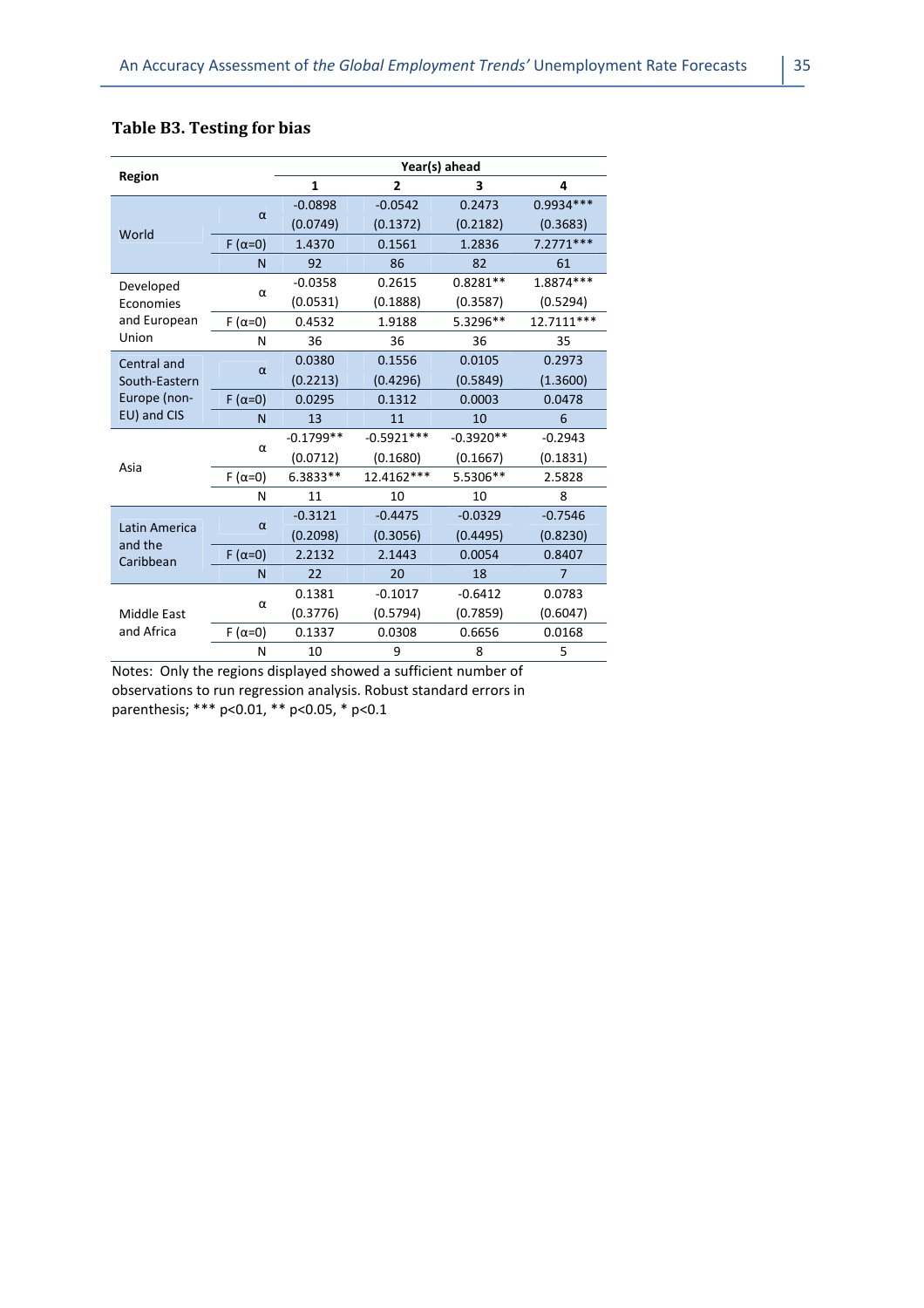## **Table B4. Testing for efficiency**

|                                  |                        |             |                | Year(s) ahead |                |
|----------------------------------|------------------------|-------------|----------------|---------------|----------------|
| Region                           |                        | 1           | $\overline{2}$ | 3             | 4              |
|                                  | α                      | $-0.0103$   | $-0.3307$      | 0.103         | 0.8638         |
|                                  |                        | (0.1339)    | (0.2121)       | (0.2798)      | (0.5542)       |
|                                  | $\boldsymbol{\beta}$   | $0.9914***$ | $1.0302***$    | $1.0165***$   | $1.0168***$    |
| World                            |                        | (0.0128)    | (0.0259)       | (0.0333)      | (0.0784)       |
|                                  | $F(\alpha=0, \beta=1)$ | 0.8641      | 1.236          | 0.6352        | 4.1530**       |
|                                  | $R^2$                  | 0.9839      | 0.9515         | 0.8815        | 0.7223         |
|                                  | N                      | 92          | 86             | 82            | 61             |
|                                  |                        | 0.1558      | $-0.5141$      | 0.1893        | 0.4828         |
|                                  | α                      | (0.1294)    | (0.3862)       | (0.7389)      | (1.1423)       |
| Developed                        | ß                      | $0.9781***$ | 1.0880***      | $1.0773***$   | 1.1878 ***     |
| Economies<br>and European        |                        | (0.0179)    | (0.0535)       | (0.1109)      | (0.1772)       |
| Union                            | $F(\alpha=0, \beta=1)$ | 0.7553      | 1.4916         | 3.1385*       | 6.8691 ***     |
|                                  | $\overline{R^2}$       | 0.9937      | 0.9364         | 0.7756        | 0.6161         |
|                                  | N                      | 36          | 36             | 36            | 35             |
|                                  |                        | $-0.0809$   | $-0.3581$      | $-0.7532$     | $-1.5223$      |
|                                  | $\alpha$               | (0.3294)    | (0.6713)       | (0.9482)      | (3.0898)       |
| Central and                      |                        | $1.0083***$ | 1.0380***      | 1.0593***     | 1.2035**       |
| South-Eastern                    | $\boldsymbol{\beta}$   | (0.0214)    | (0.0519)       | (0.0527)      | (0.3380)       |
| Europe (non-<br>EU) and CIS      | $F(\alpha=0, \beta=1)$ | 0.0776      | 0.2719         | 0.6409        | 0.1843         |
|                                  | $R^2$                  | 0.9923      | 0.9767         | 0.9650        | 0.5078         |
|                                  | N                      | 13          | 11             | 10            | 6              |
|                                  | α                      | 0.0423      | 0.0048         | 0.1080        | $-0.1385$      |
|                                  |                        | (0.1447)    | (0.3499)       | (0.3620)      | (0.4669)       |
|                                  | в                      | $0.9517***$ | 08716***       | $0.8746***$   | 0.9570 ***     |
| Asia                             |                        | (0.0275)    | (0.0726)       | (0.0769)      | (0.0819)       |
|                                  | $F(\alpha=0, \beta=1)$ | 4.9828 **   | 8.2241**       | 5.4244**      | 5.0726*        |
|                                  | $R^2$                  | 0.9862      | 0.9423         | 0.9456        | 0.9179         |
|                                  | N                      | 11          | 10             | 10            | 8              |
|                                  | $\alpha$               | 0.0948      | $-0.1752$      | 0.0770        | $-0.2122$      |
|                                  |                        | (0.4307)    | (0.5260)       | (0.7990)      | (1.2012)       |
| Latin America                    | $\boldsymbol{\beta}$   | 0.9526 ***  | 0.9696 ***     | $0.9876***$   | 0.9486 ***     |
| and the                          |                        | (0.0310)    | (0.0520)       | (0.0609)      | (0.0460)       |
| Caribbean                        | $F(\alpha=0, \beta=1)$ | 6.4290***   | 1.1091         | 0.0290        | 1.8527         |
|                                  | $R^2$                  | 0.9598      | 0.9284         | 0.8562        | 0.8858         |
|                                  | N                      | 22          | 20             | 18            | $\overline{7}$ |
|                                  |                        | 0.9382      | 0.2423         | 0.4775        | 0.8218         |
|                                  | α                      | (0.8581)    | (0.6604)       | (1.4749)      | (1.0258)       |
|                                  |                        | 0.9303 ***  | 0.9676***      | $0.9014***$   | 0.9293***      |
| <b>Middle East</b><br>and Africa | в                      | (0.0508)    | (0.0488)       | (0.1272)      | (00530)        |
|                                  | $F(\alpha=0, \beta=1)$ | 1.0590      | 0.2222         | 0.4857        | 1.1361         |
|                                  | $R^2$                  | 0.9429      | 0.9171         | 0.8476        | 0.9813         |
|                                  | N                      | 10          | 9              | 8             | 5              |

Notes: Only the regions displayed showed a sufficient number of observations to run regression analysis. Robust standard errors in parenthesis; \*\*\* p<0.01, \*\* p<0.05, \* p<0.1; R2refers to the regression results.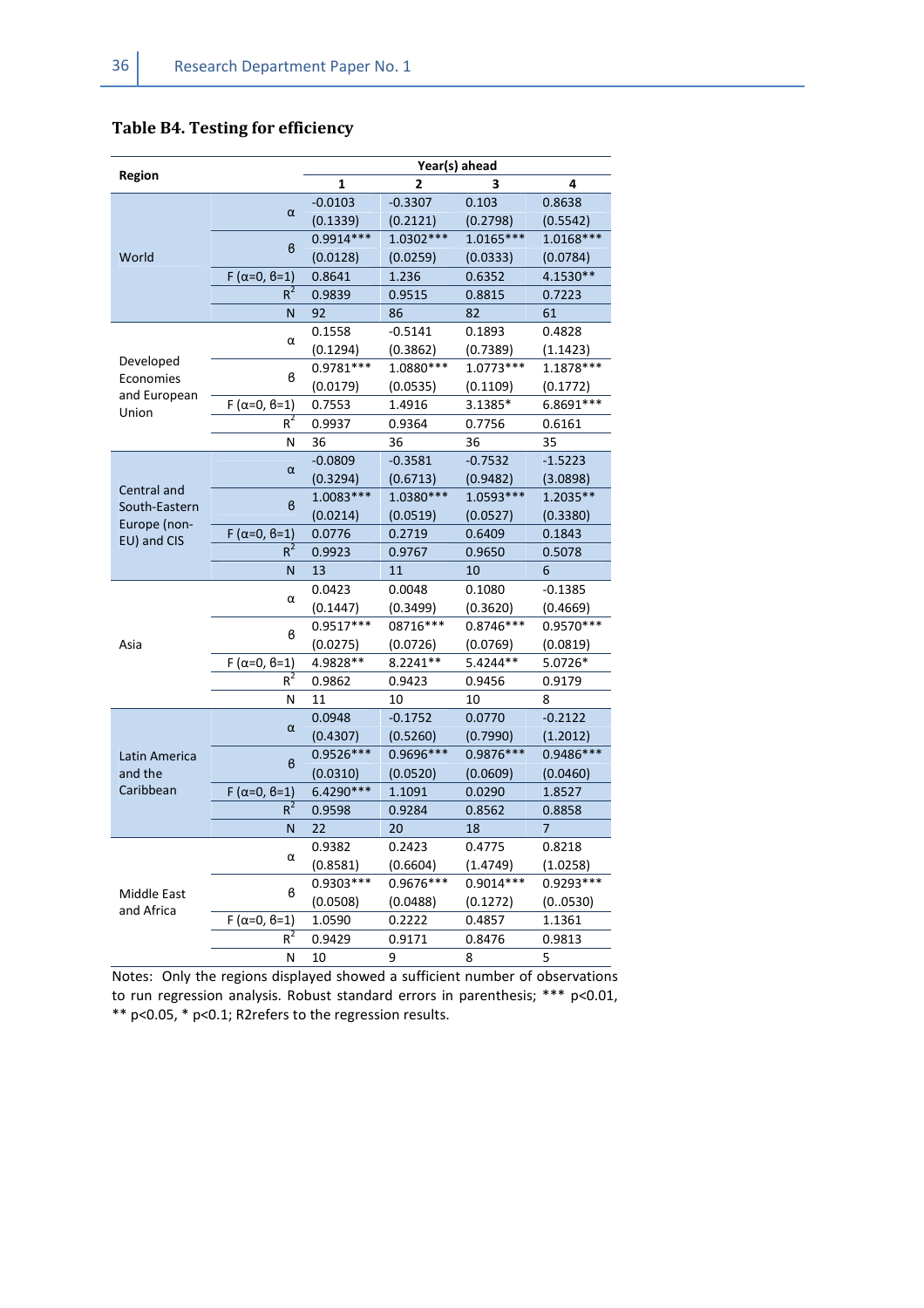## **GDP growth rate**

#### **Table B5. Summary statistics of latest and revised GDP growth rates**

| <b>Region</b>                          | Year(s)<br>ahead        | <b>Number</b><br>οf<br>countries | Latest  |                       |         | <b>Revised</b>        | AFE                            |
|----------------------------------------|-------------------------|----------------------------------|---------|-----------------------|---------|-----------------------|--------------------------------|
|                                        |                         |                                  | Mean    | Standard<br>deviation | Mean    | Standard<br>deviation | (Average<br>Forecast<br>Error) |
|                                        | $\mathbf{1}$            | 92                               | 1.53    | 3.28                  | 1.30    | 2.96                  | 0.23                           |
|                                        | 2                       | 86                               | 3.02    | 2.93                  | 2.56    | 2.08                  | 0.47                           |
| World                                  | 3                       | 82                               | 2.87    | 2.76                  | 3.27    | 1.46                  | $-0.39$                        |
|                                        | 4                       | 61                               | 1.98    | 2.92                  | 3.62    | 2.24                  | $-1.63$                        |
|                                        | 1                       | 36                               | $-0.29$ | 1.79                  | $-0.34$ | 1.81                  | 0.06                           |
| Developed Economies and European       | 2                       | 36                               | 1.44    | 1.77                  | 1.50    | 1.01                  | $-0.06$                        |
| Union                                  | 3                       | 36                               | 1.25    | 2.09                  | 2.43    | 0.98                  | $-1.18$                        |
|                                        | 4                       | 35                               | 0.67    | 2.13                  | 2.84    | 1.17                  | $-2.17$                        |
|                                        | $\mathbf{1}$            | 13                               | 2.07    | 3.81                  | 1.57    | 3.51                  | 0.50                           |
| Central and South-Eastern Europe (non- | $\overline{2}$          | 11                               | 3.47    | 2.38                  | 2.70    | 1.15                  | 0.77                           |
| EU) and CIS                            | 3                       | 10                               | 3.67    | 2.51                  | 3.91    | 0.89                  | $-0.24$                        |
|                                        | $\overline{4}$          | 6                                | 3.49    | 2.55                  | 4.30    | 0.76                  | $-0.81$                        |
|                                        | 1                       | 4                                | 3.63    | 0.51                  | 3.09    | 0.29                  | 0.54                           |
|                                        | 2                       | 4                                | 4.74    | 0.48                  | 4.22    | 0.11                  | 0.52                           |
| East Asia                              | 3                       | 4                                | 3.09    | 0.32                  | 4.43    | 0.24                  | $-1.34$                        |
|                                        | 4                       | 4                                | 1.95    | 0.58                  | 4.70    | 0.28                  | $-2.75$                        |
|                                        | $\mathbf{1}$            | 4                                | 3.85    | 1.44                  | 3.75    | 1.21                  | 0.10                           |
|                                        | $\overline{2}$          | $\overline{4}$                   | 5.45    | 0.67                  | 4.53    | 0.56                  | 0.92                           |
| South-East Asia and the Pacific        | 3                       | 5                                | 4.85    | 1.29                  | 4.89    | 0.77                  | $-0.03$                        |
|                                        | $\overline{4}$          | 3                                | 4.94    | 0.50                  | 5.00    | 0.42                  | $-0.06$                        |
|                                        | 1                       | 3                                | 7.05    | 3.56                  | 5.11    | 2.63                  | 1.93                           |
|                                        | $\overline{2}$          | 2                                | 6.88    | 0.92                  | 6.10    | 1.15                  | 0.78                           |
| South Asia                             | 3                       | 1                                | 11.80   | 0.00                  | 6.85    | 0.00                  | 4.95                           |
|                                        | 4                       | 1                                | 5.27    | 0.00                  | 6.62    | 0.00                  | $-1.36$                        |
|                                        | $\mathbf{1}$            | 22                               | 2.01    | 3.92                  | 1.94    | 3.48                  | 0.07                           |
|                                        | $\overline{2}$          | 20                               | 3.81    | 3.89                  | 2.63    | 2.77                  | 1.19                           |
| Latin America and the Caribbean        | 3                       | 18                               | 4.50    | 2.64                  | 3.13    | 1.61                  | 1.38                           |
|                                        | 4                       | 7                                | 3.57    | 1.77                  | 2.98    | 1.59                  | 0.60                           |
|                                        | 1                       | 6                                | 3.17    | 1.60                  | 2.77    | 1.82                  | 0.40                           |
|                                        | 2                       | 5                                | 6.60    | 3.44                  | 5.05    | 3.37                  | 1.55                           |
| Middle East                            | 3                       | 3                                | 3.12    | 0.34                  | 4.68    | 0.08                  | $-1.56$                        |
|                                        | 4                       | 3                                | 8.56    | 5.81                  | 10.92   | 6.18                  | $-2.36$                        |
|                                        | $\overline{1}$          | 3                                | 3.60    | 0.90                  | 3.66    | 0.77                  | $-0.06$                        |
|                                        | $\overline{2}$          | 3                                | 3.38    | 0.40                  | 4.01    | 0.86                  | $-0.63$                        |
| North Africa                           | $\overline{\mathbf{3}}$ | 3                                | 2.98    | 0.91                  | 4.49    | 0.57                  | $-1.52$                        |
|                                        | $\overline{\mathbf{r}}$ | $\mathbf 1$                      | 2.87    | 0.00                  | 5.00    | 0.00                  | $-2.13$                        |
|                                        | 1                       | 1                                | 3.77    | 0.00                  | 3.28    | 0.00                  | 0.49                           |
|                                        | 2                       | $\mathbf 1$                      | 3.89    | 0.00                  | 3.41    | 0.00                  | 0.48                           |
| Sub-Saharan Africa                     | 3                       | $\overline{c}$                   | 4.93    | 1.23                  | 5.41    | 0.92                  | $-0.48$                        |
|                                        | $\overline{\mathbf{4}}$ | $\mathbf 1$                      | 3.37    | 0.00                  | 4.19    | 0.00                  | $-0.83$                        |

Notes: The country-level results are available upon request. The mean and standard deviation is unweighted. Forecasts in this table describe revisions of the estimates and/or forecasts in one of the three October versions of WEO as compared to October 2012 WEO. The number of observations is exactly the same as in Table B1, but excluding 5 countries which are not included in the WEO database (Cuba, Guadeloupe, Macau-China, Puerto Rico, West Bank and Gaza Strip).

Source: ILO calculations based on IMF *World Economic Outlook* Database October 2009; October 2010; October (released in September) 2011; October 2012.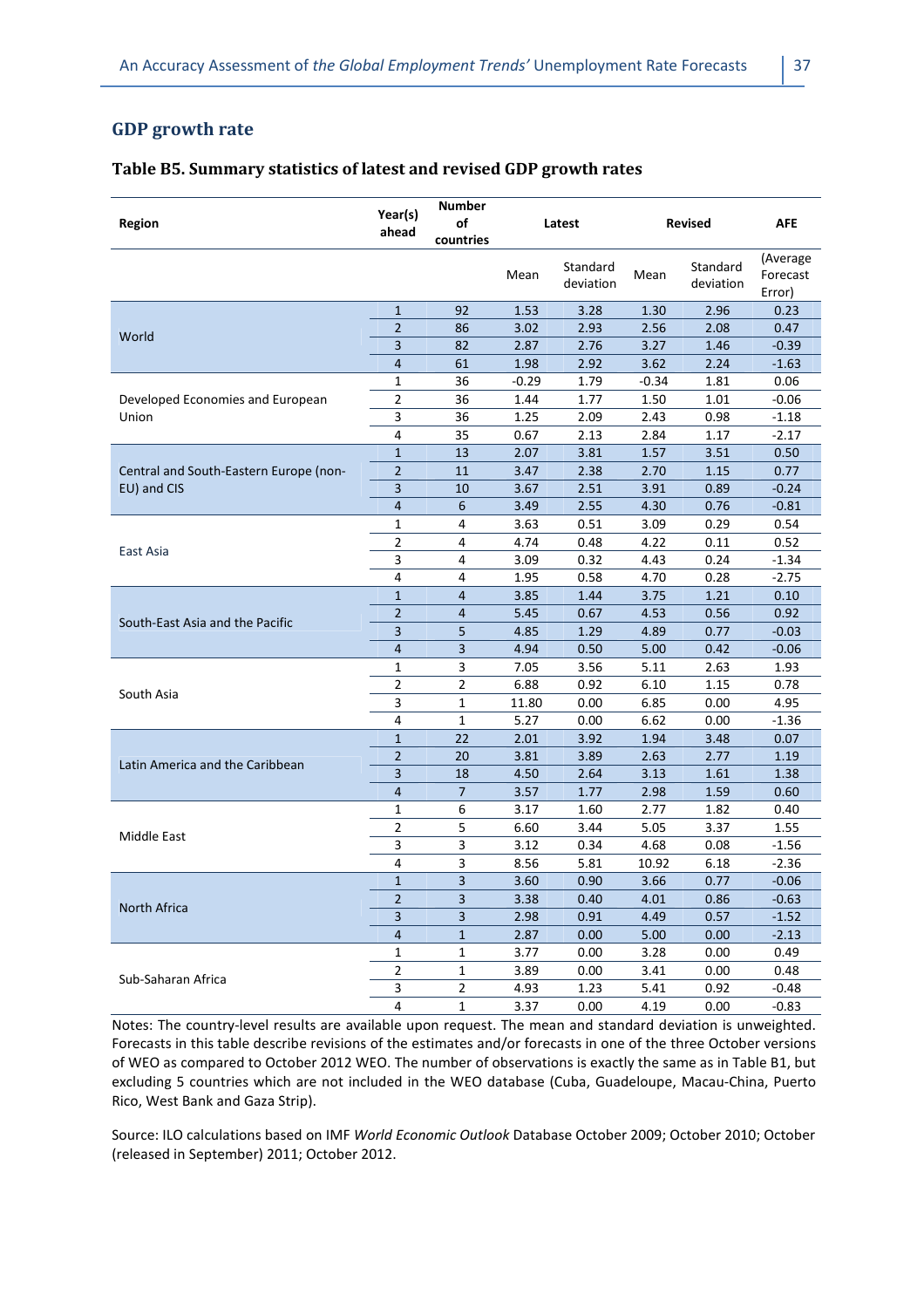| Region                                            | Year(s)<br>ahead        | <b>MAE</b><br>(Mean<br>Absolute<br>Error) | <b>RMSE</b><br>(Root<br>Mean<br>Squared<br>Error) | MedSE<br>(Median<br>Squared<br>Error) | <b>MedAE</b><br>(Median<br>Absolute<br>Error) |
|---------------------------------------------------|-------------------------|-------------------------------------------|---------------------------------------------------|---------------------------------------|-----------------------------------------------|
|                                                   | $\mathbf{1}$            | 0.58                                      | 0.88                                              | 0.11                                  | 0.33                                          |
|                                                   | $\overline{2}$          | 1.12                                      | 1.54                                              | 0.52                                  | 0.72                                          |
| World                                             | 3                       | 1.67                                      | 2.19                                              | 1.92                                  | 1.38                                          |
|                                                   | $\overline{4}$          | 2.11                                      | 2.72                                              | 3.09                                  | 1.76                                          |
|                                                   | 1                       | 0.42                                      | 0.61                                              | 0.04                                  | 0.21                                          |
|                                                   | 2                       | 0.89                                      | 1.21                                              | 0.38                                  | 0.62                                          |
| Developed Economies and European Union            | 3                       | 1.64                                      | 2.16                                              | 1.95                                  | 1.39                                          |
|                                                   | $\overline{4}$          | 2.32                                      | 2.97                                              | 3.10                                  | 1.76                                          |
|                                                   | $\mathbf{1}$            | 0.70                                      | 1.02                                              | 0.05                                  | 0.23                                          |
|                                                   | $\overline{2}$          | 1.35                                      | 1.78                                              | 0.61                                  | 0.78                                          |
| Central and South-Eastern Europe (non-EU) and CIS | 3                       | 1.77                                      | 2.01                                              | 3.56                                  | 1.89                                          |
|                                                   | $\overline{4}$          | 1.79                                      | 2.56                                              | 2.14                                  | 1.27                                          |
|                                                   | 1                       | 0.54                                      | 0.58                                              | 0.19                                  | 0.43                                          |
|                                                   | $\overline{2}$          | 0.52                                      | 0.64                                              | 0.23                                  | 0.48                                          |
| East Asia                                         | 3                       | 1.34                                      | 1.41                                              | 2.39                                  | 1.55                                          |
|                                                   | 4                       | 2.75                                      | 2.80                                              | 6.22                                  | 2.49                                          |
|                                                   | $\mathbf{1}$            | 0.45                                      | 0.56                                              | 0.29                                  | 0.50                                          |
| South-East Asia and the Pacific                   | $\overline{2}$          | 0.92                                      | 1.00                                              | 1.13                                  | 1.05                                          |
|                                                   | 3                       | 0.75                                      | 0.98                                              | 0.16                                  | 0.40                                          |
|                                                   | $\overline{4}$          | 0.67                                      | 0.74                                              | 0.33                                  | 0.57                                          |
|                                                   | 1                       | 1.93                                      | 2.26                                              | 2.71                                  | 1.65                                          |
| South Asia                                        | $\overline{2}$          | 1.99                                      | 2.14                                              | 4.56                                  | 1.99                                          |
|                                                   | 3                       | 4.95                                      | 4.95                                              | 24.53                                 | 4.95                                          |
|                                                   | $\overline{4}$          | 1.36                                      | 1.36                                              | 1.84                                  | 1.36                                          |
|                                                   | $1\,$                   | 0.68                                      | 0.98                                              | 0.24                                  | 0.49                                          |
| Latin America and the Caribbean                   | $\overline{2}$          | 1.42                                      | 1.98                                              | 0.69                                  | 0.83                                          |
|                                                   | $\overline{\mathbf{3}}$ | 2.04                                      | 2.68                                              | 1.91                                  | 1.35                                          |
|                                                   | $\overline{4}$          | 1.87                                      | 2.48                                              | 1.89                                  | 1.31                                          |
|                                                   | 1                       | 0.67                                      | 0.95                                              | 0.26                                  | 0.51                                          |
| Middle East                                       | 2                       | 2.07                                      | 2.31                                              | 3.70                                  | 1.84                                          |
|                                                   | 3                       | 1.56                                      | 1.61                                              | 2.59                                  | 1.56                                          |
|                                                   | 4                       | 2.36                                      | 2.38                                              | 5.69                                  | 2.36                                          |
|                                                   | $\mathbf{1}$            | 0.16                                      | 0.18                                              | 0.02                                  | 0.14                                          |
| North Africa                                      | $\overline{2}$          | 0.63                                      | 0.91                                              | 0.06                                  | 0.23                                          |
|                                                   | $\overline{3}$          | 1.52                                      | 1.95                                              | 0.78                                  | 0.88                                          |
|                                                   | $\overline{4}$          | 2.13                                      | 2.13                                              | 4.52                                  | 2.13                                          |
|                                                   | 1                       | 0.49                                      | 0.49                                              | 0.24                                  | 0.49                                          |
| Sub-Saharan Africa                                | $\overline{2}$          | 0.48                                      | 0.48                                              | 0.23                                  | 0.48                                          |
|                                                   | 3                       | 0.48                                      | 0.57                                              | 0.32                                  | 0.48                                          |
|                                                   | 4                       | 0.83                                      | 0.83                                              | 0.69                                  | 0.83                                          |

## **Table B6. Summary of accuracy statistics for the revisions of GDP growth rates**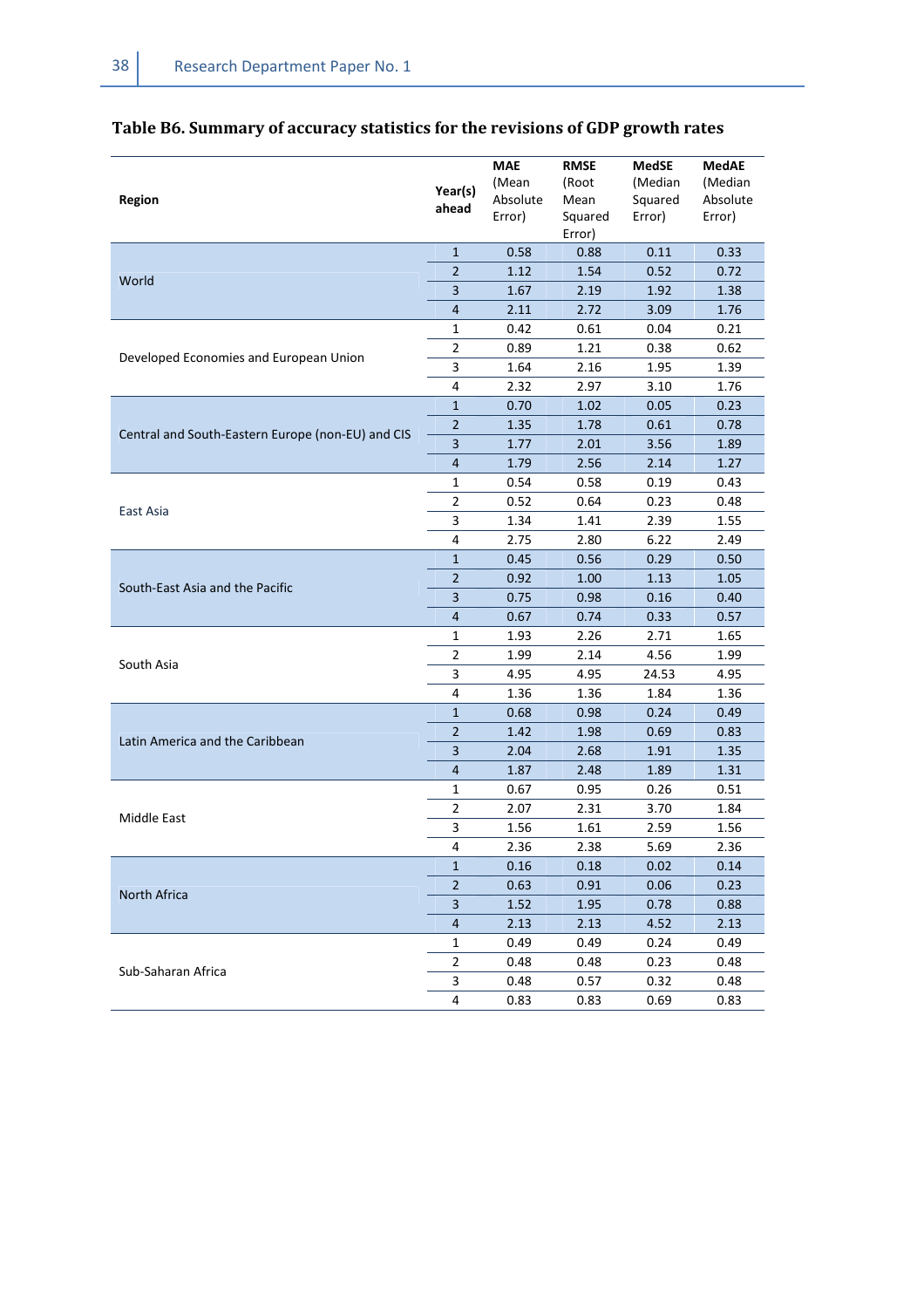|                                               |                         | <b>MSE</b> | UB         | UV         | UC          |       |
|-----------------------------------------------|-------------------------|------------|------------|------------|-------------|-------|
| Region                                        | Year(s)                 | (Mean      | (Bias      | (Variance  | (Covariance | $R^2$ |
|                                               | ahead                   | Squared    | proportion | proportion | proportion  |       |
|                                               |                         | Error)     | of MSE)    | of MSE)    | of MSE)     |       |
|                                               | $\mathbf{1}$            | 0.78       | 0.07       | 0.06       | 0.88        | 0.96  |
| World                                         | $\overline{2}$          | 2.38       | 0.09       | 0.11       | 0.80        | 0.82  |
|                                               | 3                       | 4.80       | 0.03       | 0.02       | 0.95        | 0.65  |
|                                               | 4                       | 7.39       | 0.36       | 0.01       | 0.63        | 0.59  |
|                                               | 1                       | 0.38       | 0.01       | 0.05       | 0.95        | 0.98  |
| Developed Economies and European Union        | $\mathbf{2}$            | 1.47       | 0.00       | 0.07       | 0.94        | 0.72  |
|                                               | 3                       | 4.65       | 0.30       | 0.00       | 0.70        | 0.40  |
|                                               | 4                       | 8.81       | 0.54       | 0.02       | 0.45        | 0.07  |
|                                               | $\mathbf{1}$            | 1.04       | 0.24       | 0.04       | 0.73        | 0.97  |
| Central and South-Eastern Europe (non-EU) and | $\overline{2}$          | 3.16       | 0.19       | 0.17       | 0.65        | 0.74  |
| <b>CIS</b>                                    | 3                       | 4.02       | 0.01       | 0.17       | 0.84        | 0.77  |
|                                               | $\overline{a}$          | 6.57       | 0.10       | 0.00       | 0.92        | 0.66  |
|                                               | 1                       | 0.34       | 0.87       | 0.14       | 0.00        | 0.99  |
|                                               | 2                       | 0.41       | 0.66       | 0.33       | 0.03        | 0.98  |
| East Asia                                     | 3                       | 2.00       | 0.90       | 0.06       | 0.05        | 0.91  |
|                                               | 4                       | 7.84       | 0.97       | 0.00       | 0.04        | 0.65  |
|                                               | 1                       | 0.31       | 0.03       | 0.05       | 0.96        | 0.99  |
|                                               | $\overline{2}$          | 1.00       | 0.84       | 0.00       | 0.16        | 0.96  |
| South-East Asia and the Pacific               | 3                       | 0.96       | 0.00       | 0.00       | 1.03        | 0.96  |
|                                               | 4                       | 0.55       | 0.01       | 0.66       | 0.39        | 0.98  |
|                                               | 1                       | 5.12       | 0.73       | 0.13       | 0.16        | 0.85  |
|                                               | 2                       | 4.56       | 0.13       | 0.94       | 0.00        | 0.88  |
| South Asia                                    | $\mathsf 3$             | 24.53      |            |            |             |       |
|                                               | 4                       | 1.84       |            |            |             |       |
|                                               | $\mathbf{1}$            | 0.97       | 0.01       | 0.11       | 0.89        | 0.95  |
|                                               | $\overline{2}$          | 3.91       | 0.36       | 0.21       | 0.44        | 0.76  |
| Latin America and the Caribbean               | 3                       | 7.16       | 0.26       | 0.01       | 0.73        | 0.47  |
|                                               | $\overline{4}$          | 6.16       | 0.06       | 0.47       | 0.50        | 0.46  |
|                                               | 1                       | 0.90       | 0.18       | 0.19       | 0.66        | 0.92  |
|                                               | $\mathbf 2$             | 5.31       | 0.45       | 0.03       | 0.55        | 0.85  |
| Middle East                                   | 3                       | 2.59       | 0.94       | 0.07       | 0.00        | 0.88  |
|                                               | $\overline{\mathbf{r}}$ | 5.69       | 0.98       | 0.02       | 0.00        | 0.96  |
|                                               | $\mathbf{1}$            | 0.03       | 0.11       | 0.36       | 0.58        | 1.00  |
|                                               | $\mathbf 2$             | 0.83       | 0.49       | 0.43       | 0.11        | 0.95  |
| North Africa                                  | 3                       | 3.80       | 0.60       | 0.24       | 0.17        | 0.82  |
|                                               | $\overline{4}$          | 4.52       |            |            |             |       |
|                                               | 1                       | 0.24       |            |            |             |       |
|                                               | $\overline{2}$          | 0.23       |            |            |             |       |
| Sub-Saharan Africa                            | 3                       | 0.32       | 0.72       | 0.31       | 0.00        | 0.99  |
|                                               | 4                       | 0.69       |            |            |             |       |

#### **Table B6. Summary of accuracy statistics for the revisions of GDP growth rates (cont.)**

Note: For the details on the measurements, please see Annex 3. Errors on this table describe revisions of the estimates/forecasts from the October versions of WEO as compared to October 2012 WEO. The calculation of these errors is done for exactly the same observations as in Table B2, excluding 5 countries which are not included in the WEO database (Cuba, Guadeloupe, Macau-China, Puerto Rico, West Bank and Gaza Strip). Source: ILO calculations based on IMF *World Economic Outlook* Database October 2009; October 2010; October (released in September) 2011; October 2012.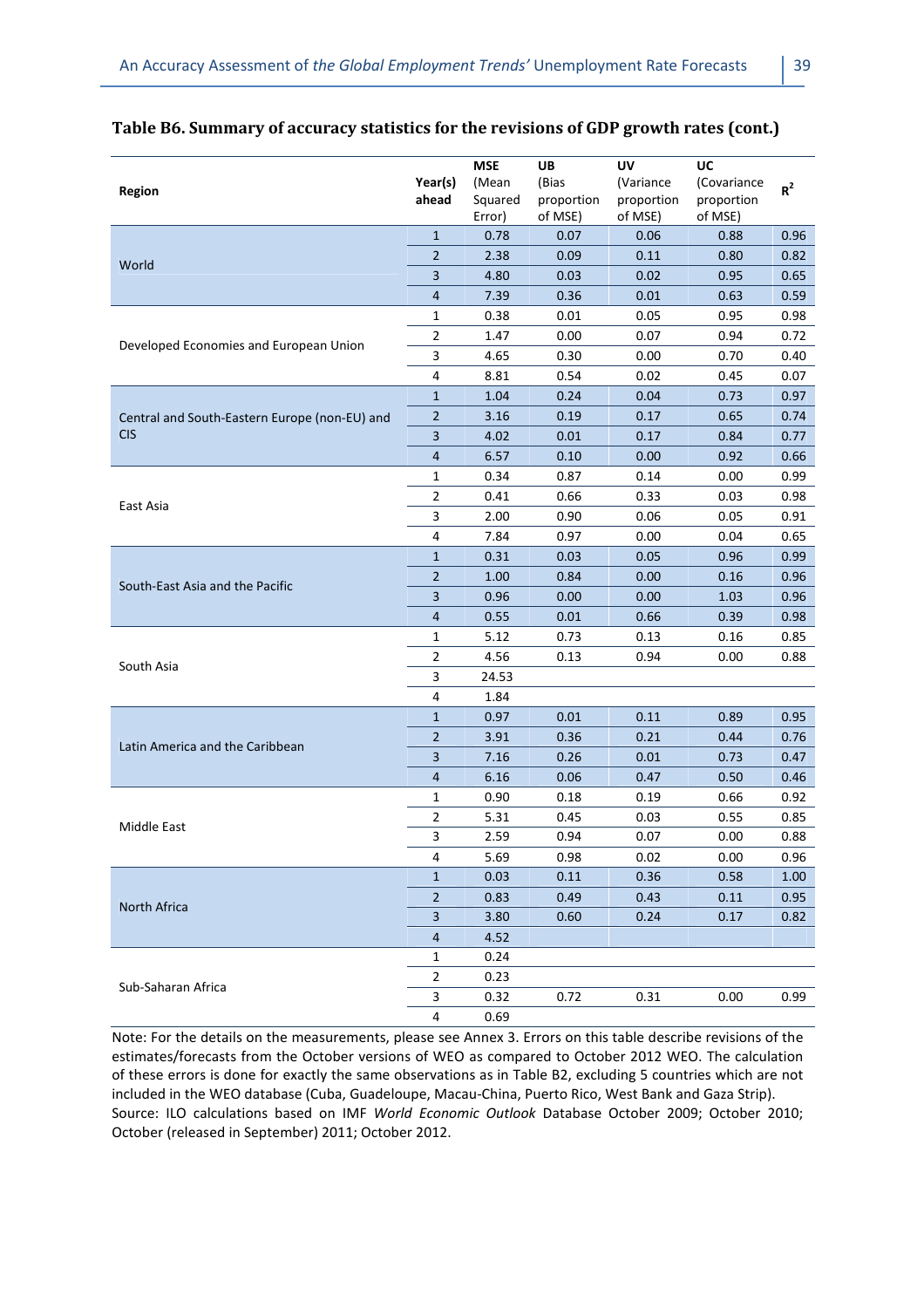| Region                      |               | Year(s) ahead |              |                |              |  |  |  |
|-----------------------------|---------------|---------------|--------------|----------------|--------------|--|--|--|
|                             |               | 1             | $\mathbf{2}$ | 3              | 4            |  |  |  |
|                             | α             | $0.2304**$    | $0.4688***$  | $-0.3915$      | $-1.6339***$ |  |  |  |
| World                       |               | (0.0920)      | (0.1642)     | (0.2457)       | (0.2877)     |  |  |  |
|                             | $F(\alpha=0)$ | $6.2715**$    | $8.1477***$  | 2.5388         | 32.2607***   |  |  |  |
|                             | N             | 87            | 81           | 78             | 58           |  |  |  |
| Developed                   | α             | 0.0567        | $-0.0613$    | $-1.1756***$   | $-2.1720***$ |  |  |  |
| Economies and               |               | (0.1033)      | (0.2048)     | (0.3054)       | (0.3470)     |  |  |  |
| European<br>Union           | $F(\alpha=0)$ | 0.3011        | 0.0896       | 14.8200***     | 39.1714***   |  |  |  |
|                             | N             | 36            | 36           | 36             | 35           |  |  |  |
| Central and                 | α             | $0.5034*$     | 0.7665       | $-0.2364$      | $-0.8090$    |  |  |  |
| South-Eastern               |               | (0.2560)      | (0.5074)     | (0.6640)       | (1.0879)     |  |  |  |
| Europe (non-<br>EU) and CIS | $F(\alpha=0)$ | 3.8675*       | 2.2819       | 0.1267         | 0.5530       |  |  |  |
|                             | N             | 13            | 11           | 10             | 6            |  |  |  |
|                             | α             | $0.7829*$     | $0.7547*$    | 0.0857         | $-1.3996**$  |  |  |  |
| Asia                        |               | (0.3573)      | (0.3573)     | (0.6997)       | (1.0879)     |  |  |  |
|                             | $F(\alpha=0)$ | 4.8019*       | 4.4608*      | 0.0150         | 6.1904**     |  |  |  |
|                             | Ν             | 10            | 9            | 9              | 7            |  |  |  |
| Latin America               | α             | 0.0704        | 1.1869 ***   | $1.3751**$     | 0.5956       |  |  |  |
| and the                     |               | (0.2314)      | (0.3954)     | (0.5925)       | (1.0779)     |  |  |  |
| Caribbean                   | $F(\alpha=0)$ | 0.0927        | 9.0091 ***   | 5.3867**       | 0.3053       |  |  |  |
|                             | N             | 19            | 17           | 16             | 6            |  |  |  |
|                             | α             | 0.2542        | 0.5968       | $-1.2321**$    | $-1.9174**$  |  |  |  |
| Middle East                 |               | (0.2427)      | (0.6140)     | (0.3964)       | (0.3951)     |  |  |  |
| and Africa                  | $F(\alpha=0)$ | 1.0974        | 0.9446       | 9.6630**       | 23.5523**    |  |  |  |
|                             | N             | 9             | 8            | $\overline{7}$ | 4            |  |  |  |

#### **Table B7. Testing for bias, GDP revisions**

Notes: Only the regions displayed showed a sufficient number of observations to run regression analysis. Robust standard errors in parenthesis; \*\*\* p<0.01, \*\* p<0.05, \* p<0.1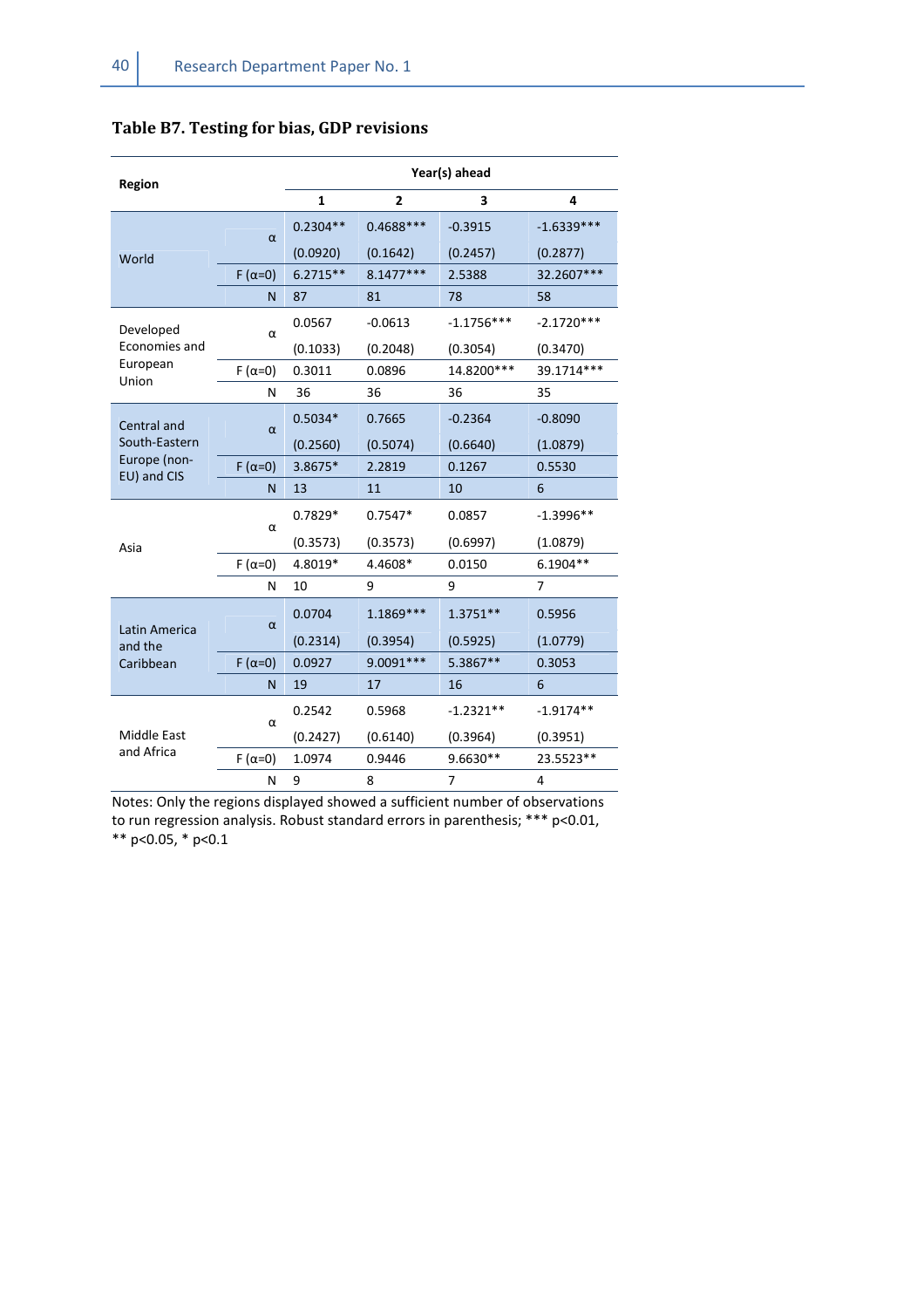| Region        |                        | Year(s) ahead |             |             |             |  |  |  |
|---------------|------------------------|---------------|-------------|-------------|-------------|--|--|--|
|               |                        | 1             | 2           | 3           | 4           |  |  |  |
|               |                        | 0.1379        | $-0.1538$   | $-1.0341$   | $-1.1933**$ |  |  |  |
|               | $\alpha$               | (0.0935)      | (0.2485)    | (0.7583)    | (0.5767)    |  |  |  |
|               |                        | $1.0714***$   | 1.2436 ***  | 1.1967***   | $0.8782***$ |  |  |  |
| World         | B                      | (0.0380)      | (0.0832)    | (0.2078)    | (0.1110)    |  |  |  |
|               | $F(\alpha=0, \beta=1)$ | 4.2891**      | 7.9495***   | 1.5177      | 22.3225***  |  |  |  |
|               | $R^2$                  | 0.9363        | 0.7789      | 0.4006      | 0.4540      |  |  |  |
|               | N                      | 87            | 81          | 78          | 58          |  |  |  |
|               | α                      | 0.0321        | $-0.5208$   | $-1.3499$   | $-1.1962$   |  |  |  |
| Developed     |                        | (0.1000)      | (0.5378)    | (1.0052)    | (1.0855)    |  |  |  |
| Economies     | в                      | 0.9282 ***    | $1.3065***$ | $1.0718***$ | $0.6567*$   |  |  |  |
| and European  |                        | (0.0680)      | (0.2854)    | (0.3504)    | (0.3480)    |  |  |  |
| Union         | $F(\alpha=0, \beta=1)$ | 0.6124        | 0.5832      | 7.9863***   | 21.3000***  |  |  |  |
|               | $R^2$                  | 0.8879        | 0.5588      | 0.2537      | 0.1309      |  |  |  |
|               | Ν                      | 36            | 36          | 36          | 35          |  |  |  |
|               | $\alpha$               | 0.4110        | $-0.9721$   | $-3.8204$   | $-0.1772$   |  |  |  |
| Central and   |                        | (0.2711)      | (1.0410)    | (2.4605)    | (4.3792)    |  |  |  |
| South-Eastern | B                      | 1.0589***     | $1.6433***$ | 1.9177**    | 0.8531      |  |  |  |
| Europe (non-  |                        | (0.0600)      | (0.3674)    | (0.6134)    | (0.8161)    |  |  |  |
| EU) and CIS   | $F(\alpha=0, \beta=1)$ | 2.2459        | 2.4984      | 1.2055      | 0.5215      |  |  |  |
|               | $R^2$                  | 0.9482        | 0.6358      | 0.4638      | 0.0646      |  |  |  |
|               | N                      | 13            | 11          | 10          | 6           |  |  |  |
|               | α                      | $-0.6967$     | 3.0534*     | $-7.5549*$  | $-2.1892$   |  |  |  |
|               |                        | (0.8748)      | (1.3775)    | (3.6370)    | (3.1081)    |  |  |  |
|               | в                      | 1.3736***     | 0.5187      | 2.5432**    | 1.1548*     |  |  |  |
| Asia          |                        | (0.2122)      | (0.2970)    | (0.7921)    | (0.5082)    |  |  |  |
|               | $F(\alpha=0, \beta=1)$ | 4.7802**      | 4.9240*     | 2.6349      | 5.8987*     |  |  |  |
|               | $R^2$                  | 0.8955        | 0.2358      | 0.7329      | 0.2642      |  |  |  |
|               | Ν                      | 10            | 9           | 9           | 7           |  |  |  |
|               | $\alpha$               | $-0.117$      | 0.3297      | 1.9479      | 3.7610      |  |  |  |
|               |                        | (0.2408)      | (0.3113)    | (1.4296)    | (2.1740)    |  |  |  |
| Latin America | в                      | 1.0938 ***    | 1.3265***   | $0.8169*$   | $-0.0636$   |  |  |  |
| and the       |                        | (0.0572)      | (0.0705)    | (0.4168)    | (0.5201)    |  |  |  |
| Caribbean     | $F(\alpha=0, \beta=1)$ | 1.3556        | 12.3713***  | 2.6692      | 2.2900      |  |  |  |
|               | $R^2$                  | 0.9436        | 0.8872      | 0.2476      | 0.0033      |  |  |  |
|               | N                      | 19            | 17          | 16          | 6           |  |  |  |
|               | α                      | 0.9281        | 0.8063      | $-1.4765$   | $-1.1919$   |  |  |  |
|               |                        | (0.7319)      | (1.3493)    | (2.7415)    | (0.6473)    |  |  |  |
| Middle East   | в                      | $0.7843***$   | 0.9530 ***  | 1.0508      | 0.9065 ***  |  |  |  |
| and Africa    |                        | (0.1793)      | (0.2134)    | (0.5903)    | (0.0406)    |  |  |  |
|               | $F(\alpha=0, \beta=1)$ | 0.8109        | 0.4157      | 4.4985*     | 586.7457*** |  |  |  |
|               | $R^2$                  | 0.7786        | 0.6778      | 0.3733      | 0.9901      |  |  |  |
|               | Ν                      | 9             | 8           | 7           | 4           |  |  |  |

#### **Table B8. Testing for efficiency, GDP revisions**

Notes: Only the regions displayed showed a sufficient number of observations to run regression analysis. Robust standard errors in parenthesis; \*\*\* p<0.01, \*\*  $p$ <0.05, \*  $p$ <0.1;  $R^2$  refers to the regression results.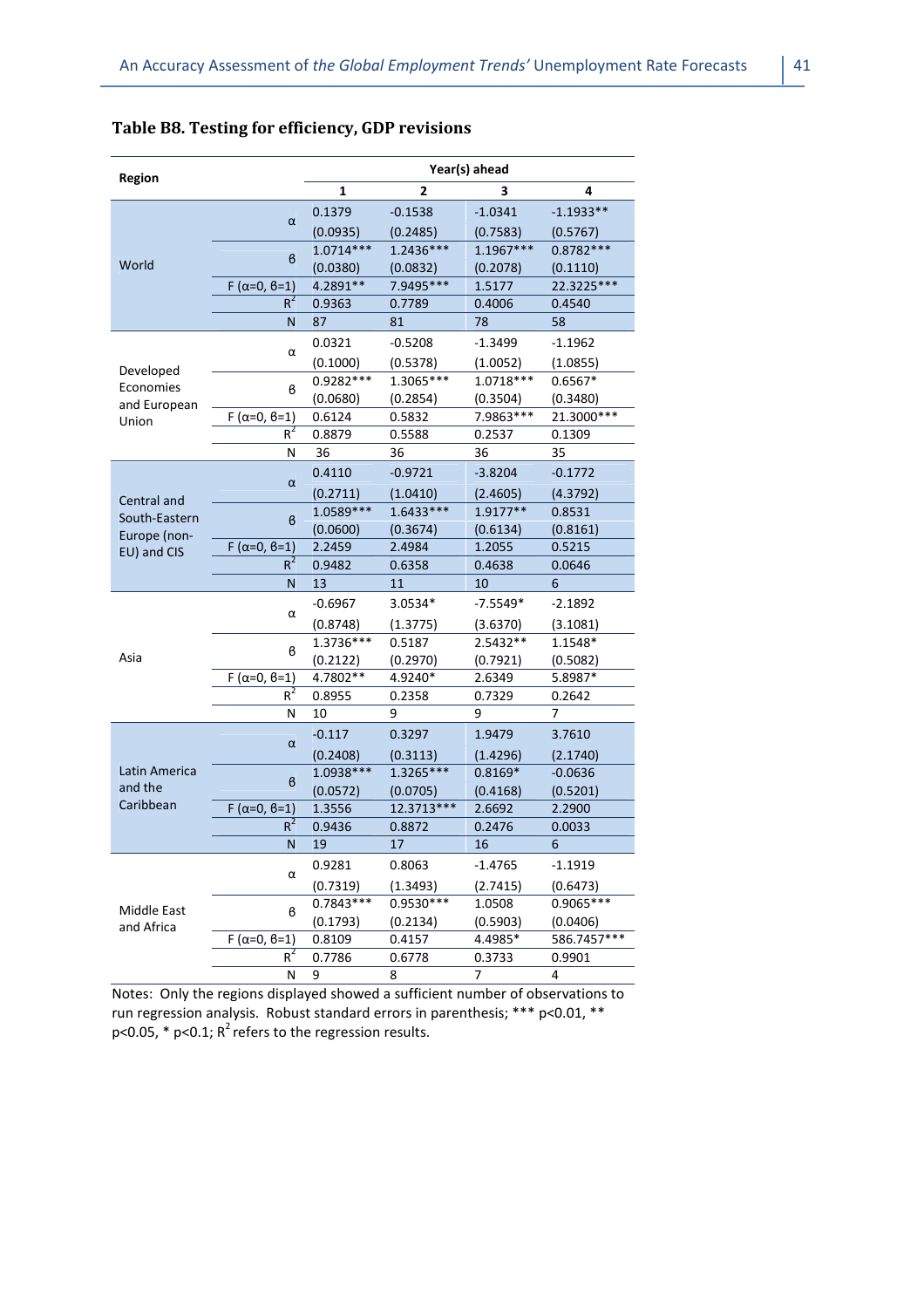## **Baseline forecast**

## **Table B9. Summary accuracy statistics for unemployment rate forecasts based on the baseline model**

| <b>Region</b>             | Year(s)<br>ahead | <b>Number of</b><br>countries | <b>AFE</b><br>(Average<br>Forecast<br>Error) | <b>MAE</b><br>(Mean<br>Absolute<br>Error) | <b>RMSE</b><br>(Root<br>Mean<br>Squared<br>Error) | <b>MedSE</b><br>(Median<br>Squared<br>Error) | <b>MedAE</b><br>(Median<br>Absolute<br>Error) |
|---------------------------|------------------|-------------------------------|----------------------------------------------|-------------------------------------------|---------------------------------------------------|----------------------------------------------|-----------------------------------------------|
|                           | $\mathbf{1}$     | 89                            | 0.34                                         | 0.90                                      | 1.29                                              | 0.33                                         | 0.57                                          |
| World                     | $\overline{2}$   | 84                            | 0.49                                         | 1.54                                      | 2.35                                              | 1.08                                         | 1.04                                          |
|                           | 3                | 79                            | 0.63                                         | 2.14                                      | 3.18                                              | 1.84                                         | 1.36                                          |
|                           | 4                | 59                            | 1.28                                         | 2.54                                      | 3.90                                              | 2.27                                         | 1.51                                          |
|                           | $\mathbf{1}$     | 36                            | 0.73                                         | 0.87                                      | 1.21                                              | 0.27                                         | 0.52                                          |
| Developed Economies and   | 2                | 36                            | 1.21                                         | 1.57                                      | 2.35                                              | 0.84                                         | 0.92                                          |
| European Union            | 3                | 36                            | 1.57                                         | 2.12                                      | 3.23                                              | 1.38                                         | 1.17                                          |
|                           | 4                | 35                            | 2.77                                         | 3.00                                      | 4.52                                              | 3.48                                         | 1.86                                          |
|                           | $\mathbf{1}$     | 12                            | 0.53                                         | 0.98                                      | 1.35                                              | 0.52                                         | 0.72                                          |
| Central and South-Eastern | $\overline{2}$   | 11                            | 1.28                                         | 2.48                                      | 3.97                                              | 2.54                                         | 1.59                                          |
| Europe (non-EU) and CIS   | 3                | 10                            | 0.90                                         | 2.69                                      | 4.53                                              | 3.51                                         | 1.79                                          |
|                           | $\overline{4}$   | $6\phantom{1}$                | 0.37                                         | 2.10                                      | 2.50                                              | 6.59                                         | 2.57                                          |
|                           | $\mathbf{1}$     | $\overline{4}$                | $-0.09$                                      | 0.24                                      | 0.28                                              | 0.06                                         | 0.25                                          |
| East Asia                 | 2                | 4                             | $-0.54$                                      | 0.60                                      | 0.77                                              | 0.44                                         | 0.53                                          |
|                           | 3                | 4                             | $-0.82$                                      | 0.85                                      | 1.12                                              | 0.93                                         | 0.78                                          |
|                           | 4                | 4                             | $-0.64$                                      | 0.89                                      | 1.12                                              | 0.57                                         | 0.72                                          |
|                           | $\mathbf{1}$     | $\overline{4}$                | $-0.36$                                      | 0.36                                      | 0.44                                              | 0.16                                         | 0.35                                          |
| South-East Asia and the   | $\overline{2}$   | $\overline{4}$                | $-0.86$                                      | 0.86                                      | 0.97                                              | 0.69                                         | 0.78                                          |
| Pacific                   | 3                | $\overline{4}$                | $-1.20$                                      | 1.20                                      | 1.35                                              | 1.17                                         | 1.03                                          |
|                           | 4                | 3                             | $-0.94$                                      | 0.94                                      | 1.02                                              | 0.52                                         | 0.72                                          |
|                           | $\mathbf{1}$     | $\overline{2}$                | $-0.30$                                      | 0.30                                      | 0.38                                              | 0.14                                         | 0.30                                          |
|                           | $\overline{2}$   | $\overline{2}$                | $-0.49$                                      | 0.54                                      | 0.73                                              | 0.53                                         | 0.54                                          |
| South Asia                | 3                | $\mathbf 1$                   | $-0.63$                                      | 0.63                                      | 0.63                                              | 0.40                                         | 0.63                                          |
|                           | 4                | $\mathbf 1$                   | $-0.79$                                      | 0.79                                      | 0.79                                              | 0.63                                         | 0.79                                          |
|                           | $\mathbf{1}$     | 22                            | 0.07                                         | 1.14                                      | 1.63                                              | 0.84                                         | 0.91                                          |
| Latin America and the     | $\overline{2}$   | 20                            | $-0.43$                                      | 1.36                                      | 1.60                                              | 1.66                                         | 1.27                                          |
| Caribbean                 | 3                | 18                            | $-0.20$                                      | 2.42                                      | 2.84                                              | 5.03                                         | 2.24                                          |
|                           | $\overline{4}$   | $\overline{7}$                | $-2.55$                                      | 3.35                                      | 4.34                                              | 2.47                                         | 1.57                                          |
|                           | $\mathbf{1}$     | 5                             | 0.11                                         | 0.92                                      | 1.09                                              | 0.54                                         | 0.73                                          |
| Middle East               | 2                | 3                             | 0.64                                         | 1.66                                      | 1.80                                              | 2.35                                         | 1.53                                          |
|                           | 3                | $\overline{2}$                | $-0.11$                                      | 1.25                                      | 1.25                                              | 1.57                                         | 1.25                                          |
|                           | 4                | 1                             | $-0.48$                                      | 0.48                                      | 0.48                                              | 0.23                                         | 0.48                                          |
|                           | $\mathbf{1}$     | 3                             | $-0.69$                                      | 1.32                                      | 1.68                                              | 0.88                                         | 0.94                                          |
| North Africa              | 2                | 3                             | $-1.30$                                      | 1.97                                      | 2.73                                              | 1.01                                         | 1.01                                          |
|                           | 3                | 3                             | $-1.57$                                      | 3.37                                      | 4.36                                              | 7.30                                         | 2.70                                          |
|                           | 4                | 1                             | $-0.15$                                      | 0.15                                      | 0.15                                              | 0.02                                         | 0.15                                          |
|                           | 1                | 1                             | 0.45                                         | 0.45                                      | 0.45                                              | 0.21                                         | 0.45                                          |
|                           | $\overline{2}$   | 1                             | 0.58                                         | 0.58                                      | 0.58                                              | 0.34                                         | 0.58                                          |
| Sub-Saharan Africa        | 3                | 1                             | 0.96                                         | 0.96                                      | 0.96                                              | 0.91                                         | 0.96                                          |
|                           | 4                | 1                             | 1.16                                         | 1.16                                      | 1.16                                              | 1.34                                         | 1.16                                          |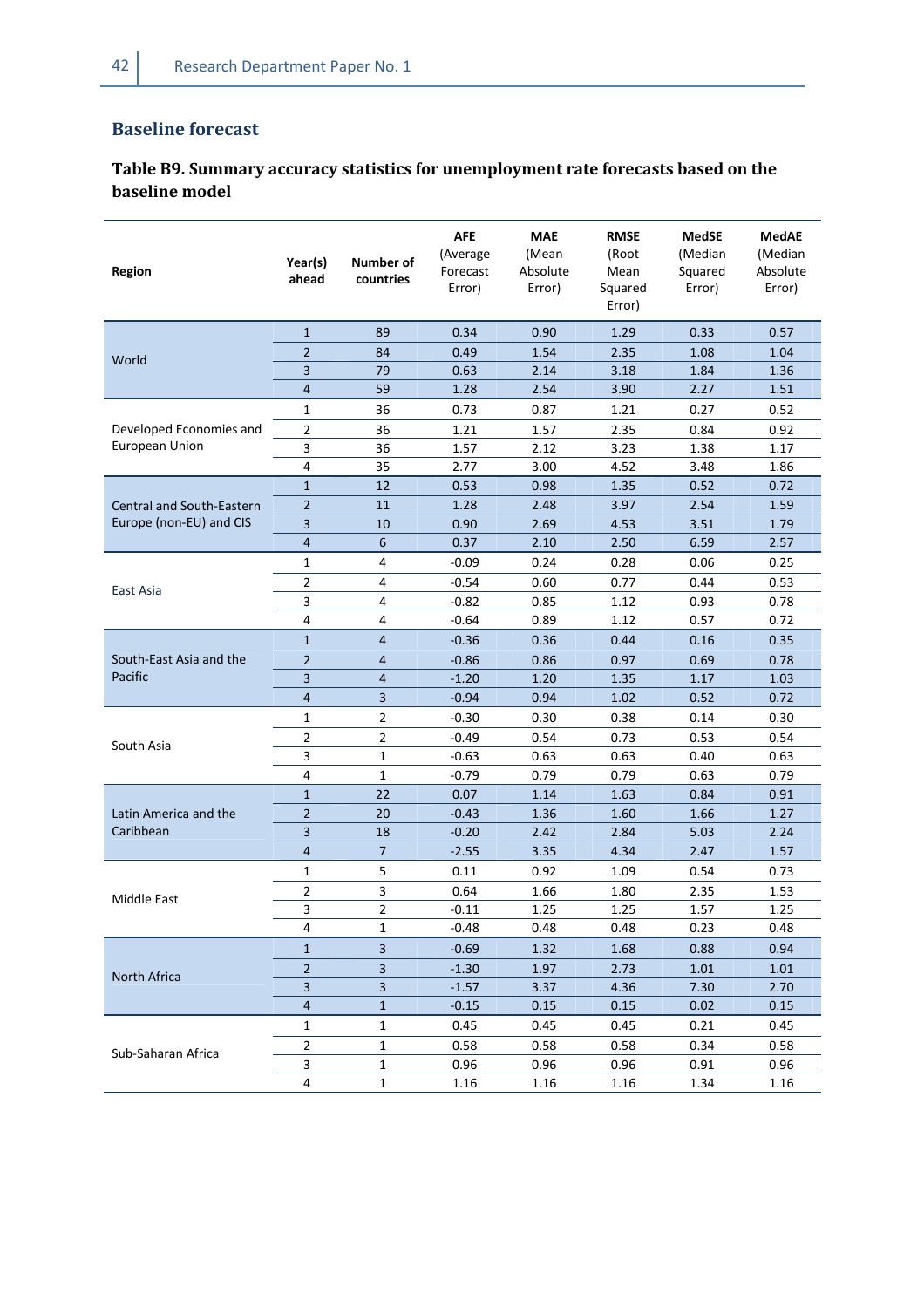## **Table B9. Summary accuracy statistics for unemployment rate forecasts based on the baseline model (***cont.***)**

| <b>Region</b>                    | Year(s)<br>ahead | No. of<br>countries | <b>MSE</b><br>(Mean<br>Squared<br>Error | UB<br>(Bias<br>proportion<br>of MSE) | UV<br>(Variance<br>proportion<br>of MSE) | UC<br>(Covariance<br>proportion of<br>MSE) | $R^2$    |
|----------------------------------|------------------|---------------------|-----------------------------------------|--------------------------------------|------------------------------------------|--------------------------------------------|----------|
|                                  | $\mathbf{1}$     | 89                  | 1.67                                    | 0.07                                 | 0.13                                     | 1.04                                       | 0.93     |
| World                            | $\overline{2}$   | 84                  | 5.51                                    | 0.04                                 | 0.02                                     | 0.95                                       | 0.80     |
|                                  | 3                | 79                  | 10.11                                   | 0.04                                 | 0.00                                     | 0.96                                       | 0.61     |
|                                  | 4                | 59                  | 15.19                                   | 0.11                                 | 0.01                                     | 0.89                                       | 0.56     |
|                                  | $\mathbf{1}$     | 36                  | 1.47                                    | 0.36                                 | 0.18                                     | 0.46                                       | 0.91     |
| Developed Economies and          | $\overline{2}$   | 36                  | 5.51                                    | 0.27                                 | 0.09                                     | 0.65                                       | 0.71     |
| European Union                   | 3                | 36                  | 10.42                                   | 0.24                                 | 0.04                                     | 0.73                                       | 0.49     |
|                                  | 4                | 35                  | 20.46                                   | 0.38                                 | 0.05                                     | 0.58                                       | 0.14     |
|                                  | $\mathbf{1}$     | 12                  | 1.82                                    | 0.15                                 | 0.59                                     | 0.95                                       | 0.98     |
| Central and South-Eastern Europe | $\overline{2}$   | 11                  | 15.78                                   | 0.10                                 | 0.02                                     | 0.89                                       | 0.80     |
| (non-EU) and CIS                 | 3                | 10                  | 20.50                                   | 0.04                                 | 0.00                                     | 0.98                                       | 0.75     |
|                                  | $\overline{4}$   | 6                   | 6.24                                    | 0.02                                 | 0.29                                     | 0.71                                       | 0.66     |
|                                  | $\mathbf{1}$     | 4                   | 0.08                                    | 0.11                                 | 0.36                                     | 0.57                                       | 0.92     |
| East Asia                        | $\overline{2}$   | 4                   | 0.60                                    | 0.48                                 | 0.01                                     | 0.54                                       | 0.15     |
|                                  | 3                | 4                   | 1.26                                    | 0.53                                 | 0.08                                     | 0.41                                       | $-1.37$  |
|                                  | 4                | 4                   | 1.25                                    | 0.33                                 | 0.22                                     | 0.48                                       | $-0.98$  |
|                                  | $\mathbf{1}$     | 4                   | 0.19                                    | 0.68                                 | 0.28                                     | 0.05                                       | 0.97     |
| South-East Asia and the Pacific  | $\overline{2}$   | 4                   | 0.95                                    | 0.78                                 | 0.17                                     | 0.05                                       | 0.86     |
|                                  | 3                | 4                   | 1.83                                    | 0.79                                 | 0.23                                     | 0.05                                       | 0.73     |
|                                  | $\overline{4}$   | 3                   | 1.04                                    | 0.85                                 | 0.14                                     | 0.03                                       | 0.84     |
|                                  | 1                | 2                   | 0.14                                    | 0.61                                 | 1.60                                     | 0.00                                       | 0.84     |
| South Asia                       | $\overline{2}$   | 2                   | 0.53                                    | 0.46                                 | 0.20                                     | 0.00                                       | 0.13     |
|                                  | 3                | $\mathbf 1$         | 0.40                                    |                                      |                                          |                                            |          |
|                                  | 4                | 1                   | 0.63                                    |                                      |                                          |                                            |          |
|                                  | $\mathbf{1}$     | 22                  | 2.66                                    | 0.00                                 | 0.00                                     | 1.01                                       | 0.88     |
| Latin America and the Caribbean  | $\overline{2}$   | 20                  | 2.55                                    | 0.07                                 | 0.01                                     | 0.93                                       | 0.90     |
|                                  | 3                | 18                  | 8.05                                    | 0.00                                 | 0.02                                     | 0.99                                       | 0.66     |
|                                  | $\overline{4}$   | $\overline{7}$      | 18.87                                   | 0.34                                 | 0.06                                     | 0.61                                       | 0.80     |
|                                  | $\mathbf{1}$     | 5                   | 1.20                                    | 0.01                                 | 1.60                                     | 0.23                                       | 0.96     |
| Middle East                      | $\overline{2}$   | 3                   | 3.23                                    | 0.13                                 | 0.29                                     | 0.27                                       | 0.94     |
|                                  | 3                | 2                   | 1.57                                    | 0.01                                 | 0.54                                     | 0.00                                       | 0.96     |
|                                  | 4                | 1                   | 0.23                                    |                                      |                                          |                                            |          |
|                                  | $\mathbf{1}$     | 3                   | 2.82                                    | 0.17                                 | 0.80                                     | 0.08                                       | $-1.35$  |
| North Africa                     | $\overline{c}$   | 3                   | 7.45                                    | 0.23                                 | 0.78                                     | 0.04                                       | $-5.66$  |
|                                  | 3                | 3                   | 18.97                                   | 0.13                                 | 0.85                                     | 0.07                                       | $-10.39$ |
|                                  | $\overline{4}$   | $\mathbf{1}$        | 0.02                                    |                                      |                                          |                                            |          |
|                                  | 1                | $\mathbf{1}$        | 0.21                                    |                                      |                                          |                                            |          |
| Sub-Saharan Africa               | $\overline{2}$   | $\mathbf{1}$        | 0.34                                    |                                      |                                          |                                            |          |
|                                  | 3                | 1                   | 0.91                                    |                                      |                                          |                                            |          |
|                                  | $\overline{4}$   | $\mathbf{1}$        | 1.34                                    |                                      |                                          |                                            |          |

Note: For the details on the measurements, please see Annex 3.

Source: ILO calculations based on the baseline model as described in equation 3 using the input data from the GET January 2010; January 2011; January 2012; January 2013.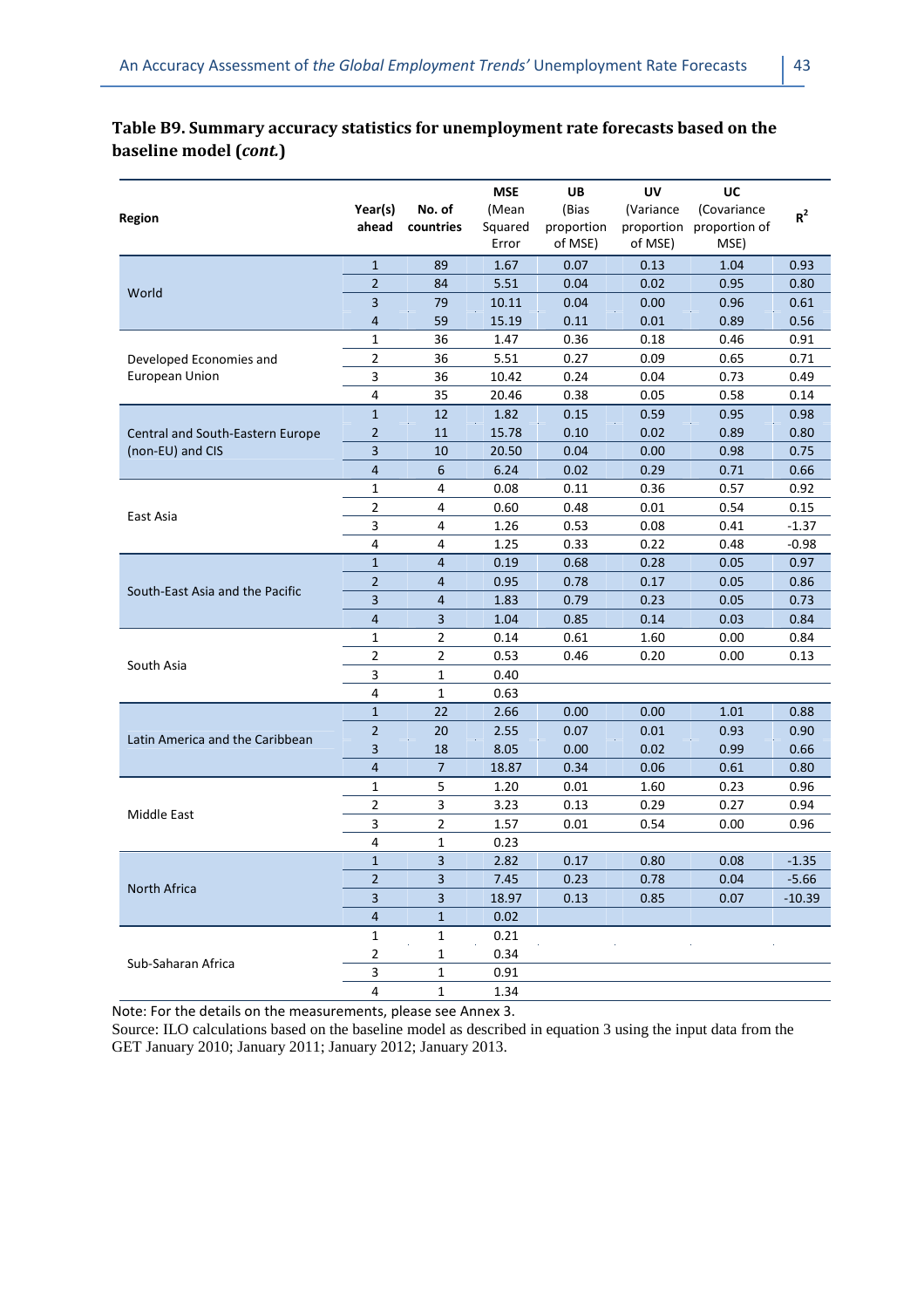| $\overline{2}$<br>1<br>3<br>4<br>$0.4906*$<br>$0.3428**$<br>$0.6261*$<br>1.2837**<br>$\alpha$<br>(0.3530)<br>(0.1330)<br>(0.2518)<br>(0.4832)<br>World<br>$6.6454**$<br>3.7942*<br>3.1460*<br>7.0585**<br>$F(\alpha=0)$<br>89<br>59<br>N<br>84<br>79<br>$0.7286***$<br>1.2130<br>1.5732<br>2.7711***<br>Developed<br>$\alpha$<br>Economies<br>(0.1634)<br>(0.3396)<br>(0.4764)<br>(0.6132)<br>and European<br>12.7611 ***<br>10.9037***<br>19.8879 ***<br>20.4238***<br>$F(\alpha=0)$<br>Union<br>36<br>36<br>36<br>35<br>N<br>0.5256<br>1.2809<br>0.9042<br>0.3700<br>Central and<br>$\alpha$<br>South-Eastern<br>(0.3744)<br>(1.1893)<br>(1.4787)<br>(1.1050)<br>Europe (non-<br>1.9707<br>1.1600<br>0.3739<br>0.1121<br>$F(\alpha=0)$<br>EU) and CIS<br>12<br>11<br>N<br>10<br>6<br>$-0.2410**$<br>$-0.6570***$<br>$-0.9686***$<br>$-0.7731**$<br>$\alpha$<br>(0.1803)<br>(0.0940)<br>(0.2448)<br>(0.2663)<br>Asia<br>13.2752***<br>6.5757**<br>15.6501 ***<br>8.4255**<br>$F(\alpha=0)$<br>8<br>10<br>10<br>9<br>N<br>$-0.4293$<br>$-0.1964$<br>$-2.5451$<br>0.0671<br>$\alpha$<br>Latin America<br>(0.3553)<br>(0.3527)<br>(0.6866)<br>(1.4372)<br>and the<br>1.4816<br>3.1359<br>0.0357<br>0.0818<br>$F(\alpha=0)$<br>Caribbean<br>22<br>18<br>20<br>$\overline{7}$<br>N<br>$-0.1212$<br>$-0.1991$<br>$-0.6609$<br>0.1758 | <b>Region</b> |          | Year(s) ahead |  |  |  |  |  |
|---------------------------------------------------------------------------------------------------------------------------------------------------------------------------------------------------------------------------------------------------------------------------------------------------------------------------------------------------------------------------------------------------------------------------------------------------------------------------------------------------------------------------------------------------------------------------------------------------------------------------------------------------------------------------------------------------------------------------------------------------------------------------------------------------------------------------------------------------------------------------------------------------------------------------------------------------------------------------------------------------------------------------------------------------------------------------------------------------------------------------------------------------------------------------------------------------------------------------------------------------------------------------------------------------------------------------------|---------------|----------|---------------|--|--|--|--|--|
|                                                                                                                                                                                                                                                                                                                                                                                                                                                                                                                                                                                                                                                                                                                                                                                                                                                                                                                                                                                                                                                                                                                                                                                                                                                                                                                                 |               |          |               |  |  |  |  |  |
|                                                                                                                                                                                                                                                                                                                                                                                                                                                                                                                                                                                                                                                                                                                                                                                                                                                                                                                                                                                                                                                                                                                                                                                                                                                                                                                                 |               |          |               |  |  |  |  |  |
|                                                                                                                                                                                                                                                                                                                                                                                                                                                                                                                                                                                                                                                                                                                                                                                                                                                                                                                                                                                                                                                                                                                                                                                                                                                                                                                                 |               |          |               |  |  |  |  |  |
|                                                                                                                                                                                                                                                                                                                                                                                                                                                                                                                                                                                                                                                                                                                                                                                                                                                                                                                                                                                                                                                                                                                                                                                                                                                                                                                                 |               |          |               |  |  |  |  |  |
|                                                                                                                                                                                                                                                                                                                                                                                                                                                                                                                                                                                                                                                                                                                                                                                                                                                                                                                                                                                                                                                                                                                                                                                                                                                                                                                                 |               |          |               |  |  |  |  |  |
|                                                                                                                                                                                                                                                                                                                                                                                                                                                                                                                                                                                                                                                                                                                                                                                                                                                                                                                                                                                                                                                                                                                                                                                                                                                                                                                                 |               |          |               |  |  |  |  |  |
|                                                                                                                                                                                                                                                                                                                                                                                                                                                                                                                                                                                                                                                                                                                                                                                                                                                                                                                                                                                                                                                                                                                                                                                                                                                                                                                                 |               |          |               |  |  |  |  |  |
|                                                                                                                                                                                                                                                                                                                                                                                                                                                                                                                                                                                                                                                                                                                                                                                                                                                                                                                                                                                                                                                                                                                                                                                                                                                                                                                                 |               |          |               |  |  |  |  |  |
|                                                                                                                                                                                                                                                                                                                                                                                                                                                                                                                                                                                                                                                                                                                                                                                                                                                                                                                                                                                                                                                                                                                                                                                                                                                                                                                                 |               |          |               |  |  |  |  |  |
|                                                                                                                                                                                                                                                                                                                                                                                                                                                                                                                                                                                                                                                                                                                                                                                                                                                                                                                                                                                                                                                                                                                                                                                                                                                                                                                                 |               |          |               |  |  |  |  |  |
|                                                                                                                                                                                                                                                                                                                                                                                                                                                                                                                                                                                                                                                                                                                                                                                                                                                                                                                                                                                                                                                                                                                                                                                                                                                                                                                                 |               |          |               |  |  |  |  |  |
|                                                                                                                                                                                                                                                                                                                                                                                                                                                                                                                                                                                                                                                                                                                                                                                                                                                                                                                                                                                                                                                                                                                                                                                                                                                                                                                                 |               |          |               |  |  |  |  |  |
|                                                                                                                                                                                                                                                                                                                                                                                                                                                                                                                                                                                                                                                                                                                                                                                                                                                                                                                                                                                                                                                                                                                                                                                                                                                                                                                                 |               |          |               |  |  |  |  |  |
|                                                                                                                                                                                                                                                                                                                                                                                                                                                                                                                                                                                                                                                                                                                                                                                                                                                                                                                                                                                                                                                                                                                                                                                                                                                                                                                                 |               |          |               |  |  |  |  |  |
|                                                                                                                                                                                                                                                                                                                                                                                                                                                                                                                                                                                                                                                                                                                                                                                                                                                                                                                                                                                                                                                                                                                                                                                                                                                                                                                                 |               |          |               |  |  |  |  |  |
|                                                                                                                                                                                                                                                                                                                                                                                                                                                                                                                                                                                                                                                                                                                                                                                                                                                                                                                                                                                                                                                                                                                                                                                                                                                                                                                                 |               |          |               |  |  |  |  |  |
|                                                                                                                                                                                                                                                                                                                                                                                                                                                                                                                                                                                                                                                                                                                                                                                                                                                                                                                                                                                                                                                                                                                                                                                                                                                                                                                                 |               |          |               |  |  |  |  |  |
|                                                                                                                                                                                                                                                                                                                                                                                                                                                                                                                                                                                                                                                                                                                                                                                                                                                                                                                                                                                                                                                                                                                                                                                                                                                                                                                                 |               |          |               |  |  |  |  |  |
|                                                                                                                                                                                                                                                                                                                                                                                                                                                                                                                                                                                                                                                                                                                                                                                                                                                                                                                                                                                                                                                                                                                                                                                                                                                                                                                                 |               |          |               |  |  |  |  |  |
|                                                                                                                                                                                                                                                                                                                                                                                                                                                                                                                                                                                                                                                                                                                                                                                                                                                                                                                                                                                                                                                                                                                                                                                                                                                                                                                                 |               |          |               |  |  |  |  |  |
|                                                                                                                                                                                                                                                                                                                                                                                                                                                                                                                                                                                                                                                                                                                                                                                                                                                                                                                                                                                                                                                                                                                                                                                                                                                                                                                                 |               |          |               |  |  |  |  |  |
|                                                                                                                                                                                                                                                                                                                                                                                                                                                                                                                                                                                                                                                                                                                                                                                                                                                                                                                                                                                                                                                                                                                                                                                                                                                                                                                                 |               | $\alpha$ |               |  |  |  |  |  |
| Middle East<br>(1.3945)<br>(0.5010)<br>(0.4487)<br>(0.8740)                                                                                                                                                                                                                                                                                                                                                                                                                                                                                                                                                                                                                                                                                                                                                                                                                                                                                                                                                                                                                                                                                                                                                                                                                                                                     |               |          |               |  |  |  |  |  |
| and Africa<br>0.0729<br>0.0519<br>0.2246<br>0.1232<br>F ( $\alpha$ =0)                                                                                                                                                                                                                                                                                                                                                                                                                                                                                                                                                                                                                                                                                                                                                                                                                                                                                                                                                                                                                                                                                                                                                                                                                                                          |               |          |               |  |  |  |  |  |
| 3<br>9<br>7<br>6<br>Ν                                                                                                                                                                                                                                                                                                                                                                                                                                                                                                                                                                                                                                                                                                                                                                                                                                                                                                                                                                                                                                                                                                                                                                                                                                                                                                           |               |          |               |  |  |  |  |  |

## **Table B10. Testing for bias, baseline forecasts**

Note: Robust standard errors in parenthesis; \*\*\* p<0.01, \*\* p<0.05, \* p<0.1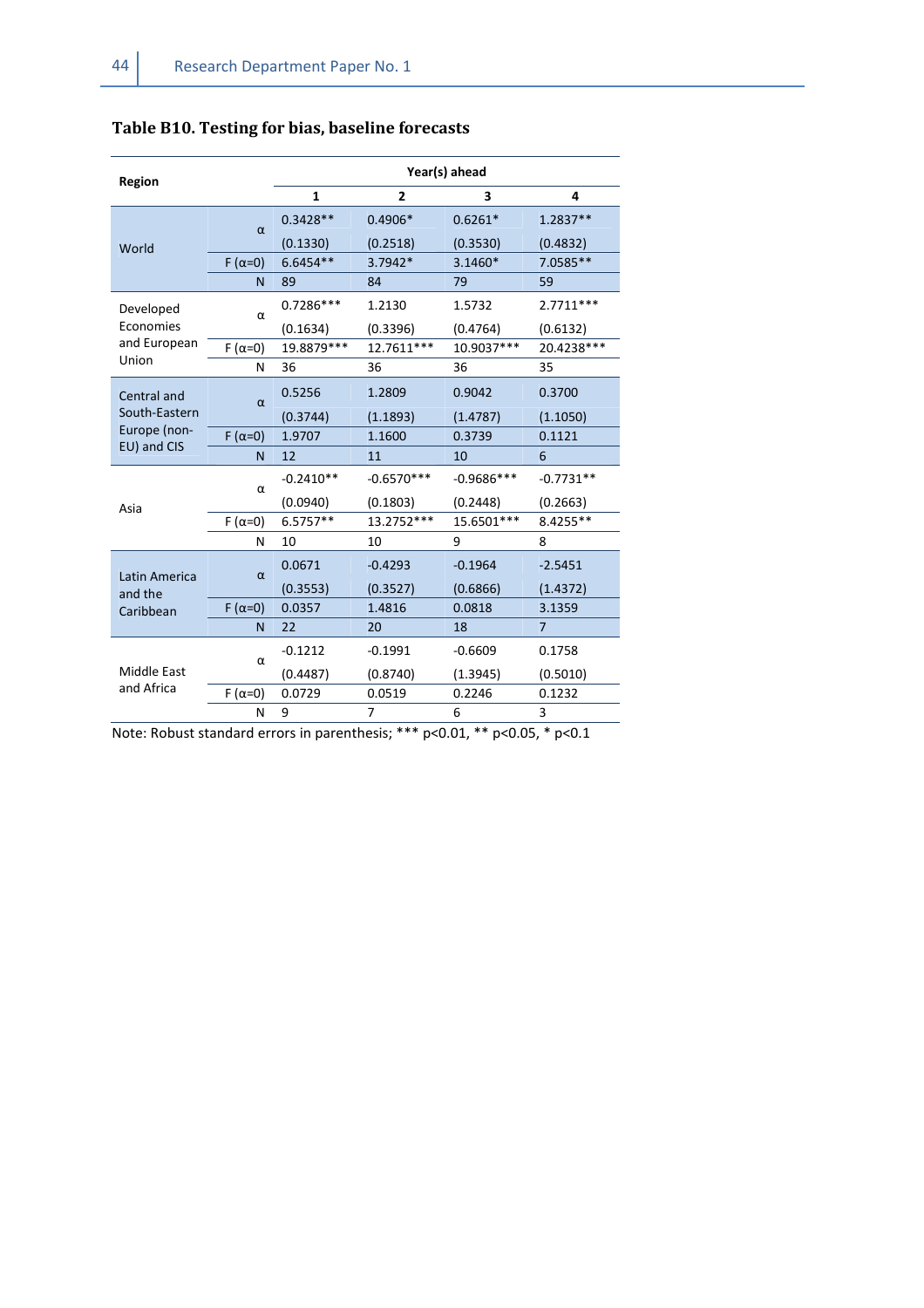|                   |                        | Year(s) ahead |             |             |             |  |  |
|-------------------|------------------------|---------------|-------------|-------------|-------------|--|--|
| <b>Region</b>     |                        | 1             | 2           | 3           | 4           |  |  |
|                   |                        | 0.1074        | $-0.0434$   | 0.8166      | 1.9764***   |  |  |
|                   | α                      | (0.2839)      | (0.4912)    | (0.5291)    | (0.7122)    |  |  |
|                   | $\boldsymbol{\beta}$   | 1.0272 ***    | $1.0607***$ | 0.9787***   | 0.9079 ***  |  |  |
| World             |                        | (0.0361)      | (0.0682)    | (0.0731)    | (0.1071)    |  |  |
|                   | $F(\alpha=0, \beta=1)$ | 3.4096**      | 1.9196      | 2.6579*     | 6.4875***   |  |  |
|                   | $R^2$                  | 0.9449        | 0.8392      | 0.7028      | 0.5390      |  |  |
|                   | N                      | 89            | 84          | 79          | 59          |  |  |
|                   | α                      | $-0.5511**$   | $-0.5553$   | $-0.0889$   | 0.0676      |  |  |
| Developed         |                        | (0.2361)      | (0.6710)    | (1.0927)    | (1.6568)    |  |  |
| Economies         | в                      | 1.1605***     | 1.2250***   | 1.2212***   | 1.4098***   |  |  |
| and               |                        | (0.0314)      | (0.0965)    | (0.16442)   | (0.2827)    |  |  |
| European          | $F(\alpha=0, \beta=1)$ | 19.2420***    | 7.2510***   | 5.6119 ***  | 11.2171***  |  |  |
| Union             | $R^2$                  | 0.9536        | 0.8014      | 0.6174      | 0.5071      |  |  |
|                   | Ν                      | 36            | 36          | 36          | 35          |  |  |
|                   | α                      | $-0.0063$     | 0.3544      | 0.8288      | $-4.5632$   |  |  |
| Central and       |                        | (0.7956)      | (1.9259)    | (1.8187)    | (4.0861)    |  |  |
| South-            | в                      | $1.0422***$   | $1.0748***$ | $1.0063***$ | 1.5563**    |  |  |
| Eastern<br>Europe |                        | (0.0799)      | (0.1823)    | (0.1518)    | (0.4075)    |  |  |
| $(non-EU)$        | $F(\alpha=0, \beta=1)$ | 1.1293        | 0.5446      | 0.1926      | 1.3113      |  |  |
| and CIS           | $R^2$                  | 0.9774        | 0.8155      | 0.7570      | 0.7629      |  |  |
|                   | N                      | 12            | 11          | 10          | 6           |  |  |
|                   | α                      | 0.1388        | $-0.0158$   | $-0.0494$   | $-0.1437$   |  |  |
|                   |                        | (0.1777)      | (0.3090)    | (0.4061)    | (0.3963)    |  |  |
|                   |                        | $0.9104***$   | $0.8558***$ | $0.8061***$ | $0.8464***$ |  |  |
|                   |                        |               |             |             |             |  |  |
| Asia              | в                      | (0.0307)      | (0.0479)    | (0.0653)    | (0.0462)    |  |  |
|                   | $F(\alpha=0, \beta=1)$ | 8.6452 ***    | 25.8159***  | 19.2402 *** | 20.1721 *** |  |  |
|                   | $R^2$                  | 0.9830        | 0.9508      | 0.9139      | 0.8503      |  |  |
|                   | N                      | 10            | 10          | 9           | 8           |  |  |
|                   |                        | 0.0209        | $-0.6897$   | 0.5684      | $-0.3374$   |  |  |
|                   | α                      | (0.5033)      | (0.6328)    | (1.1368)    | (0.9151)    |  |  |
| Latin             |                        | $1.0056***$   | 1.0291 ***  | $0.9154***$ | $0.8213***$ |  |  |
| America           | $\boldsymbol{\beta}$   | (0.0388)      | (0.0618)    | (0.1126)    | (0.2243)    |  |  |
| and the           | $F(\alpha=0, \beta=1)$ | 0.0301        | 0.8750      | 0.2947      | 1.4372      |  |  |
| Caribbean         | $R^2$                  | 0.8779        | 0.9041      | 0.6700      | 0.6758      |  |  |
|                   | Ν                      | 22            | 20          | 18          | 7           |  |  |
|                   |                        | 1.5892 ***    | 2.2387      | 3.3338      | 1.0993      |  |  |
|                   | α                      | (0.3900)      | (1.0871)    | (2.1411)    | (0.9151)    |  |  |
|                   |                        | $0.8559***$   | $0.8060***$ | 0.6970**    | 0.9314**    |  |  |
| Middle East       | B                      | (0.0242)      | (0.0917)    | (0.2179)    | (0.0381)    |  |  |
| and Africa        | $F(\alpha=0, \beta=1)$ | 19.3607***    | 2.5407      | 1.2124      | 3.8947      |  |  |
|                   | $R^2$                  | 0.9559        | 0.8409      | 0.7085      | 0.9967      |  |  |

## **Table B11. Testing for efficiency, baseline forecasts**

Notes: Robust standard errors in parenthesis; \*\*\* p<0.01, \*\* p<0.05, \* p<0.1;  $R^2$  refers to the regression results.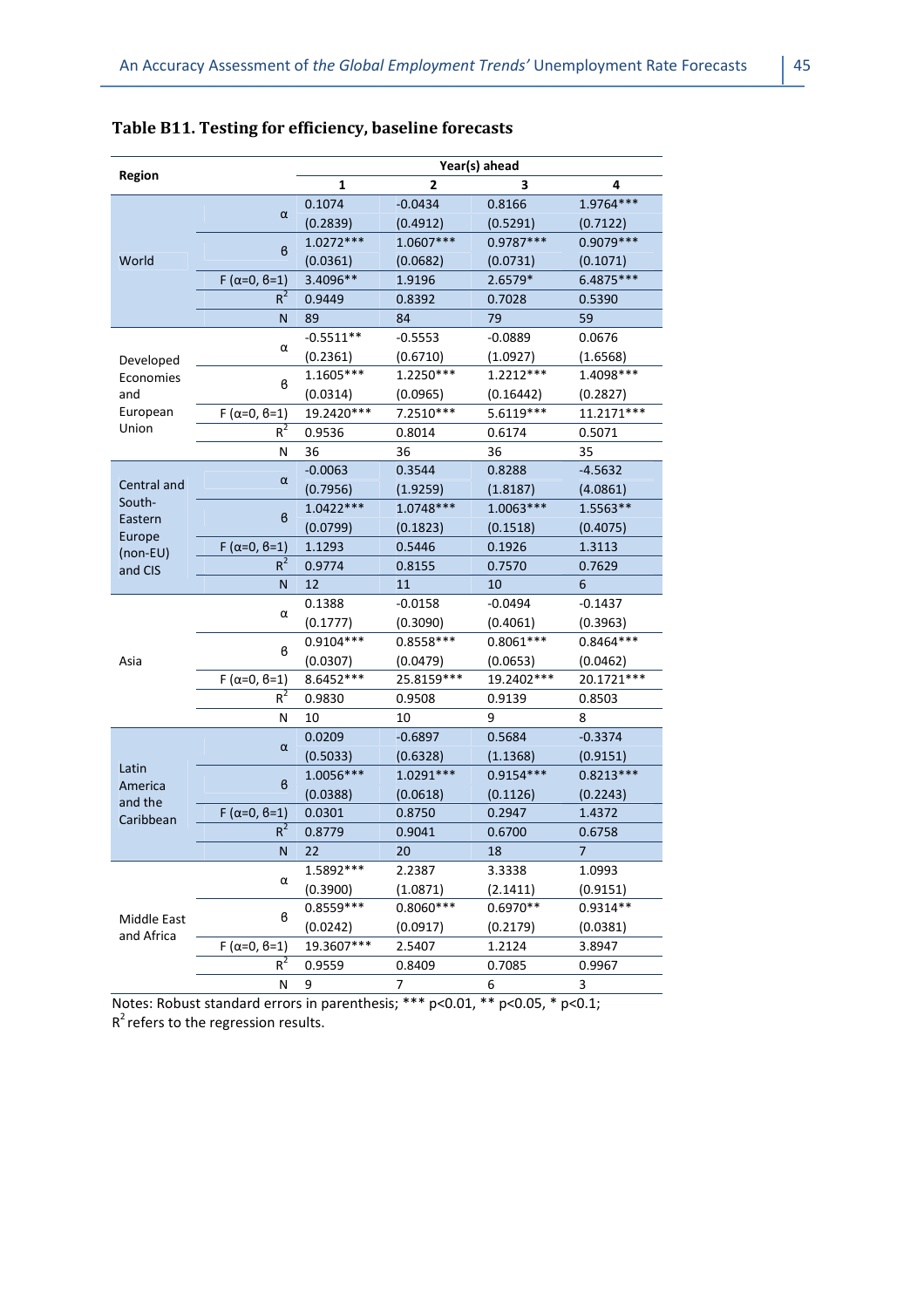## **Annex 3. Definitions of summary statistics**

| Indicator                                     | Formula                                                                                                                                           |
|-----------------------------------------------|---------------------------------------------------------------------------------------------------------------------------------------------------|
| <b>Average Forecast Error</b><br>(AFE)        | $AFE_{a,t+j} = \left[ \sum_{r=1}^{N} \frac{\sum_{r=1}^{R} (A_{t+j}^{l} - F_{t+j}^{l,r})}{R} \right] / N$                                          |
| Mean Absolute Forecast Error<br>(MAE)         | $MAE_{a,t+j} = \left[ \sum_{r=1}^{N} \frac{\sum_{r=1}^{R}  (A_{t+j}^{l} - F_{t+j}^{t,r}) }{R} \right] / N$                                        |
| <b>Mean Squared Forecast Error</b><br>(MSE)   | $MSE_{a,t+j} = \left[ \sum_{r=1}^{N} \frac{\sum_{r=1}^{R} (A_{t+j}^{i} - F_{t+j}^{i,r})^2}{R} \right] / N$                                        |
| Bias proportion of MSE<br>(UB)                | $UB_{a,t+j} = AFE_{a,t+j}^2 / MSE_{a,t+j}$                                                                                                        |
| Variance proportion of MSE<br>(UV)            | $UV_{a,t+j} = \left[ V(F_{t+j}^{i,r}, F_{t+j}^{i,r})^{1/2} - \rho V(A_{t+j}^i, A_{t+j}^i)^{1/2} \right]^2 / MSE_{a,t+j}$                          |
| Covariance proportion of MSE<br>(UC)          | $UC_{a.t+i} = (1 - \rho^2)V(A_{t+i}^i, A_{t+i}^i)/MSE_{a.t+i}$                                                                                    |
| Root Mean Squared Forecast<br>Error<br>(RMSE) | $RMSE_{a,t+j} = MSE_{a,t+i}^{1/2}$                                                                                                                |
| Median Squared Forecast Error<br>(MedSE)      | <i>Median</i> $\left  \sum_{k=1}^{n} \frac{(A_{t+j}^{i} - F_{t+j}^{i,r})^2}{R} \right $                                                           |
| Median Absolute Forecast Error<br>(MedAE)     | <i>Median</i> $\left[\sum_{t=1}^{R} \frac{ A_{t+j}^{l} - F_{t+j}^{l,r} }{R}\right]$                                                               |
| $R^2$ of forecasts                            | $R_{a,t+j}^2 = 1 - \frac{\sum_{i=1}^{N} \frac{\sum_{r=1}^{K} (A_{t+j}^l - F_{t+j}^{i,r})^2}{R}}{\sum_{i=1}^{N} (A_{t}^i - \overline{A_{t-1}})^2}$ |

**where** 

 $A$  stands for available (actual) observation,

 $F$  stands for forecasted observation,

 $a$  stands for regions (1,2,...,9) and world,

 $j$  stands for the  $j^{th}$  year ahead from the latest available observation (1,2,3,4),

 $i$  stands for country,

 $r$  stands for GET January report (2010, 2011, 2012) and hence R=3,

 $V(... , ... )$  stands for variance, and

 $\rho$  stands for the correlation coefficient between forecasted and available observations.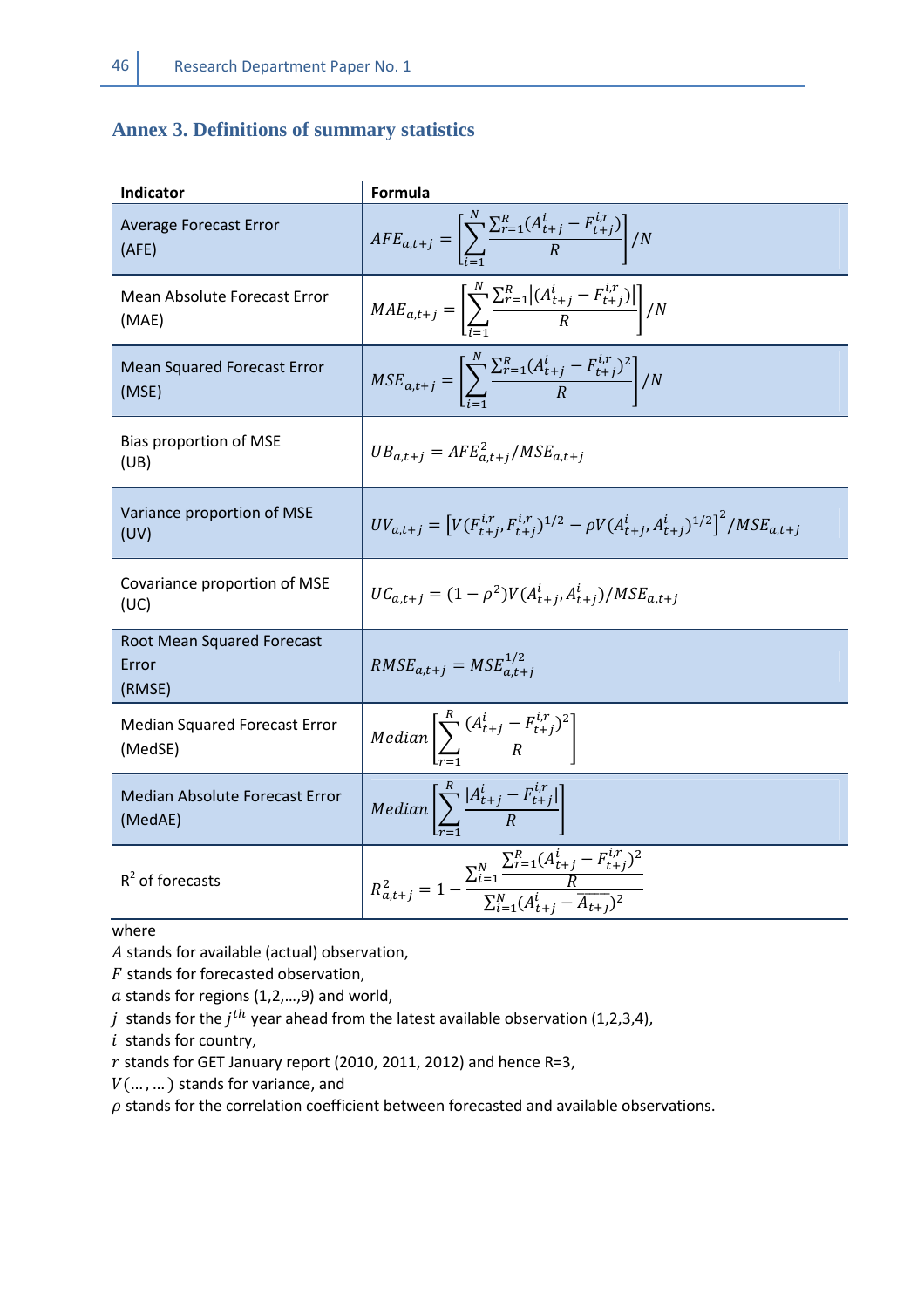#### **Annex 4. Reported rates**

| Year  | GET January 2010 | GET January 2011 | GET January 2012 | GET January 2013 |
|-------|------------------|------------------|------------------|------------------|
| 1991  | 62               | 60               |                  | 58               |
| 1992  | 64               | 64               | 63               | 63               |
| 1993  | 69               | 68               | 68               | 68               |
| 1994  | 74               | 72               | 71               | 71               |
| 1995  | 84               | 83               | 80               | 80               |
| 1996  | 85               | 86               | 85               | 84               |
| 1997  | 88               | 87               | 86               | 86               |
| 1998  | 86               | 86               | 87               | 86               |
| 1999  | 95               | 94               | 94               | 95               |
| 2000  | 96               | 96               | 95               | 95               |
| 2001  | 99               | 101              | 101              | 100              |
| 2002  | 94               | 96               | 97               | 98               |
| 2003  | 98               | 100              | 99               | 100              |
| 2004  | 105              | 106              | 107              | 107              |
| 2005  | 100              | 102              | 105              | 106              |
| 2006  | 100              | 104              | 106              | 107              |
| 2007  | 99               | 102              | 106              | 108              |
| 2008  | 86               | 96               | 103              | 110              |
| 2009  |                  | 73               | 88               | 101              |
| 2010  |                  |                  | 74               | 97               |
| 2011  |                  |                  |                  | 84               |
| 2012  |                  |                  |                  | 60               |
| Total | 1584             | 1676             | 1715             | 1964             |

**Table D1. Reported total unemployment rates by year and by run (units)** 

Source: ILO calculations based on the GET January 2010; January 2011; January 2012; January 2013.





Note: The response rate is calculated by dividing the number of countries which reported unemployment rate with the number of countries per regional group times the years of each time period. Source: ILO calculations based on the GET January 2013.